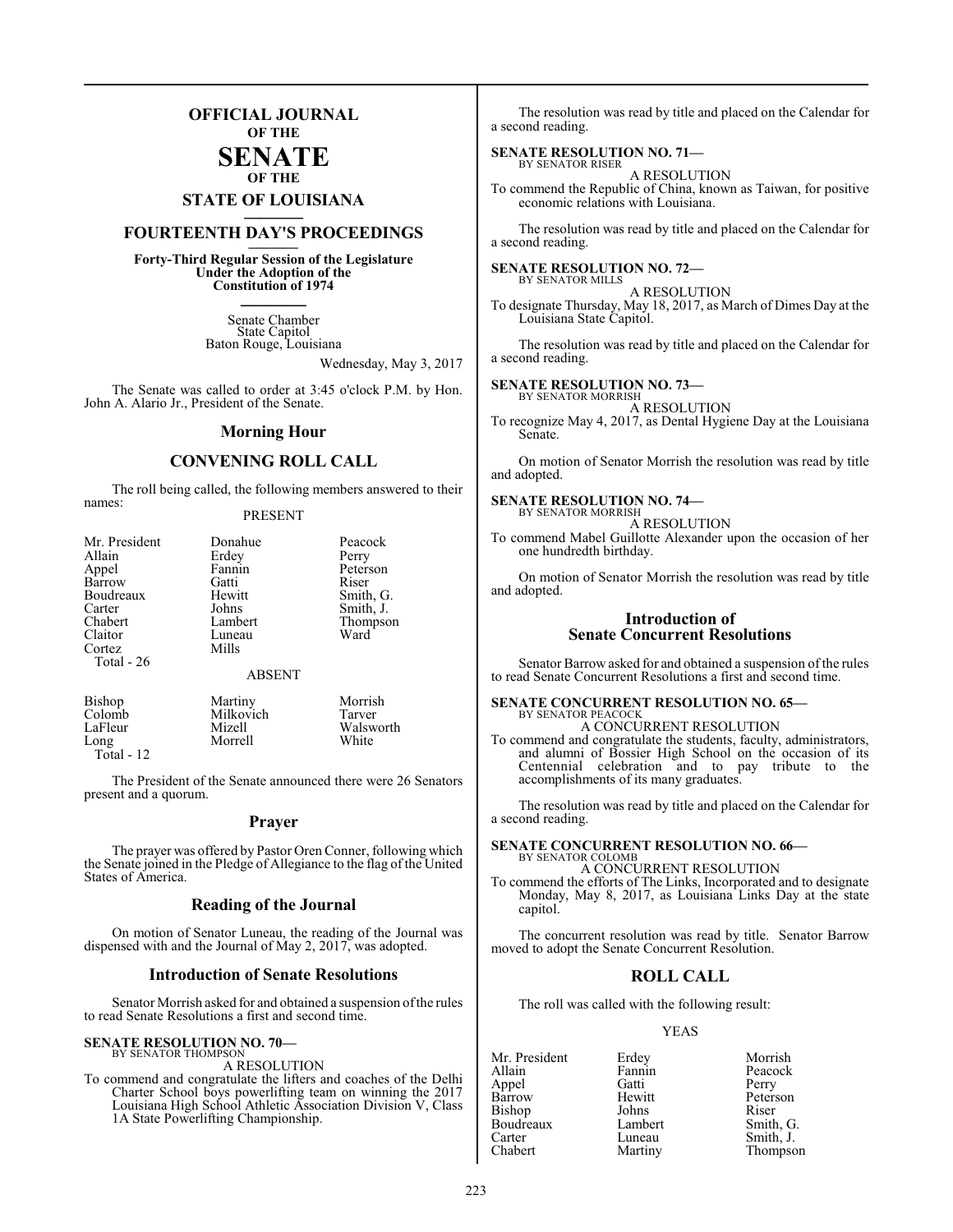| Claitor<br>Cortez<br>Donahue<br>Total $-33$ | Milkovich<br>Mills<br>Mizell<br><b>NAYS</b> | Walsworth<br>Ward<br>White |
|---------------------------------------------|---------------------------------------------|----------------------------|
| Total $-0$                                  | <b>ABSENT</b>                               |                            |
| Colomb<br>LaFleur                           | Long<br>Morrell                             | Tarver                     |

Total - 5

The Chair declared the Senate adopted the Senate Concurrent Resolution and ordered it sent to the House.

### **SENATE CONCURRENT RESOLUTION NO. 67—**

BY SENATOR ALLAIN A CONCURRENT RESOLUTION

To memorialize the Congress of the United States to pass legislation or to adopt policies allowing Louisiana to manage the Gulf of Mexico red snapper fishery out to two hundred nautical miles off the coast of Louisiana.

The resolution was read by title and placed on the Calendar for a second reading.

### **Senate Bills and Joint Resolutions on Second Reading**

### **SENATE BILL NO. 254— (Substitute of Senate Bill No. 235 by Senator Morrell)**

BY SENATORS MORRELL AND GARY SMITH AN ACT

To amend and reenact R.S.  $47:6007(B)(1)$ ,  $(8)$ ,  $(11)$  as amended by Acts 2015, No. 129. (14), (16) as amended by Acts 2015, No. 141, (17) as amended by Acts 2015, No. 129, (21), (24), the introductory paragraph of R.S. 47:6007(C)(1), R.S.  $47:6007(C)(1)(a)$  and (b), the introductory paragraphs of R.S.  $47:6007(C)(1)(c)$  and (4), R.S.  $47:6007(C)(4)(f)$  as amended by Acts 2015, No. 129 and 134, R.S. 47:6007(D)(1)(a) and (2)(c)(i) as amended by Acts 2015, No. 141, (d),  $(D)(2)(e)(i)$  as amended by Acts 2015, No. 144, and (I), to enact R.S. 47:6007(B)(28),  $(29)$ ,  $(30)$ ,  $(31)$ ,  $(32)$ ,  $(D)(1)(d)(v)$  and  $(2)(a)(ii)$  and  $(e)(iv)$ , and (J), and to repeal R.S.  $47:6007(B)(4)$ ,  $(11)$  as amended by Acts 2015, Nos. 134 and 144, (16) as amended by Acts 2015, No. 134 and  $412$ ,  $(17)$ (c), (d), and (e) all as amended by Acts 2015, Nos. 134, 141, 142, 143, 144, and 412, (23), (C)(1)(d), (C)(4)(f) as amended by Acts 2015, No. 144,  $(D)(2)(c)(i)$  as amended by Acts 2015, No. 412, (D)(2)(e)(i) as amended by Acts 2015, Nos. 129, 141, and 412, relative to the motion picture production tax credit; to provide for definitions applicable to the credit; to provide for base investment credit enhancements; to provide for conditions required to earn the credit; to provide for payroll credits for qualified entertainment companies; to provide for credit caps, structured pay outs, and project size limitations; to remove duplicate provisions; to provide for a sunset date; to provide for an effective date; and to provide for related matters.

On motion of Senator Morrell the bill was read by title, ordered engrossed and recommitted to the Committee on Finance.

### **Senate Resolutions on Second Reading**

### **SENATE RESOLUTION NO. 67—**<br>BY SENATOR THOMPSON

A RESOLUTION

To commemorate the eightieth anniversary of the American System of Conservation Funding.

On motion of Senator Thompson the resolution was read by title and adopted.

# **Page 2 SENATE 14th DAY'S PROCEEDINGS**

### **SENATE RESOLUTION NO. 68—**

BY SENATOR BISHOP A RESOLUTION

To urge and request the governing or management board of each charter school to include in its membership at least one parent or legal guardian of a student enrolled in the school who shall be elected by the parents or legal guardians representing at least a majority of the students attending the school.

The resolution was read by title and referred by the President to the Committee on Education.

### **SENATE RESOLUTION NO. 69—**

BY SENATOR CORTEZ A RESOLUTION

To recognize Tuesday, May 9, 2017, as Ports Day at the state capitol.

On motion of Senator Cortez the resolution was read by title and adopted.

### **Message from the House**

### **ASKING CONCURRENCE IN HOUSE BILLS AND JOINT RESOLUTIONS**

### May 2, 2017

To the Honorable President and Members of the Senate:

I am directed to inform your honorable body that the House of Representatives has finally passed and asks your concurrence in the following House Bills and Joint Resolutions:

| <b>HB</b> No. 27 | HB No. 140        | HB No. 144       |
|------------------|-------------------|------------------|
| HB No. 158       | HB No. 160        | HB No. 324       |
| HB No. 432       | HB No. 438        | HB No. 487       |
| HB No. 611       | HB No. 510        | <b>HB</b> No. 17 |
| HB No. 318       | HB No. 379        | HB No. 471       |
| HB No. 674       | HR No. 6          | HB No. 79        |
| <b>HB</b> No. 83 | HB No. 89         | <b>HB</b> No. 98 |
| HB No. 111       | HB No. 155        | HB No. 165       |
| HB No. 168       | <b>HB</b> No. 188 | HB No. 192       |

HB No. 159

Respectfully submitted, ALFRED W. SPEER Clerk of the House of Representatives

### **House Bills and Joint Resolutions on First Reading**

**HOUSE BILL NO. 6—** BY REPRESENTATIVE HOLLIS

AN ACT

To enact R.S. 22:1019, relative to the Patient Protection and Affordable Care Act of 2010, P.L. 111-148; to provide for an exemption for Louisiana residents from the penalties imposed for noncompliance with the provisions of the Patient Protection and Affordable Care Act; to require state officials to request waivers from certain provisions of the Patient Protection and Affordable Care Act; and to provide for related matters.

The bill was read by title and placed on the Calendar for a second reading.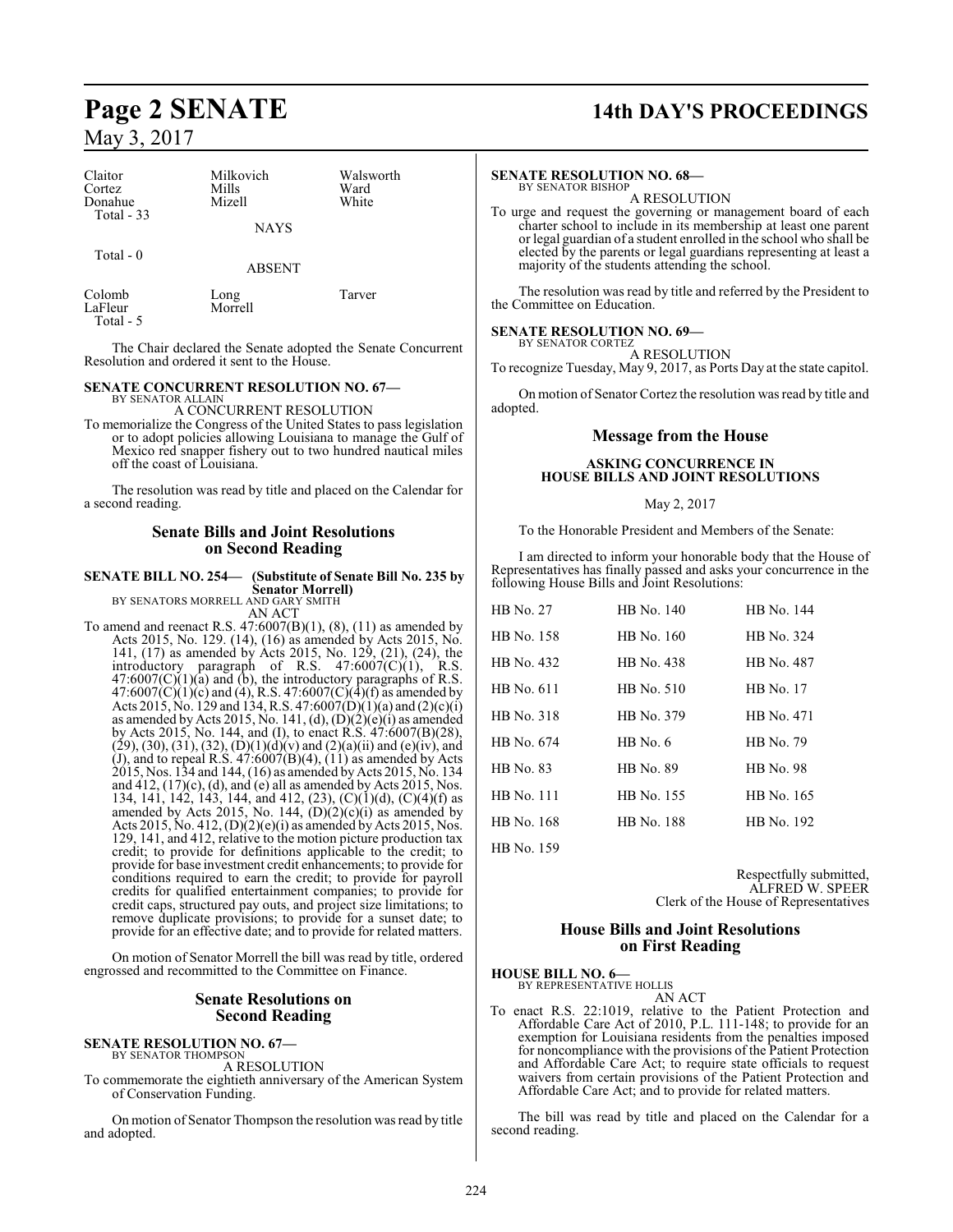# **14th DAY'S PROCEEDINGS Page 3 SENATE** May 3, 2017

**HOUSE BILL NO. 17—**

BY REPRESENTATIVE TERRY BROWN AN ACT

To enact R.S. 51:703(K), relative to the disclosure of certain account information; to provide for the release of certain account information of a decedent by a dealer; to provide for certain required documents; and to provide for related matters.

The bill was read by title and placed on the Calendar for a second reading.

### **HOUSE BILL NO. 27—** BY REPRESENTATIVE CONNICK

AN ACT

To amend and reenact R.S. 14:35.3(B)(5) and 37.7(B)(2) and R.S. 46:2132(4), relative to victims of domestic abuse; to amend the definition of "household member" for purposes of domestic abuse battery, domestic abuse aggravated assault, and domestic abuse assistance; and to provide for related matters.

The bill was read by title and placed on the Calendar for a second reading.

## **HOUSE BILL NO. 79—** BY REPRESENTATIVE FOIL

AN ACT

To amend and reenact R.S. 17:223(A), 416.1(B), and 3996(B)(2), relative to student discipline; to prohibit the use of corporal punishment in public elementary and secondary schools for students with exceptionalities, except gifted and talented students; and to provide for related matters.

The bill was read by title and placed on the Calendar for a second reading.

### **HOUSE BILL NO. 83—** BY REPRESENTATIVE MARINO

AN ACT

To amend and reenact Code of Criminal Procedure Articles 551(B), 553(A) and (C), 831, 832, 833(A) and (C), and 900(A)(introductory paragraph), (B), and (C) and to enact Code of Criminal Procedure Articles 556(E), 556.1(F), and 562, relative to presence of the defendant; to provide relative to an incarcerated defendant's appearance at arraignment, the entry of his plea, and probation violation hearing; to authorize the incarcerated defendant to appear by way of simultaneous audiovisual transmission; to provide the procedure and requirements for using simultaneous audio-visual transmission; to provide relative to a defendant's waiver of certain rights; to provide relative to the use of electronic signatures; and to provide for related matters.

The bill was read by title and placed on the Calendar for a second reading.

#### **HOUSE BILL NO. 89—** BY REPRESENTATIVE DAVIS

AN ACT

To amend and reenact R.S. 22:1662(2), relative to claims adjusters; to allow non-licensed claims adjusters to adjust certain losses that do not exceed five hundred dollars; and to provide for related matters.

The bill was read by title and placed on the Calendar for a second reading.

### **HOUSE BILL NO. 98—**

BY REPRESENTATIVE BISHOP AN ACT

To amend and reenact R.S. 30:87(A), (B), and (F) and to repeal R.S. 30:87(D), relative to oilfield site restoration fees; to provide relative to the applicability of the fees; to remove certain references; to repeal the provision that oilfield site restoration fees are proportional to severance tax collected on the production of the well; and to provide for related matters.

The bill was read by title and placed on the Calendar for a second reading.

### **HOUSE BILL NO. 111—**

BY REPRESENTATIVE BISHOP

AN ACT To enact R.S. 17:267 and 3996(B)(44), relative to required instruction; to require instruction in litter prevention and awareness for public school students in certain grades; to provide relative to materials used for such instruction; to require public school governing authorities to adopt rules and regulations to implement such instruction; and to provide for related matters.

The bill was read by title and placed on the Calendar for a second reading.

### **HOUSE BILL NO. 140—**

BY REPRESENTATIVE GREGORY MILLER

AN ACT To amend and reenact R.S. 47:1965 and to enact R.S. 40:36(H), relative to records relating to ad valorem tax assessments; to require the registrar of vital records to provide information to assessors concerning deaths occurring in the state; to provide with respect to requirements and procedures; to provide for effectiveness; and to provide for related matters.

The bill was read by title and placed on the Calendar for a second reading.

### **HOUSE BILL NO. 144—**

BY REPRESENTATIVE ZERINGUE

AN ACT To amend and reenact R.S. 49:214.5.5, relative to integrated coastal restoration projects; to provide relative to immovable property interests that can be acquired by public entities for integrated coastal protection purposes; to provide for a term of acquisition of certain immovable property interests for integrated coastal protection; and to provide for related matters.

The bill was read by title and placed on the Calendar for a second reading.

**HOUSE BILL NO. 155—** BY REPRESENTATIVE DANAHAY AN ACT

To amend and reenact R.S. 15:587(A)(1)(a), relative to criminal identification and information; to provide relative to the Louisiana Bureau ofCriminal Identification and Information; to require the bureau to make available to the House and Governmental Affairs Committee criminal history record and identification files; and to provide for related matters.

The bill was read by title and placed on the Calendar for a second reading.

**HOUSE BILL NO. 158—** BY REPRESENTATIVE DUSTIN MILLER

AN ACT

To authorize and provide for the transfer of certain state property; to authorize the transfer of certain state property in St. Landry Parish; to provide for the property description; to provide for reservation of mineral rights; to provide terms and conditions; to provide an effective date; and to provide for related matters.

The bill was read by title and placed on the Calendar for a second reading.

**HOUSE BILL NO. 159—** BY REPRESENTATIVE DUSTIN MILLER AN ACT

To enact R.S. 40:2154.1 and to repeal R.S. 40:2154(A)(14), relative to behavioral health services providers; to provide for healthcare provider licensing and regulatory functions of the Louisiana Department of Health; to provide for applicability of the Behavioral Health Services Provider Licensing Law; to require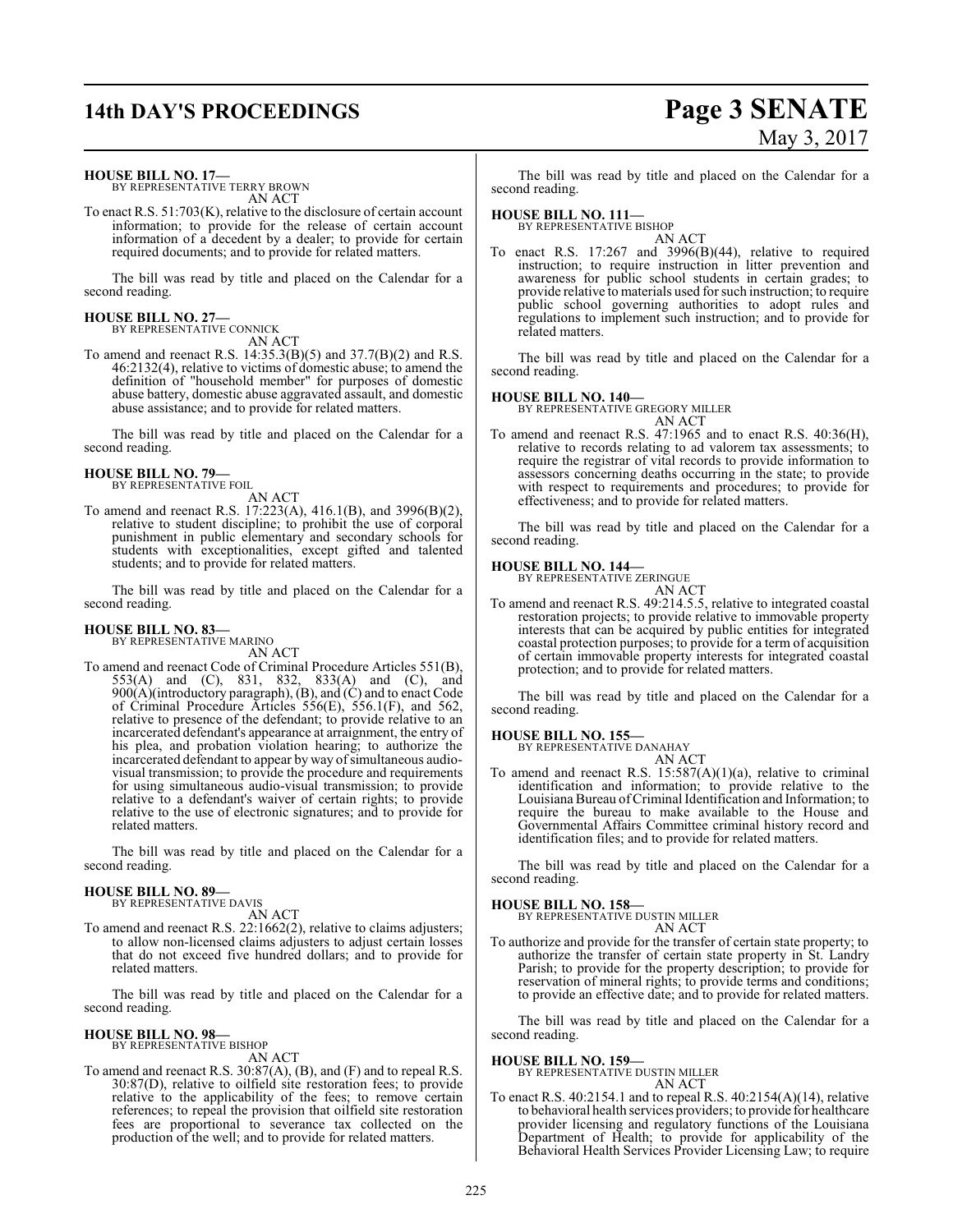# **Page 4 SENATE 14th DAY'S PROCEEDINGS**

certain healthcare providers to be licensed as behavioral health services providers; to require such providers to complete applications for licenses by a certain date; and to provide for related matters.

The bill was read by title and placed on the Calendar for a second reading.

# **HOUSE BILL NO. 160—** BY REPRESENTATIVE GREGORY MILLER

AN ACT

To amend and reenact R.S. 18:564(D)(1)(a)(introductory paragraph) and  $(2)(b)$  and  $1309.3(D)(1)(a)(introducing a\n *trivial* or *hital* and *hital*$ enact R.S. 18:106(C)(2)(d),  $564(D)(1)(a)(iv)$  and  $(2)(a)(iv)$ , and  $1309.3(D)(1)(a)(iv)$  and (v), relative to voting; to provide relative to eligibility for certain persons to receive assistance in voting on election day and during early voting; to provide procedures and requirements for receiving assistance in voting; and to provide for related matters.

The bill was read by title and placed on the Calendar for a second reading.

#### **HOUSE BILL NO. 165—** BY REPRESENTATIVE ANDERS

AN ACT

To amend and reenact R.S. 22:984, relative to the identification of a health benefit plan insurer and sponsor; to require that dental benefit plan documentation identify the plan's insurer; to require information on the face of the identification documentation regarding the level of insurance coverage; and to provide for related matters.

The bill was read by title and placed on the Calendar for a second reading.

**HOUSE BILL NO. 168—** BY REPRESENTATIVE CARPENTER AN ACT

To amend and reenact R.S. 18:171(C)(1) and (2), relative to reports to election officials concerning persons with felony convictions; to provide relative to the duties of registrars of voters and officials in the Department of State and the Department of Public Safety and Corrections relative to such reports; to provide for the information required to be reported; to provide deadlines for such reports; and to provide for related matters.

The bill was read by title and placed on the Calendar for a second reading.

# **HOUSE BILL NO. 188—** BY REPRESENTATIVE CROMER

AN ACT

To amend and reenact R.S. 22:2444, relative to the funding of an external review of a health insurance issuer; to provide that the issuer pay the cost of the review; to provide for documentation of the costs; to provide for appeal; and to provide for related matters.

The bill was read by title and placed on the Calendar for a second reading.

### **HOUSE BILL NO. 192—**

BY REPRESENTATIVES MORENO, BAGLEY, HORTON, JOHNSON, RICHARD, STAGNI, AND TALBOT AN ACT

To enact R.S. 40:978(G) and (H), relative to opioid prescriptions; to provide for a seven-day limit on prescriptions; to provide for exceptions to the limitation; to authorize a prescription to be filled for a lesser quantity than the maximum prescribed amount; and to provide for related matters.

The bill was read by title and placed on the Calendar for a second reading.

### **HOUSE BILL NO. 318—**

BY REPRESENTATIVES BERTHELOT, TERRY BROWN, CARPENTER,<br>STEVE CARTER, FRANKLIN, GISCLAIR, GUINN, HALL, HAVARD,<br>HILL, HOWARD, NORTON, PIERRE, POPE, STEFANSKI, AND WHITE AN ACT

To enact R.S. 29:27.1, relative to parking for disabled veterans; to provide free parking for disabled veterans at airports; to establish identification requirements; to provide for the duration of time the veteran may park for free; and to provide for related matters.

The bill was read by title and placed on the Calendar for a second reading.

## **HOUSE BILL NO. 324—** BY REPRESENTATIVE PIERRE

AN ACT

To amend and reenact R.S. 32:171(Section heading), (A)(1), (2), (3), and (4), (C), (D), (E), (F)(3), and (H) and  $172(D)$ , relative to railroad crossings; to provide for on-track equipment; to provide for the designation of on-track equipment as a railway vehicle drivers must approach cautiously; to provide for the responsibility of railroad companies; and to provide for related matters.

The bill was read by title and placed on the Calendar for a second reading.

### **HOUSE BILL NO. 379—**

BY REPRESENTATIVE BAGNERIS AN ACT

To enact R.S. 48:1660.1, relative to the Regional Transit Authority; to authorize the use of public-private partnership contracts by the authority for certain projects; to provide for procedure; and to provide for related matters.

The bill was read by title and placed on the Calendar for a second reading.

### **HOUSE BILL NO. 432—**

BY REPRESENTATIVE SHADOIN

AN ACT To amend and reenact R.S. 34:852.6(A) and to enact R.S. 32:702(17) and 705(B)(4), relative to transactions executing the transfer of certificates of title of certain movable property; to provide for definitions; to regulate certain transactions transferring certificates of title of movable property; to impose certain procedural requirements; and to provide for related matters.

The bill was read by title and placed on the Calendar for a second reading.

### **HOUSE BILL NO. 438—**

BY REPRESENTATIVE ZERINGUE AN ACT

To amend and reenact R.S.  $38:330.1(C)(1)(b)(ii)$ ,  $330.1(F)(1)$ ,  $330.3(A)(1)(c)$  and  $(B)$ , and  $330.8(B)(1)$ , relative to flood protection authorities; to provide for the qualifications for appointment to the board of commissioners of the Southeast Louisiana Flood Protection Authority-West Bank; to provide relative to flood protection authority spending across the various levee districts; to provide relative to flood protection authority spending for joint costs of management, planning, design, construction, operation and maintenance, repair, replacement, and rehabilitation of the Hurricane and Storm Damage Risk Reduction System; to provide relative to funding for drainage projects outside the Hurricane and Storm Damage Risk Reduction System; and to provide for related matters.

The bill was read by title and placed on the Calendar for a second reading.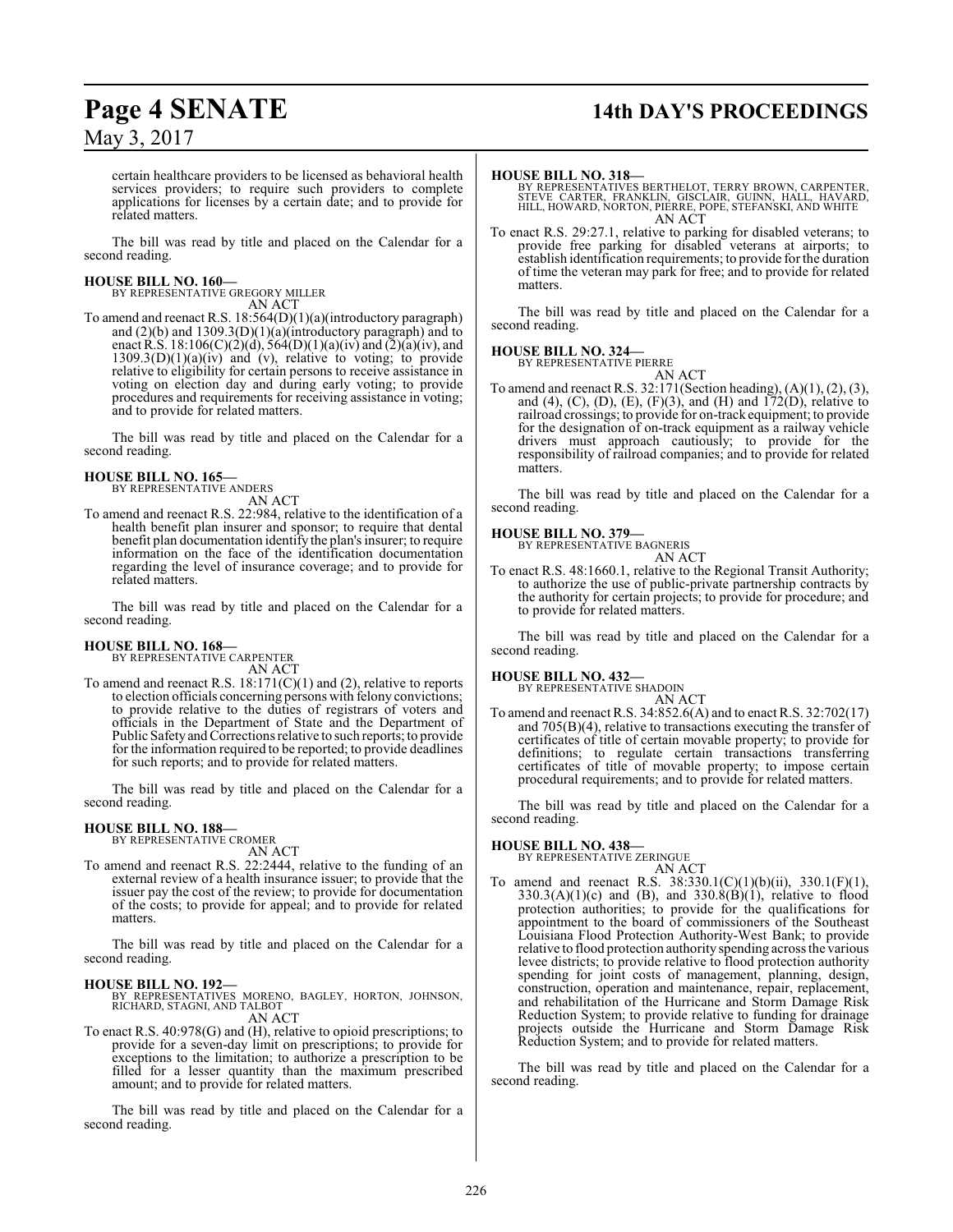# **14th DAY'S PROCEEDINGS Page 5 SENATE**

**HOUSE BILL NO. 471—** BY REPRESENTATIVE FOIL AN ACT

To amend and reenact R.S. 51:911.21, 911.22(5), (7), (8.1), (10)(introductory paragraph), (11), and (12),  $911.24(A)(1)$ through (3) and  $(6)$ ,  $(B)$ (introductory paragraph) and  $(L)$ , 911.26(A)(1), (D)(1) through (3), (F)(1) through (4) and (10), 911.29, 911.30, 911.32(E), 911.36, 911.38, 911.39, 911.41, 911.43, 911.46, 912.3(introductory paragraph) and (7), 912.5(A), 912.21(introductory paragraph), (1), (2), (4), (6), and (9) through (12), 912.22(introductory paragraph), (1), and (7),  $912.25(2)$  and  $(3)$ ,  $912.26$ ,  $912.27(A)(1)$  and  $(B)$  through  $(D)$ , 912.28(A), and 912.52(B)(5), to enact R.S. 51:911.22(13), 911.24(C)(3), 911.26(F)(11), and 912.21(13), and to repeal R.S. 51:911.24(K), 911.26(A)(3), 911.26(J), and 911.28(A)(10); relative to provisions applicable to manufactured and modular housing; to expand Parts XIV, XIV-A, and XIV-B of Chapter 2 of Title 51 of the Louisiana Revised Statutes of 1950 with respect to greater inclusion of and applicability to modular housing; to modify and create definitions; to provide with respect to requirements ofretailers, developers, and transporters; to provide with respect to members at large and authority of the Louisiana Manufactured Housing Commission; to require consumers to provide certain written notice to the commission with respect to defects; to modify certain installation standards; to provide with respect to licensure ofinstallers and transporters; to increase certain civil penalties for violations; to repeal certain licensing requirements and fees applicable to manufactured home brokers; to repeal obsolete provisions relative to the commission; to provide for technical corrections; and to provide for related matters.

The bill was read by title and placed on the Calendar for a second reading.

#### **HOUSE BILL NO. 487—** BY REPRESENTATIVE TERRY LANDRY

AN ACT

To amend and reenact R.S. 32:410.1(A), (B), (C), (D), and (E) and to enact R.S. 14:70.7(D), relative to fictitious, fraudulent, or facsimile identification documents; to prohibit novelty, unofficial, or fraudulent credentials intended to simulate certain identification credentials issued by governmental entities; to clarify unacceptable defenses for violations of this prohibition; to provide for penalties; and to provide for related matters.

The bill was read by title and placed on the Calendar for a second reading.

# **HOUSE BILL NO. 510—** BY REPRESENTATIVE LANCE HARRIS

AN ACT

To designate a portion of Louisiana Highway 1 in Alexandria, Louisiana as the "Deputy Marshal Glen Denning DeVanie Memorial Highway"; and to provide for related matters.

The bill was read by title and placed on the Calendar for a second reading.

#### **HOUSE BILL NO. 611—** BY REPRESENTATIVE GLOVER

AN ACT

To enact R.S. 48:1844, relative to interstate highways; to designate a certain portion of Interstate 49 in Shreveport as the T.J. Hawkins, Craig E. Lear, Cooper Road USA Expressway; to provide an effective date; and to provide for related matters.

The bill was read by title and placed on the Calendar for a second reading.

### **HOUSE BILL NO. 674— (Substitute for House Bill No. 614 by Representative Gisclair)**<br>BY REPRESENTATIVE GISCLAIR

AN ACT

To authorize the use of certain state property near Grand Isle for seafood research; to provide relative to protecting the state's

# May 3, 2017

natural resources; to provide relative to the use of certain waters for oyster farming research; to provide relative to the specification ofthe boundaries and size of the areas in which the research will be conducted; and to provide for related matters.

The bill was read by title and placed on the Calendar for a second reading.

### **Message from the House**

### **ASKING CONCURRENCE IN HOUSE CONCURRENT RESOLUTIONS**

May 2, 2017

To the Honorable President and Members of the Senate:

I am directed to inform your honorable body that the House of Representatives has finally passed and asks your concurrence in the following House Concurrent Resolutions:

HCR No. 53

Respectfully submitted, ALFRED W. SPEER Clerk of the House of Representatives

### **House Concurrent Resolutions on First Reading**

**HOUSE CONCURRENT RESOLUTION NO. 53—**<br>BY REPRESENTATIVES HAZEL, GAROFALO, AND MARINO AND<br>SENATOR DONAHUE A CONCURRENT RESOLUTION

To commend the Holy Cross Tigers upon winning the 2017 All-State Sugar/LHSAA Division I state wrestling championship.

The resolution was read by title and placed on the Calendar for a second reading.

### **House Bills and Joint Resolutions on Second Reading**

### **HOUSE BILL NO. 7—**

BY REPRESENTATIVE WHITE

AN ACT To enact R.S. 15:255(S), relative to witness fees for off-duty law enforcement officers; to authorize the transfer of certain witness fee surplus funds within Washington Parish; to provide for the transfer procedures and use of such funds; to provide for definitions; and to provide for related matters.

The bill was read by title and referred by the President to the Committee on Judiciary B.

### **HOUSE BILL NO. 94—**

BY REPRESENTATIVES JIMMY HARRIS, AMEDEE, BAGNERIS, CHAD<br>BROWN, GARY CARTER, ROBBY CARTER, COUSSAN, EDMONDS,<br>GAINES, GLOVER, HAZEL, HODGES, JACKSON, LEGER, LEOPOLD,<br>MAGEE, MARINO, JAY MORRIS, SHADOIN, AND ZERINGUE AN ACT

To amend and reenact R.S. 13:587.4(A) and 5401(A) and (B)(1) and (2) and to repeal R.S.  $13:5401(\tilde{C})$ , relative to reentry courts; to authorize the creation of a reentry division in all district courts; to remove the enumerated district courts authorized to create reentry divisions; to require certain criteria for eligibility and suitability; to provide for certain requirements of the court; and to provide for related matters.

The bill was read by title and referred by the President to the Committee on Judiciary B.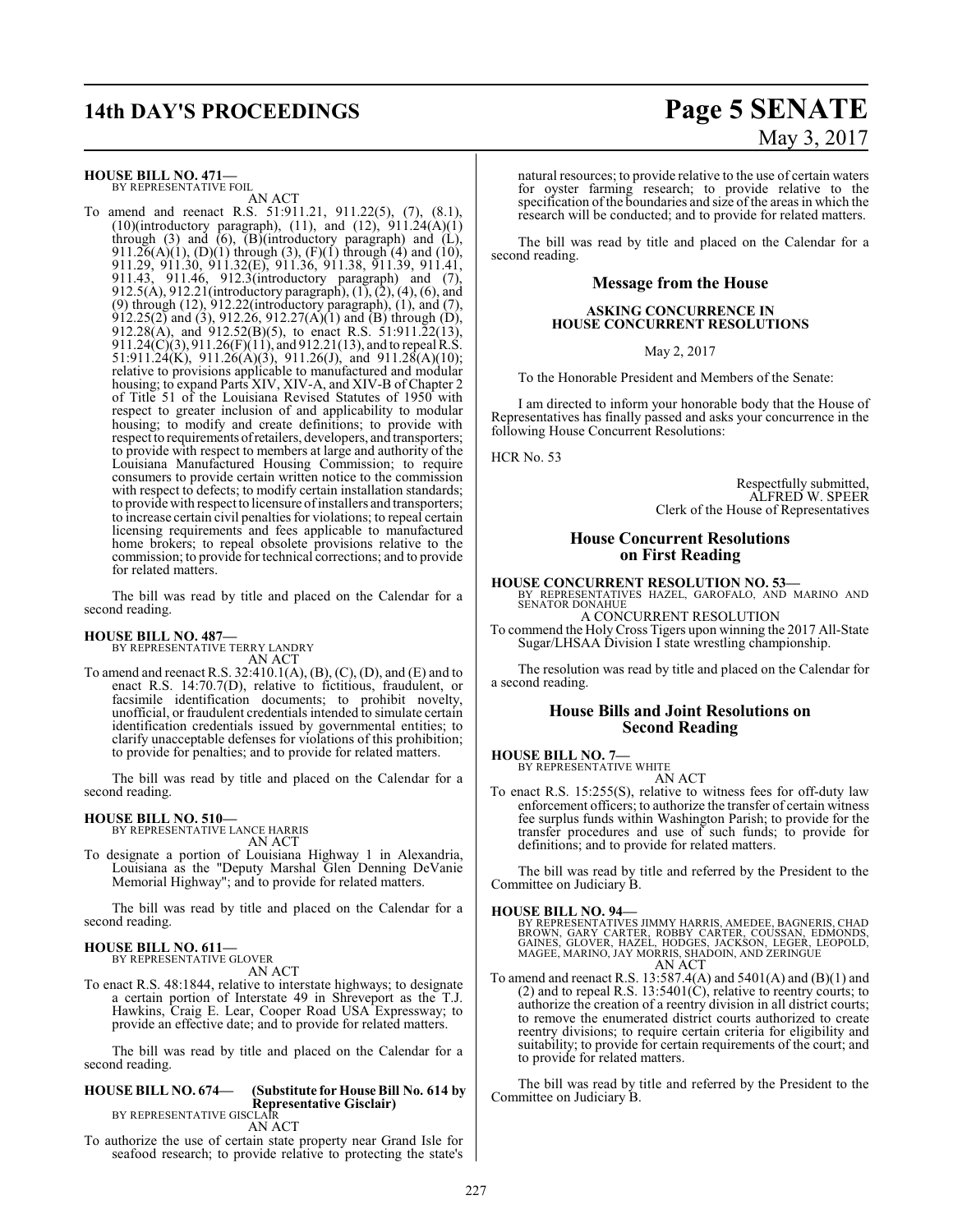### **Page 6 SENATE 14th DAY'S PROCEEDINGS**

**HOUSE BILL NO. 107—** BY REPRESENTATIVES ZERINGUE AND MAGEE AN ACT

To amend and reenact R.S. 13:783(F)(7), relative to group insurance expenses of the clerk of court's offices; to provide for the Terrebonne Parish clerk of court's group insurance expenses; and to provide for related matters.

The bill was read by title and referred by the President to the Committee on Judiciary B.

### **HOUSE BILL NO. 325—**

BY REPRESENTATIVE THIBAUT

AN ACT

To amend and reenact R.S. 9:154(A)(10) and R.S. 13:842 and to repeal R.S. 13:843.1, relative to unused advanced court costs; to provide procedures for the repayment and retention of unused advanced court costs; to provide relative to the presumption of abandonment under the Uniform Unclaimed Property Act; to provide an exception to abandonment; to repeal certain provisions for the refunding of unused advanced court costs; and to provide for related matters.

The bill was read by title and referred by the President to the Committee on Judiciary A.

### **HOUSE BILL NO. 329—**

BY REPRESENTATIVE BAGNERIS AN ACT

To amend and reenact R.S.  $33:9077(D)$  and  $(F)(5)(b)$ , relative to Orleans Parish; to provide relative to the Lake Barrington Subdivision Improvement District; to provide relative to the governing board of the district; to provide relative to the membership of the board; to provide relative to the special taxes and fees levied within the district; to provide relative to the renewal of such taxes and fees; and to provide for related matters.

The bill was read by title and referred by the President to the Committee on Local and Municipal Affairs.

### **HOUSE BILL NO. 492—**

BY REPRESENTATIVES MAGEE, HOFFMANN, AND STOKES AN ACT

To amend and reenact R.S. 40:1253.2(A)(introductory paragraph) and (3)(f) and (g), 1253.3(B), and 1253.4(A) and R.S. 46:460.31(introductory paragraph) and (4) and 460.51(5) and (8) and to enact R.S.  $40:1253.2(A)(3)(h)$ , R.S.  $46:460.51(13)$ , and Subpart D of Part XIII of Chapter 3 of Title 46 of the Louisiana Revised Statutes of 1950, to be comprised of R.S. 46:460.81 through 460.88, relative to the Louisiana Medicaid program; to provide for duties of the Louisiana Department of Health in administering the Medicaid managed care program; to correct references to the name of such program; to establish a process for review of healthcare provider claims submitted to Medicaid managed care organizations; to provide for reviews of claim payment determinations which are adverse to healthcare providers; to provide for appeals of decisions rendered through such review process; to establish a panel for selection of independent reviewers; to provide reporting requirements; to provide for penalties; to provide for administrative rulemaking; and to provide for related matters.

The bill was read by title and referred by the President to the Committee on Health and Welfare.

### **Reports of Committees**

The following reports of committees were received and read:

### **REPORT OF COMMITTEE ON**

### **COMMERCE, CONSUMER PROTECTION AND INTERNATIONAL AFFAIRS**

Senator Daniel R. Martiny, Chairman on behalf of the Committee on Commerce, Consumer Protection and International Affairs, submitted the following report:

### May 3, 2017

To the President and Members of the Senate:

I am directed by your Committee on Commerce, Consumer Protection and International Affairs to submit the following report:

### **SENATE BILL NO. 37—** BY SENATOR MARTINY

AN ACT To amend and reenact R.S. 37:2353(C)(5), 2354(B)(1), 2356(A)(6), and  $2359(C)$  and to enact R.S.  $37:21(B)(12)$  and  $2354(B)(4)$  and (5), relative to the Louisiana State Board of Examiners of Psychologists; to provide for an exemption granted to certain boards; to provide for authority to conduct hearings; to provide for hearing fees; to provide for informal resolution fees; to provide for experience substitutions; to provide for authority to withhold license; to provide for an effective date; and to provide for related matters.

Reported with amendments.

**SENATE BILL NO. 114—** BY SENATOR APPEL

AN ACT

To enact R.S. 45:844.45.1, relative to advanced service; to authorize local government to provide advanced services in public airports; to provide for terms and conditions; and to provide for related matters.

Reported with amendments.

**SENATE BILL NO. 193—** BY SENATOR CORTEZ

AN ACT

To amend and reenact R.S. 37:844 and to enact R.S. 37:874(C) and (D), relative to embalming and funeral directing; to provide for certificate renewals; to provide for notice; to provide for a time frame for compliance; to provide for refunds of certain reinstatement fees; to provide for an effective date; and to provide for related matters.

Reported with amendments.

### **SENATE BILL NO. 217—** BY SENATOR ERDEY

AN ACT

To amend and reenact R.S.  $37:2810(A)$  and  $(C)(2)(a)$ , relative to chiropractors; to require the addition of one hour of ethics training as part of continuing education requirements; and to provide for related matters.

Reported with amendments.

Respectfully submitted, DANIEL R. MARTINY Chairman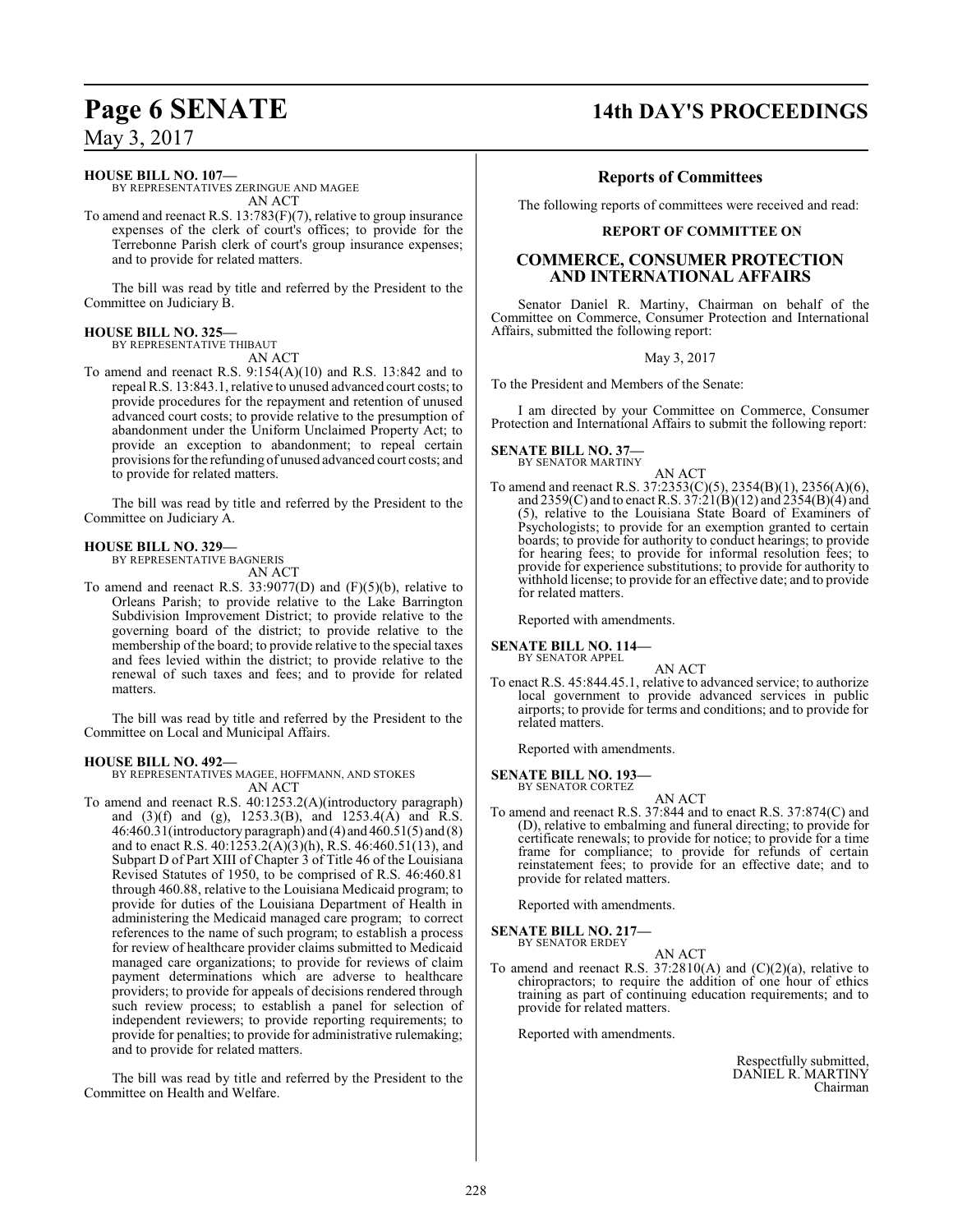# **14th DAY'S PROCEEDINGS Page 7 SENATE**

### **REPORT OF COMMITTEE ON**

### **HEALTH AND WELFARE**

Senator Fred H. Mills, Jr., Chairman on behalf of the Committee on Health and Welfare, submitted the following report:

May 3, 2017

To the President and Members of the Senate:

I am directed by your Committee on Health and Welfare to submit the following report:

### **SENATE BILL NO. 59—**

BY SENATORS MILLS, JOHNS, MORRISH AND GARY SMITH AN ACT

To enact R.S. 37:1741.1, relative to prescription drug price information; to provide for disclosure of certain information; to provide for a form; to provide for penalties; to provide for rulemaking authority; to provide for an effective date; and to provide for related matters.

Reported with amendments.

### **SENATE BILL NO. 216—** BY SENATORS TARVER AND LAFLEUR AN ACT

To amend and reenact R.S.  $28:53(B)(1)$ ,  $(2)(a)$  and  $(b)$ , and  $(F)$ , relative to physicians assistants; to provide for authority to issue an emergency certificate; to provide with respect to certificate documentation; to provide authority to require transportation; and to provide for related matters.

Reported with amendments.

Respectfully submitted, FRED H. MILLS JR. Chairman

### **REPORT OF COMMITTEE ON**

### **INSURANCE**

Senator John Smith, Chairman on behalf of the Committee on Insurance, submitted the following report:

May 3, 2017

To the President and Members of the Senate:

I am directed by your Committee on Insurance to submit the following report:

#### **SENATE BILL NO. 6—** BY SENATOR JOHN SMITH

AN ACT

To amend and reenact R.S. 42:883(D), relative to the Office of Group Benefits; to provide relative to the quorum for the Group Benefits Policy and Planning Board; and to provide for related matters.

Reported favorably.

**SENATE BILL NO. 44—** BY SENATOR JOHN SMITH

AN ACT

To amend and reenact R.S. 22:2313(A), relative to producers' authority to sell insurance policies issued by the Louisiana Citizens Property Insurance Corporation; to provide for reciprocity for producers in other states; and to provide for related matters.

Reported favorably.

### **SENATE BILL NO. 45—**

BY SENATOR JOHN SMITH AN ACT

To amend and reenact R.S. 22:2055(13) and to enact R.S. 22:46(19), relative to the definition of ocean marine insurance; and to provide for related matters.

Reported with amendments.

to provide for related matters.

**SENATE BILL NO. 56—** BY SENATOR LONG

AN ACT To amend and reenact R.S. 22:1563(A), relative to reporting of administrative actions against an insurance producer; to provide with respect to the reporting of actions taken by a governmental or nongovernmental agency against an insurance producer; and

Reported favorably.

**SENATE BILL NO. 184—** BY SENATOR LUNEAU

AN ACT

To enact R.S. 22:2062(A)(2)(c), relative to the Louisiana Insurance Guaranty Association; to provide with respect to the exhaustion of other coverage; to provide for the exclusion of a credit against uninsured and underinsured motorist policies upon the insolvency of the insurer; and to provide for related matters.

Reported favorably.

Respectfully submitted, JOHN SMITH Chairman

### **REPORT OF COMMITTEE ON**

### **TRANSPORTATION, HIGHWAYS AND PUBLIC WORKS**

Senator Patrick Page Cortez, Chairman on behalf of the Committee on Transportation, Highways and Public Works, submitted the following report:

May 3, 2017

To the President and Members of the Senate:

I am directed by your Committee on Transportation, Highways and Public Works to submit the following report:

**SENATE BILL NO. 80—** BY SENATOR BISHOP

AN ACT

To enact R.S. 32:398(N), relative to traffic accidents; to authorize a civilian traffic control officer or entity to investigate a traffic accident in any parish with a population of not less than two hundred fifty-five thousand nor more than three hundred fifty thousand, based upon the latest federal decennial census; to provide for exceptions; to provide for qualifications and training; and to provide for related matters.

Reported with amendments.

**SENATE BILL NO. 101—** BY SENATOR RISER

AN ACT

To enact R.S. 47:490.1.1, relative to military honor license plates; to provide for issuance of a military honor license plate with an identical number for a motorcycle and a boat trailer to veterans and other military personnel; and to provide for related matters.

Reported with amendments.

# May 3, 2017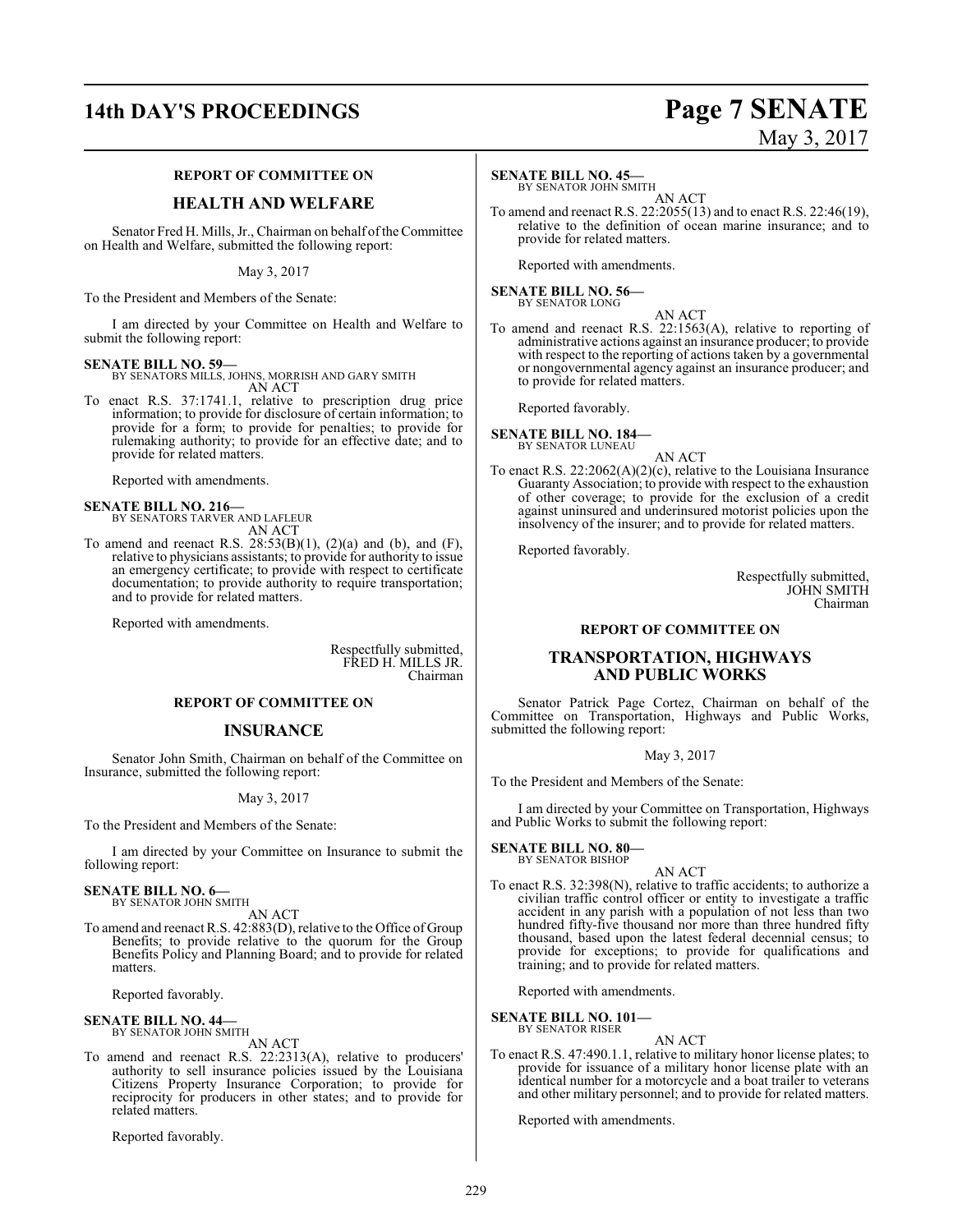### **SENATE BILL NO. 152—** BY SENATOR CARTER

AN ACT

To amend and reenact R.S. 40:2405.5(D), to enact R.S. 32:412(O) and R.S.  $40:1321(R)$ , and to repeal  $\hat{R}$ .S.  $40:2405.5(F)$ , relative to motor vehicles; to provide for identification of persons with special needs; to require law enforcement training regarding mental health; and to provide for related matters.

Reported with amendments.

# **SENATE BILL NO. 154—** BY SENATOR CARTER

AN ACT

To enact R.S. 32:45, relative to traffic; to require posting notification of a mobile and fixed location speed camera; and to provide for related matters.

Reported with amendments.

# **SENATE BILL NO. 239—** BY SENATOR MORRELL

AN ACT

To amend and reenact R.S. 47:463.60(B), relative to special prestige license plates; to provide with respect to the "Animal Friendly" prestige license plate; to provide for an increase of the annual royalty fee; to provide for an effective date; and to provide for related matters.

Reported favorably.

### **HOUSE BILL NO. 30—**

BY REPRESENTATIVE SCHEXNAYDER AN ACT

To enact R.S. 47:463.192, relative to motor vehicle special prestige license plates; to provide for the "Louisiana Patriot Guard Riders" specialty license plate; to provide for the creation, issuance, and design of such license plates; to provide relative to the fee and distribution of fees for such plates; to authorize the promulgation ofrules and regulations relative to the creation and implementation of a special prestige license plate; to provide an effective date; and to provide for related matters.

Reported favorably.

- **HOUSE BILL NO. 476—** BY REPRESENTATIVES HAZEL, TERRY BROWN, CARPENTER, STEVE CARTER, HALL, MARCELLE, PIERRE, POPE, AND STEFANSKI AN ACT
- To amend and reenact R.S. 46:122(A)(1) and R.S. 47:463.131(A), (B)(2), and (D), relative to the Louisiana Military Family Assistance Fund; to provide relative to the Support Our Troops special prestige license plate; to provide for the design of the license plate; to provide for the license plate fee; and to provide for related matters.

Reported favorably.

Respectfully submitted, PATRICK PAGE CORTEZ Chairman

### **Senate Bills and Joint Resolutions on Second Reading Reported by Committees**

**SENATE BILL NO. 35—** BY SENATOR COLOMB

AN ACT

To amend and reenact R.S. 40:966(I), relative to the Uniform Controlled Dangerous Substances Law; to provide exemptions from arrest and prosecution under the Uniform Controlled Dangerous Substances law to persons and other entities lawfully in possession of medical marijuana; and to provide for related matters.

## **Page 8 SENATE 14th DAY'S PROCEEDINGS**

Reported with amendments by the Committee on Judiciary C.

### **SENATE COMMITTEE AMENDMENTS**

Amendments proposed by Senate Committee on Judiciary C to Original Senate Bill No. 35 by Senator Colomb

### AMENDMENT NO. 1

On page 2, delete lines 22 through 29, and on page 3, delete lines 1 through 3, and insert the following:

"**(3) Any licensee or its subordinate contractor licensed by the Department of Agriculture and Forestry to produce marijuana pursuant to R.S. 40:1046, and any employee, board member, director, or agent of a marijuana licensee or its subordinate contractor licensed pursuant to R.S. 40:1046, shall not be subject to arrest or prosecution for possession, manufacture, preparation, distribution, purchase, preparation, or transportation of marijuana, marijuana preparations, and marijuana paraphernalia under this Section. This defense shall be a complete bar to arrest and prosecution. This Paragraph shall not prevent the imposition of penalties for diversion of marijuana or other conduct outside the scope of the state-sponsored medical marijuana program or for violations of Department of Agriculture and Forestry rules and regulations.**"

### AMENDMENT NO. 2

On page 3, between lines 13 and 14, insert the following:

"**(5) Any person conducting research as the licensee pursuant to R.S. 40:1046 and any employee, board member, director, agent, or any person conducting research in partnership with the licensee shall not be subject to arrest or prosecution for possession, manufacture, preparation, distribution, purchase, preparation, or transportation of marijuana, marijuana preparations, and marijuana paraphernalia under this Section. This defense shall be a complete bar to arrest and prosecution. This Paragraph shall not prevent the imposition of penalties for diversion of marijuana or other conduct outside the scope of the state-sponsored medical marijuana program or for violations of Department of Agriculture and Forestry rules and regulations.**"

On motion of Senator Claitor, the committee amendment was adopted. The amended bill was read by title, ordered engrossed and passed to a third reading.

#### **SENATE BILL NO. 43—** BY SENATOR MARTINY

AN ACT

To amend and reenact R.S. 13:2590(B), the introductory paragraph of 2590.1(B), and (C), relative to justice of the peace courts; to provide for court costs; to provide for distribution of court costs; to provide for court costs in certain parishes; to provide for agreements in cases with out-of-constable jurisdiction; and to provide for related matters.

Reported favorably by the Committee on Judiciary A. The bill was read by title, ordered engrossed and passed to a third reading.

**SENATE BILL NO. 72—**

BY SENATOR MILKOVICH AN ACT

To enact Code of Civil Procedure Art. 1636.1, relative to contradictory hearings in civil proceedings; to provide for the right to present oral arguments; to provide with respect to waiver of oral argument and nullity of a judgment when oral argument is not allowed; and to provide for related matters.

Reported with amendments by the Committee on Judiciary A.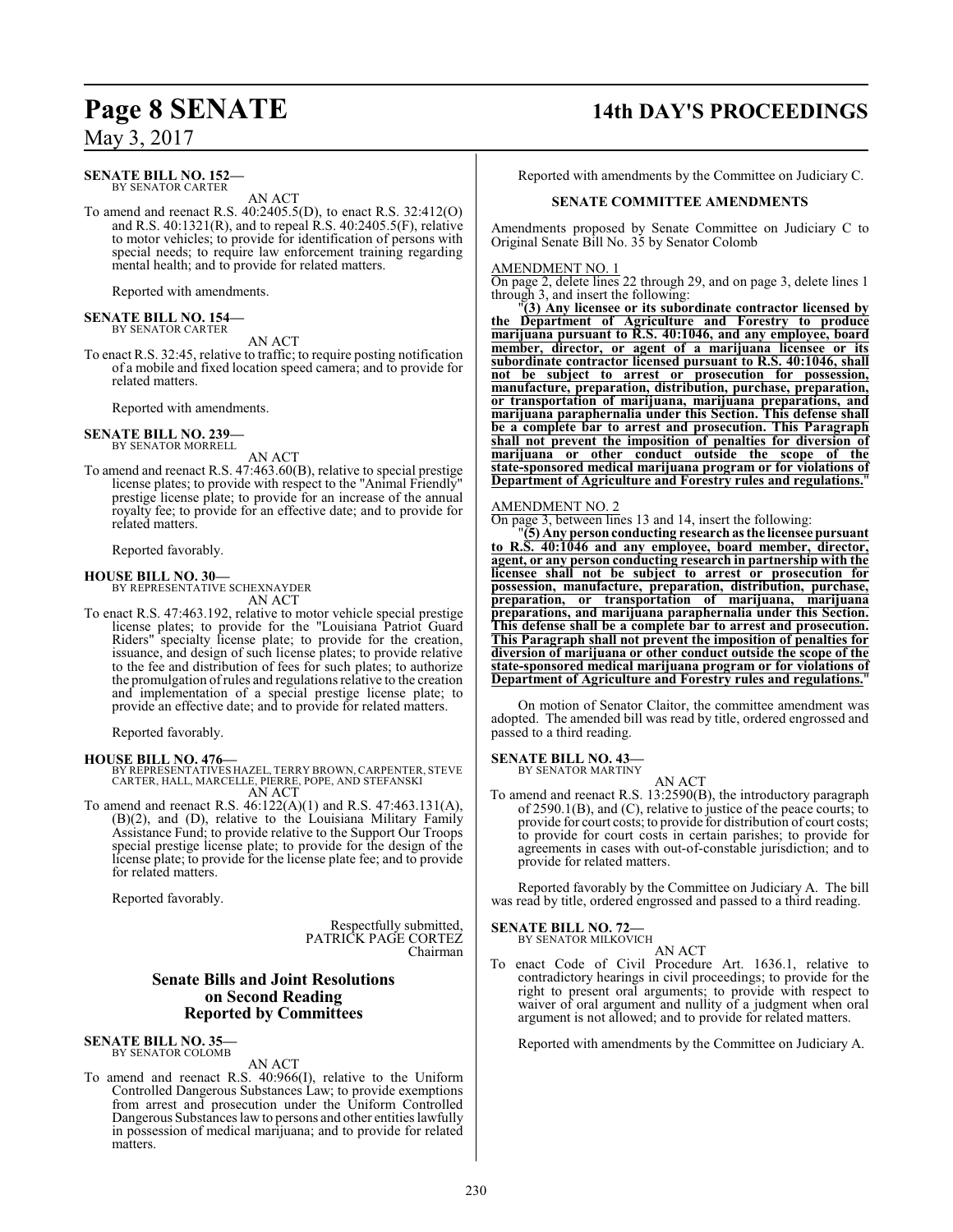# **14th DAY'S PROCEEDINGS Page 9 SENATE**

### **SENATE COMMITTEE AMENDMENTS**

Amendments proposed by Senate Committee on Judiciary A to Original Senate Bill No. 72 by Senator Milkovich

### AMENDMENT NO. 1

On page 1, delete lines 4 and 5 and insert "respect to reasonable<br>control of oral argument by the court, waiver of oral argument, and<br>grounds for setting aside a judgment obtained in violation of<br>requirements; and to provi

AMENDMENT NO. 2 On page 1, line 11, after "**waived**" insert "**only**"

### AMENDMENT NO. 3

On page 1, between lines 12 and 13, insert "**B. Reasonable control over oral argument presented under this Article may be exercised by the court**."

AMENDMENT NO. 4 On page 1, delete lines 13 through 16 and insert "**C. The obtaining of a judgment in violation of this Article** shall be mandatory grounds for setting aside the judgment and<br>seeking a new hearing, by motion brought within thirty days after<br>the clerk has mailed, or the sheriff has served, the notice of<br>judgment as required by Article

On motion of Senator Ward, the committee amendment was adopted. The amended bill was read by title, ordered engrossed and passed to a third reading.

# **SENATE BILL NO. 81-** BY SENATOR BISHOP

AN ACT<br>To amend and reenact Children's Code Article 405(A) and (B) and to enact Children's Code Article 116(4.1), relative to curators; to provide for definitions; to provide for the payment of fees; and to provide for related matters.

Reported with amendments by the Committee on Judiciary A.

### **SENATE COMMITTEE AMENDMENTS**

Amendments proposed by Senate Committee on Judiciary A to Original Senate Bill No. 81 by Senator Bishop

### AMENDMENT NO. 1

On page 1, line 2, delete "Article 405(A) and (B)" and insert "Articles 405(A) and (B), 1016(A), and 1025.4(A)(2),"

AMENDMENT NO. 2 On page 1, line 3, delete "Article 116(4.1)" and insert "Articles 116(4.1), 643(C), 1004(D)(6), 1015(10), and 1023(C)"

### AMENDMENT NO. 3

On page 1, line 4, after "fees;" delete the remainder of the line and<br>insert "to provide relative to unidentified parents; to provide relative<br>to termination of parental rights; to provide relative to right to<br>counsel; to for related matters."

AMENDMENT NO. 4 On page 1, line 6, delete "Article 405(A) and (B)" and insert "Articles 405(A) and (B), 1016(A), and 1025.4(A)(2)"

#### AMENDMENT NO. 5

On page 1, line 7, delete "Article 116(4.1) is" and insert "Articles 116(4.1), 643(C), 1004(D)(6), 1015(10), 1023(C) are"

AMENDMENT NO. 6 On page 2, after line 24, insert "Art. 643. Service; absentee **or unidentified** parent; curator ad hoc

\* \* \* **C. If the father is unidentified, it is not necessary to appoint a curator ad hoc for that parent. The father shall be considered unidentified if the biological father's name is not provided on the birth certificate, there is no presumed father, and no party to the proceedings is able to provide a first and last name of a putative father or alias sufficient to provide a reasonable possibility of identification and location**.

\* \* \*

# May 3, 2017

Art. 1004. Petition for termination of parental rights; authorization to file

\* \* \* D. The department may petition for the termination of parental rights of the parent of the child when any of the following apply:

\* \* \* **(6) The child is in foster care and, despite diligent efforts by the department to identify the child's father, his identity is unknown and termination is authorized by Article 1015(10).** \* \* \*

Art. 1015. Grounds

The grounds for termination of parental rights are:

\* \* \* **(10) The child is in the custody of the department pursuant to a court order for at least one year, unless sooner permitted by the court, and the identity of the child's father remains unknown despite diligent efforts by the department to identify and locate the father by the following:**

**(a) In the course of investigating the case and providing services to the family the department has been unable to learn the identity of the father.** 

(b) No party to the proceedings is able to provide a first and<br>last name of a putative father or alias sufficient to provide a<br>reasonable possibility of identification and location.<br>(c) A certified copy of the child's bir

**has been determined not to be the biological father of the child.** 

**(d)A recent certificate from the putative father registry indicating that no person is listed or registered as the child's father.**

(e)A recent certificate from the clerk of court in the parish<br>in which the child was born indicating that no acknowledgment<br>with respect to this child has been recorded.

Art. 1016. Right to counsel A. The child and the **identified** parent shall each have the right to be represented by separate counsel in a termination proceeding brought under this Title. Neither the child nor anyone purporting to act on his behalf may be permitted to waive the child's right to counsel.

\* \* \* Art. 1023. Service; absentee parent**, unidentified father**

\* \* \* **C. If the father is unidentified, it is not necessary to appoint a curator ad hoc for that parent. The father shall be considered unidentified if the biological father's name is not provided on the** birth certificate, there is no presumed father, and no party to the<br>proceedings is able to provide a first and last name of a putative<br>father or alias sufficient to provide a reasonable possibility of **identification and location.**

Art. 1025.4. Prehearing and scheduing conference; order<br>A. At the appearance, on its own motion or on motion of<br>counsel, the court shall direct counsel for the petitioner, for the<br>parents, and for the child to appear befor consider the following:

(2) Efforts to identify and locate an **unidentified or** absent parent and relatives or other individuals willing and able to offer a wholesome and stable home for the child.

On motion of Senator Ward, the committee amendment was adopted. The amended bill was read by title, ordered engrossed and passed to a third reading.

**SENATE BILL NO. 121-**<br>BY SENATOR WARD

AN ACT<br>
To amend and reenact Code of Civil Procedure Articles 1421 and<br>
1464, R.S. 23:1123, 1124, 1203(E), 1221(4)(s)(ii), 1307 and<br>
1317.1, R.S. 39:1952(14)(e), and R.S. 46:2136(A)(4), relative<br>
to court-ordered and other civil and administrative matters, procedures, and claims; to provide for consistency in terminology and nomenclature, and to provide for related matters.

Reported favorably by the Committee on Judiciary A. The bill was read by title, ordered engrossed and passed to a third reading.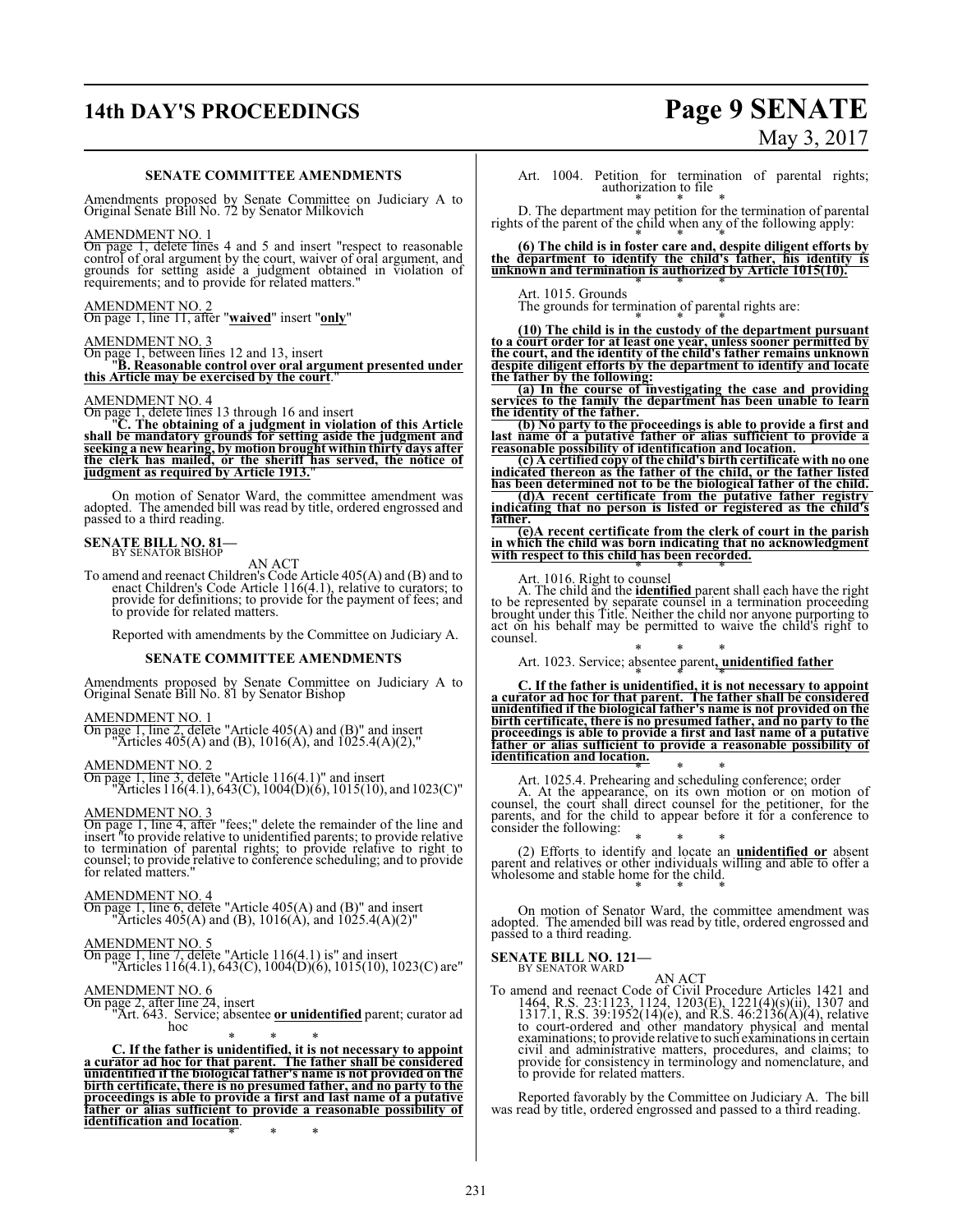## **Page 10 SENATE 14th DAY'S PROCEEDINGS**

May 3, 2017

**SENATE BILL NO. 139—** BY SENATOR MARTINY

AN ACT

To amend and reenact Code of Criminal Procedure Arts. 893(A) and (B), the introductory paragraph of 899.1(A), (B), and (D),  $900(A)(5)$ , (6), and (7), and  $903.1$ , R.S. 13:5304(B)(10)(b), and (c), and R.S. 15:571.3(B) and (D),  $574.2(C)(1)$  and (2) and  $(D)(1)$ , the introductory paragraph of  $(6)$ ,  $(8)(a)$ , and  $(9)$ , 574.4(A)(1) and (2),  $(\overline{B})(1)$  and  $(C)(2)$ , 574.4.1(A)(1), 574.4.2(B), 574.4.3(A)(1), 574.6, 574.7(B), 574.9(D), (E), (F) and (G), 574.20, and 828(B) and (C), and to enact Code of Criminal Procedure Arts. 893(G), 895.6, and 895.7, and R.S. 15:574.2(C)(4), 574.4(F), 574.9(H), 827(A)(7) and 828(D), relative to criminal justice; to provide for alternatives to incarceration; to provide for release fromincarceration and from supervision; to provide for felony probation and parole; to provide for suspension and deferral of sentence; to provide for the term of probation and of parole; to provide for extended probation periods; to provide for discharge credits for felony probation and for parole; to provide for the earning of discharge credits; to provide for the regulation of number of credits earned; to provide for methods to rescind credits; to provide for notice; to provide for the satisfaction of sentences; to provide for discharge from probation and from parole; to provide for administrative sanctions; to provide for technical violations of probation and of parole; to authorize use of administrative sanctions; to provide for a system of administrative rewards; to provide for probation and for parole revocation; to provide for sentences imposed for technical violations of probation and of parole; to provide for credit for time served; to provide for the substance abuse probation program; to provide for diminution of sentence; to provide for good time; to provide for earning rates for good time; to provide for the committee on parole; to provide for meetings of the committee on parole; to provide for voting; to provide for administrative parole; to provide for notice to victims; to provide for notice for victim's spouse or next of kin; to provide for parole eligibility; to provide for parole eligibility for offenders serving a life sentence; to provide for parole hearings; to provide for conditions of parole; to provide for custody and supervision of parolees; to provide for modification of parole; to provide for suspension of probation and of parole; to provide for return to custody hearings; to provide for detainers; to provide for enforceability of detainers; to provide for medical parole; to authorize medical furloughs; to provide for the term of medical parole and furlough; to provide for revocation of medical parole or furlough for improved health; to provide for written case plans; to provide for classification and treatment programs; to provide for credit for participation in certain programs; to provide relative to good time for offenders sentenced as habitual offenders; to provide for rulemaking; to provide for record collection; to provide for maintenance of records; to provide for effective dates; and to provide for related matters.

Reported with amendments by the Committee on Judiciary C.

### **SENATE COMMITTEE AMENDMENTS**

Amendments proposed by Senate Committee on Judiciary C to Original Senate Bill No. 139 by Senator Martiny

AMENDMENT NO. 1 On page 1, line 4, after "13:5304(B)(10)(b)," delete "and (c),"

AMENDMENT NO. 2 On page 1, line 5, after "574.4(A)(1)" delete "and  $(2)$ "

AMENDMENT NO. 3 On page 1, line 6, delete "574.4.2(B),"

AMENDMENT NO. 4

On page 2, line 15, after "medical" and before "furloughs" insert "treatment" and change "term" to "terms"

AMENDMENT NO. 5

On page 2, line 16, after "and" and before "furlough" insert "medical treatment" and after "or" and before "furlough" insert "medical treatment"

### AMENDMENT NO. 6

On page 3, line 6, after "Article 890.3," delete the remainder of the line and delete lines 7 and 8 and insert the following: "**except a first conviction for an offense with a maximum prison sentence of ten years or less that was not committed against a family member, household member, or dating partner,** or of a second **or third** conviction ifthe second **or third** conviction is for a violation ofR.S."

### AMENDMENT NO. 7

On page 5, delete line 21 and insert "**felony conviction, to enter and complete a**"

AMENDMENT NO. 8 On page 6, line 4, after "**A.**" insert "**(1)**"

### AMENDMENT NO. 9

On page 6, line 8, after "**probation.**" delete the remainder of the line and delete line 9 in its entirety.

### AMENDMENT NO. 10

On page 6, between lines 11 and 12, insert the following:

"**(2) Notwithstanding Subparagraph (1) of this Paragraph and any other law to the contrary, discharge credits may not be earned in conjunction with any other credits received toward a defendant's term of probation. If a defendant receives credit toward his term of probation for any other reason, he shall not receive discharge credits for that period of time.**"

### AMENDMENT NO. 11

On page 7, line 15, delete "**calendar month**" and insert "**one of the twelve periods of time in which the calendar is divided**"

### AMENDMENT NO. 12

On page 7, delete lines 21 through 24 and insert

"**(b) Fails to report, as ordered by the court or directed by the probation officer, for a scheduled meeting with a probation officer, and fails to make contact with a probation officer within thirty days of the missed meeting.**"

### AMENDMENT NO. 13

On page 7, line 25, change "**(d)**" to "**(c)**"

AMENDMENT NO. 14 On page 7, line 28, after "**A.**" insert "**(1)**"

### AMENDMENT NO. 15

On page 8, line 3, after "**supervision.**" delete the remainder of the line and delete line 4 in its entirety.

### AMENDMENT NO. 16

On page 8, between lines 5 and 6 insert the following:

"**(2) Notwithstanding Subparagraph (1) of this Paragraph and any provision of law to the contrary, discharge credits may not be earned in conjunction with any other credits toward a defendant's term of parole. If a defendant receives credit toward his term of parole for any other reason, he shall not receive discharge credits for that period of time.**"

AMENDMENT NO. 17

On page 9, line 8, delete "**calendar month**" and insert "**one of the twelve periods of time in which the calendar is divided**"

AMENDMENT NO. 18

On page 9, delete lines 14 through 17 and insert

"**(b) Fails to report, as ordered by the court or directed by the parole officer, for a scheduled meeting with a parole officer, and fails to make contact with a parole officer within thirty days of the missed meeting.**"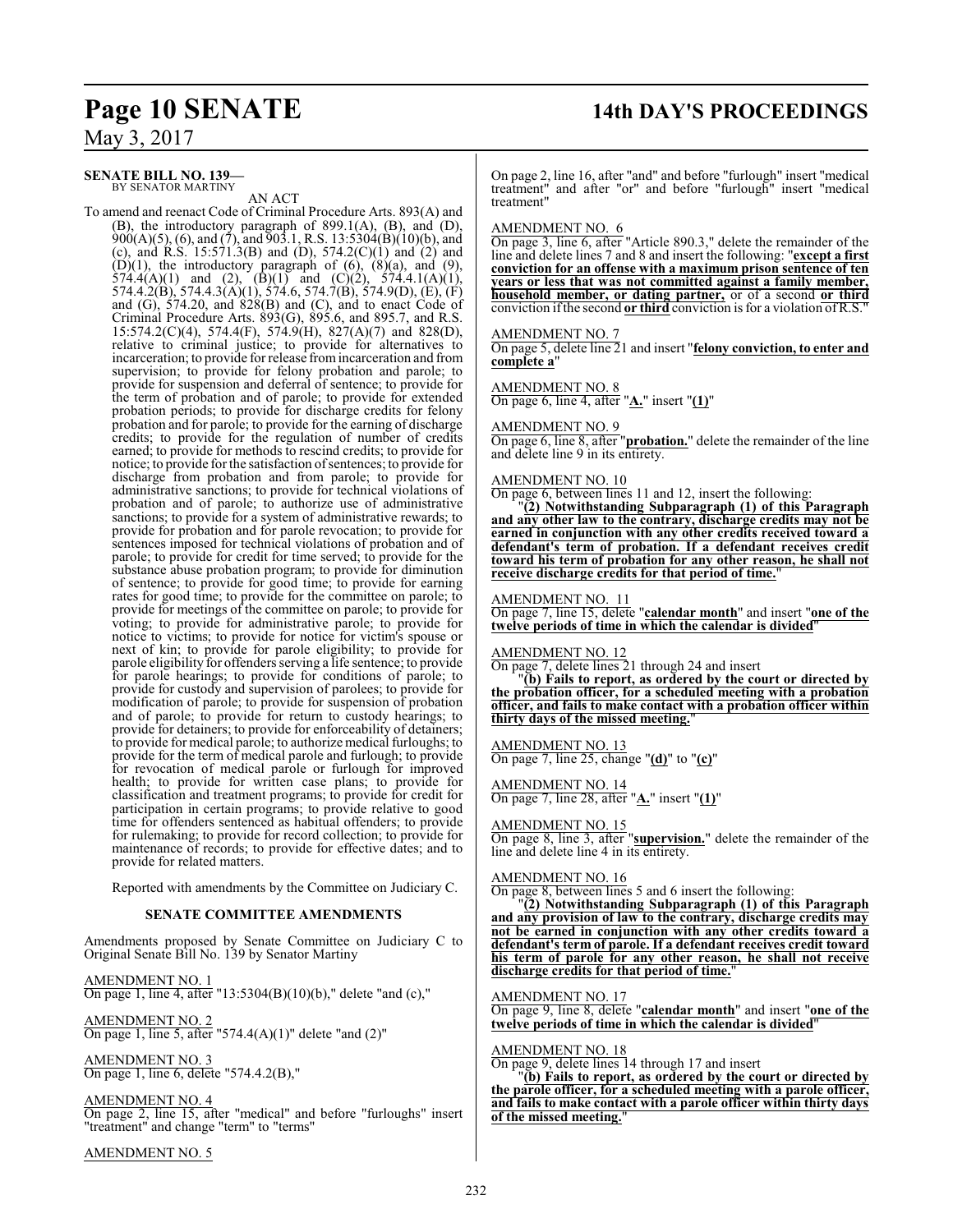## **14th DAY'S PROCEEDINGS Page 11 SENATE**

# May 3, 2017

AMENDMENT NO. 19 On page 9, line 18, change "**(d)**" to "**(c)**" AMENDMENT NO. 20 On page 10, line 19, delete "**known felons or persons**" and insert "**people known to be**" AMENDMENT NO. 21 On page 11, delete lines 18 and 19 in their entirety. AMENDMENT NO. 22 On page 14, line 4, after "**(d)**" delete the remainder of the line and insert "**If a**" AMENDMENT NO. 23 On page 15, at the end of line 21 and the beginning of line 22, delete "**, except for Class D and E felonies,**" and insert "**, except for a first conviction of an offense with a maximum prison sentence of ten years or less that was not committed against a family member, household member, or dating partner,**" AMENDMENT NO. 24 On page 15, line 25, after "R.S. 13:5304(B)(10)(b)" delete "and (c) are" and insert "is" AMENDMENT NO. 25 On page 16, line 7, delete "**, except for Class D and E felonies,**" and insert "**, except a first conviction of an offense with a maximum prison sentence of ten years or less that was not committed against a family member, household member, or dating partner,**" AMENDMENT NO. 26 On page 16, delete lines 10 through 12 AMENDMENT NO. 27 On page 16, line 15, after "574.4(A)(1)" delete "and (2)" AMENDMENT NO. 28 On page 16, line 16, delete "574.4.2(B)," AMENDMENT NO. 29 On page 17, delete lines 4 and 5 and insert the following: "rate of one and one half day for every one day **thirteen days for every seven days** in actual custody served on the imposed sentence, including time spent in custody with good" AMENDMENT NO. 30 On page 17, at the end of line 7, change ".**:**" to ".", and delete lines 8 through 11 AMENDMENT NO. 31 On page 17, line 24, after "rate of" delete the remainder of the line and insert "**one day for every three**" AMENDMENT NO. 32 On page 18, line 3, delete "**July**" and insert "**November**" AMENDMENT NO. 33 On page 20, line 27, after "**offender**" insert "**convicted after November 1, 2017, and**" and change "**R.S. 15:574.4(A)**" to "**R.S. 15:574.4(A)(1)**" AMENDMENT NO. 34 On page 22, line 5, delete "thirty" and insert "**sixty**" AMENDMENT NO. 35 On page 22, line 8, delete "**forty-five**" and insert "**ninety**" AMENDMENT NO. 36 On page 22, line 18, delete "thirty" and insert "**sixty**" AMENDMENT NO. 37 On page 23, line 1, delete "**forty-five**" and insert "**ninety**" AMENDMENT NO. 38 On page 23, line 15, change "**July**" to "**November**" AMENDMENT NO. 39 On page 24, line 1, after "**imposed.**" insert "**The offense shall not be counted as a second or subsequent offense if more than ten years have lapsed between the date of the commission of the instant offense and the expiration of the offender's maximum sentence of the previous conviction, or between the expiration of the offender's maximum sentence of each preceding conviction and the date of the commission of the following offense.**" AMENDMENT NO. 40 On page 24, line 10, delete "**fifty-five**" and insert "**sixty-five**" AMENDMENT NO. 41 On page 25, delete lines 10 through 23 AMENDMENT NO. 42 On page 25, line 25, after "B.(1)" delete the remainder of the line and insert "No" AMENDMENT NO. 43 On page 26, line 7, delete "**fifty**" and insert "**sixty**" AMENDMENT NO. 44 On page 27, delete lines 3 through 29 and insert the following: "**F. Notwithstanding any provision of law to the contrary, an offender serving a life sentence for second degree murder (R.S. 14:30.1), shall be eligible for parole consideration pursuant to the provisions of this Subsection if all of the following conditions are met: (1) The offender committed the offense after August 1, 1973, and prior to June 29, 1979. (2) The offender has served at least thirty years of the sentence imposed. (3) The offender has reached the age of fifty.**" AMENDMENT NO. 45 On page 28, delete lines 10 through 21 AMENDMENT NO. 46 On page 32, line 18, after "**for**" delete the remainder of the line and delete line 19 and insert "**an allegation of the commission of another crime, it is enforceable until bond is set by the judge for the new crime. When**" AMENDMENT NO. 47 On page 33, line 26, after "**(iii)**" delete the remainder of the line and insert "**If the**" AMENDMENT NO. 48 On page 35, line 28, after "**Medical**" insert "**Treatment**" AMENDMENT NO. 49 On page 35 delete line 29 and on page 36 delete lines 1 through 20 in their entirety and insert the following: "**(1) The committee on parole shall establish the medical treatment furlough program to be administered by the department for the purpose of utilizing off site medical facilities for an eligible offender's medical treatment. Medical treatment**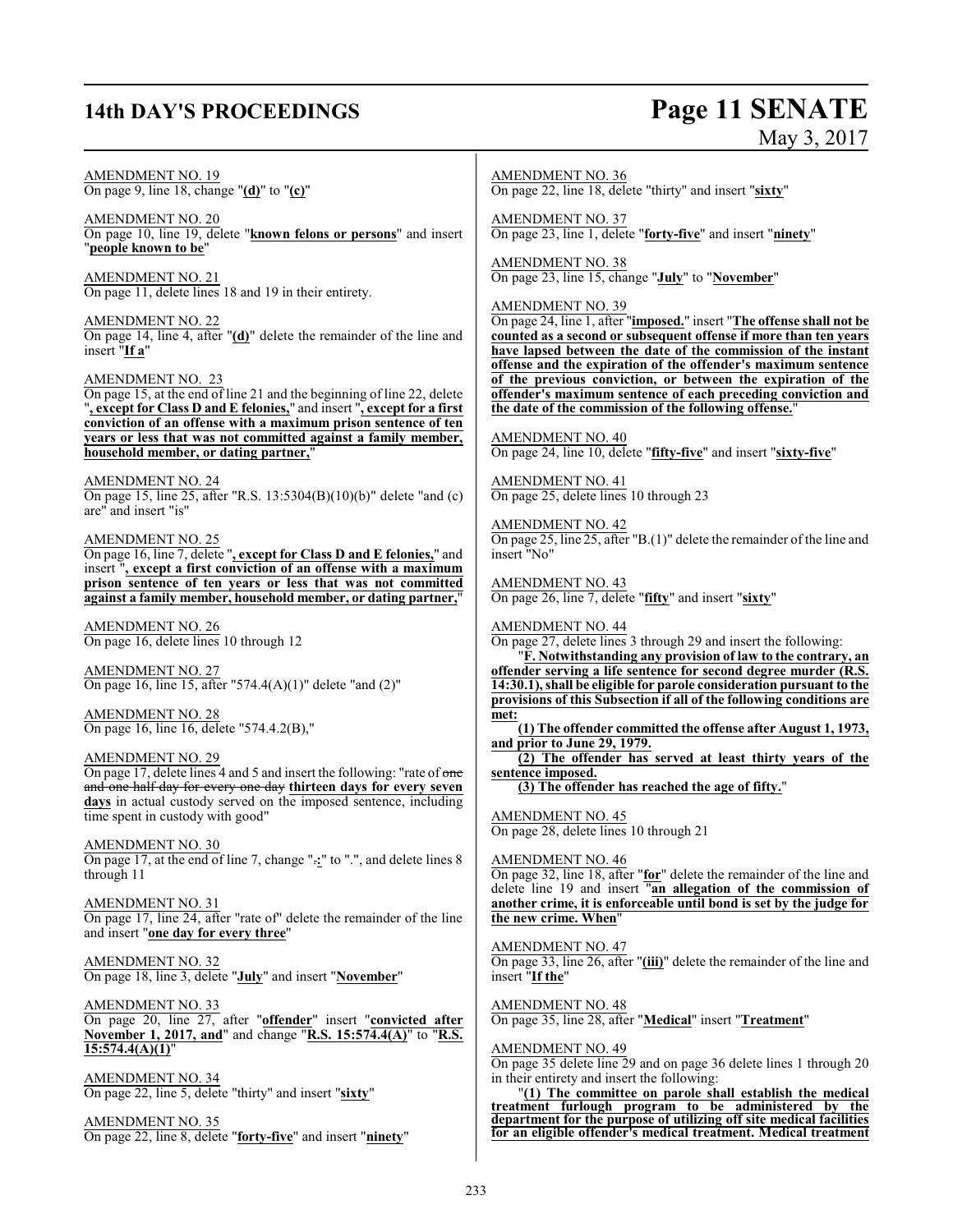# **Page 12 SENATE 14th DAY'S PROCEEDINGS**

May 3, 2017

**furlough shall not be available to any offender who is awaiting execution.**

**(2)(a) An offender eligible for consideration for release under the medical treatment furlough program shall be any offender who is ineligible for release on medical parole pursuant to Subsection B of this Section and is determined by the department to be to a limited mobility offender.**

**(b) For the purposes of this Section, "limited mobility offender" means any offender who is unable to perform activities of daily living without help or is confined to a bed or chair, including but not limited to prolonged coma and medical ventilation.**

**(3) Notwithstanding any provision of law to the contrary, the committee on parole may authorize the release of an eligible offender on medical treatment furlough when all of the following conditions are met:**

**(a) Placement in an acute care hospital, nursing home, or other appropriate medical facility able to meet the offender's medical and treatment needs is secured.**

**(b) All confinement and level of supervision requirements that the committee deems necessary are secured.**

**(c) The committee determines that the offender does not present a substantial flight risk.**"

AMENDMENT NO. 50

On page 36, at the beginning of line 22, insert "**medical treatment**"

AMENDMENT NO. 51

On page 36, line 29, after "**or**" and before "**furlough**" insert "**medical treatment**"

AMENDMENT NO. 52 On page 37, line 2, after "**or**" and before "**furlough**" insert "**medical treatment**"

AMENDMENT NO. 53 On page 37, at the end of line 4, insert "**treatment**"

AMENDMENT NO. 54

On page 37, line 6, after "**medical**" and before "**furlough**" insert "**treatment**"

AMENDMENT NO. 55 On page 37, line 9, after "**medical**" and before "**furlough**" insert "**treatment**"

AMENDMENT NO. 56 On page 37, line 12, after "**medical**" and before "**furlough**" insert "**treatment**"

AMENDMENT NO. 57 On page 37, at the beginning of line 17, insert "**medical treatment**"

AMENDMENT NO. 58 On page 37, line 18, after "**medical**" and before "**furlough**" insert "**treatment**"

AMENDMENT NO. 59 On page 37, line 21, after "**or**" and before "**furlough**" insert "**medical treatment**"

AMENDMENT NO. 60 On page 37, line 22, after "**medical**" and before "**furlough**" insert "**treatment**"

AMENDMENT NO. 61 On page 37, at the beginning of line 24 after "parole **or**" insert "**medical treatment**" and at the end of the line after "**or medical**" insert "**treatment**"

AMENDMENT NO. 62 On page 37, line 27, after "**medical**" and before "**furlough**" insert "**treatment**"

AMENDMENT NO. 63

On page 38, at the beginning of line 2, after "**and medical**" insert "**treatment**"

AMENDMENT NO. 64

On page 38, at the beginning of line 3, insert "**treatment**"

### AMENDMENT NO. 65

On page 38, line 17, after "**implemented**" and before "**only**" insert "**beginning on November 1, 2017, and**"

### AMENDMENT NO. 66

On page 39, delete lines 25 through 29 and delete page 40 in its entirety and insert the following:

"Section 4. This Act shall become effective on November 1, 2017; if vetoed by the governor and subsequently approved by the legislature, this Act shall become effective on November 1, 2017, or on the day following such approval by the legislature, whichever is later.'

On motion of Senator Claitor, the committee amendment was adopted. The amended bill was read by title, ordered engrossed and passed to a third reading.

**SENATE BILL NO. 169—** BY SENATOR BARROW

### AN ACT

To amend and reenact R.S. 15:574.20, relative to medical parole; to authorize medical furloughs; to provide for the term of medical parole and furlough; to provide for revocation of medical parole or furlough for improved health; to provide for written case plans; to provide for classification and treatment programs; to provide for eligibility; and to provide for related matters.

Reported without action by the Committee on Judiciary B.

Senator Gary Smith moved that the bill be withdrawn from the files of the Senate.

Senator Barrow moved as a substitute motion that the bill be engrossed and passed to a Third Reading.

### **ROLL CALL**

The roll was called with the following result:

### YEAS

| Barrow<br>Bishop<br>Boudreaux<br>Carter<br>Chabert<br>Total $-15$             | Gatti<br>LaFleur<br>Luneau<br>Milkovich<br>Mills<br><b>NAYS</b>            | Morrell<br>Morrish<br>Peacock<br>Peterson<br>Smith, G.    |
|-------------------------------------------------------------------------------|----------------------------------------------------------------------------|-----------------------------------------------------------|
| Mr. President<br>Appel<br>Claitor<br>Cortez<br>Donahue<br>Erdey<br>Total - 18 | Fannin<br>Hewitt<br>Johns<br>Lambert<br>Martiny<br>Mizell<br><b>ABSENT</b> | Perry<br>Riser<br>Smith, J.<br>Walsworth<br>Ward<br>White |
| Allain<br>Colomb<br>Total - 5                                                 | Long<br>Tarver                                                             | Thompson                                                  |

The Chair ruled the substitution motion failed to pass.

The Chair declared that the bill was withdrawn from the files of the Senate.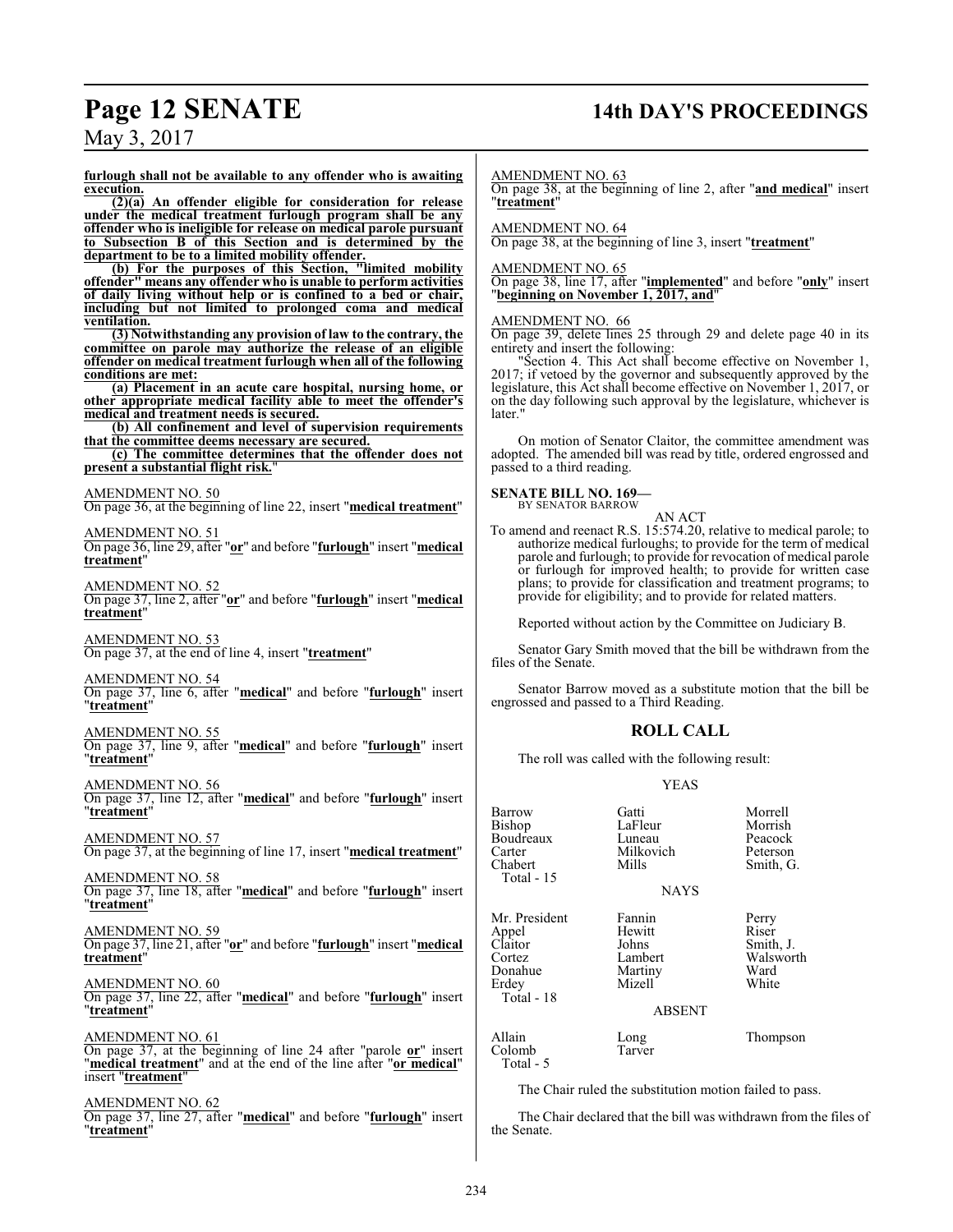# **14th DAY'S PROCEEDINGS Page 13 SENATE**

#### **SENATE BILL NO. 220—** BY SENATOR ALARIO

AN ACT

To amend and reenact R.S. 14:60(A) and (B), 67(B), 67.16(C), (D), (E), (F), and (G), 67.25(D), 67.26(C) and (E), 68(B), 68.4(B), 68.7(B), 69(B) and (C), 70.2(C), 70.4(E), 71(C), (D), (E), (F), and (G), 94(B), (C), and (D), 95(B), (C), (D), (E), (F), (G), (H), and (I), and 95.1(B) and R.S. 40:966(B), (C), (D), (E), (F), and (G), 967(B), (C), (D), and (E), 968(B) and (C), 969(B), (C), and (D), 970(B) and (C), to enact Subpart A-1 of Part I of Chapter 1 of Title 14 of the Louisiana Revised Statutes of 1950, comprised of R.S. 14:6.1 through 6.3 and 69(D), and to repeal R.S. 14:62.8, 67.1, 67.2, 67.6, 67.7, 67.8, 67.9, 67.10, 67.16(H), 67.18, 67.20, 67.21, 67.24, 67.25(E), 67.28, 67.30, 68.5, 71(H) and (I), 94(E) and (F), 95(J) and (K) and R.S. 40:966(H) and (I), and  $967(F)$  and (G), relative to the adoption of a felony class system; to provide relative to legislative findings and intent; to provide relative to classes of designated felonies; to provide relative to penalties; and to provide for related matters.

Reported with amendments by the Committee on Judiciary C.

### **SENATE COMMITTEE AMENDMENTS**

Amendments proposed by Senate Committee on Judiciary C to Original Senate Bill No. 220 by Senator Alario

### AMENDMENT NO. 1

On page 1, at the beginning of line 2 after "To amend and reenact" delete the remainder of the line and delete lines 3 through 11 and insert the following: "R.S. 14:52(B), 54.1(B), 56(B)(1) and (2), 62.2(B), 62.8(B), 67(B), 67.25(D), 67.26(C), 68(B), 68.4(B), 68.7(B), 69(B) and (C), 70.2(C), 70.4(E), 71(C), (D), (E), (F), and (G),  $82(C)(3)$ ,  $95.1(B)$ ,  $202.1(C)$ , and  $230(E)(4)$  and R.S.  $40:966(B)$ , (C), (D), (E), and (F), 967(B) and (C), 968(B), 969(B) and (C), and 970(B) and (C), to enact R.S. 14:69(D) and Chapter 3 of Title 14 of the Louisiana Revised Statutes of 1950, comprised of R.S. 14:601, and R.S. 40:967(D), and to repeal R.S. 14:2(B)(8), (14), (25), and (29), 56.1, 56.2, 56.3, 67.1, 67.2, 67.3, 67.6, 67.7, 67.8, 67.9, 67.10, 67.18, 67.20, 67.21, 67.24, 67.25(E), 67.28, 67.30, 68.5, 71(H) and (I), 94(E) and (F), 95(J) and (K), and 211 and R.S. 40:966(G), (H) and (I) and 967(F) and (G), relative to felony and misdemeanor offenses; to provide relative to penalties for certain felony and misdemeanor offenses;"

### AMENDMENT NO. 2

On page 1, at the beginning of line 12, delete "system;"

### AMENDMENT NO. 3

On page 1, delete line 13 and insert "create and provide for the membership, duties, and reporting requirements of the Louisiana Felony Class System Task Force; and to provide for"

### AMENDMENT NO. 4

On page 1, at the beginning of line 16 after "Section 1." delete the remainder of the line and delete line 17 and insert the following: "R.S. 14:52(B), 54.1(B), 56(B)(1) and (2), 62.2(B), 62.8(B), 67(B),  $67.25(D), 67.26(C), 68(B), 68.4(B), 68.7(B), 69(B)$  and  $(C), 70.2(C),$ 70.4(E), 71(C), (D), (E), (F), and (G), 82(C)(3), 95.1(B), 202.1(C), and  $230(E)(4)$  are"

### AMENDMENT NO. 5

On page 2, delete lines 1 through 3

### AMENDMENT NO. 6

On page 2, delete lines 5 through 29, delete pages 3 through 70 in their entirety, and on page 71, delete lines 1 through 13, and insert the following:

"§52. Simple arson

\* \* \*

B. Whoever commits the crime of simple arson, where the damage done amounts to five hundred dollars or more, shall be fined not more than fifteen thousand dollars and imprisoned at hard labor for not less than two years nor more than fifteen years. \* \* \*

### §54.1. Communicating of false information of planned arson

\* \* \* B. Whoever commits the crime of communicating of false information of arson or attempted arson shall be imprisoned at hard labor for not more than twenty fifteen years. \* \* \*

### §56. Simple criminal damage to property \* \* \*

B.(1) Whoever commits the crime of simple criminal damage to property where the damage is less than five hundred **one thousand** dollars shall be fined not more than one thousand dollars or imprisoned for not more than six months, or both.

(2) Where the damage amounts to five hundred **one thousand** dollars but less than fifty thousand dollars, the offender shall be fined not more than one thousand dollars or imprisoned with or without hard labor for not more than two years, or both.

\* \* \* §62.2. Simple burglary of an inhabited dwelling

\* \* \* B. Whoever commits the crime of simple burglary of an inhabited dwelling shall be imprisoned at hard labor for not less than one year, without benefit of parole, probation or suspension of sentence, nor more than twelve years. \* \* \*

#### §62.8. Home invasion

\* \* \* B.(1) Except as provided in Paragraphs (2) and (3) of this Subsection, whoever **Whoever** commits the crime of home invasion shall be fined not more than five thousand dollars and shall be imprisoned at hard labor for not more than twenty-five years **not less than one year nor more than thirty years**.

(2) Whoever commits the crime of home invasion while armed with a dangerous weapon shall be fined not more than seven thousand dollars and shall be imprisoned at hard labor for not less than five years nor more than thirty years.

(3) Whoever commits the crime of home invasion when, at the time of the unauthorized entering, there is present in the dwelling or structure any person who is under the age of twelve years, is sixtyfive years of age or older, or who has a developmental disability as defined in R.S. 28:451.2, shall be fined not more than ten thousand dollars and shall be imprisoned at hard labor for not less than ten nor more than twenty-five years. At least ten years of the sentence imposed shall be served without benefit of parole, probation, or suspension of sentence.

§67. Theft

\* \* \* B.(1) Whoever commits the crime of theft when the misappropriation or taking amounts to a value of twenty-five thousand dollars or more shall be imprisoned, with or without **at** hard labor, for not less than five years nor more than twenty years,  $\overline{or}$  may be fined not more than fifty thousand dollars, or both.

\* \* \*

(2) When the misappropriation or taking amounts to a value of five thousand dollars or more, but less than a value of twenty-five thousand dollars, the offender shall be imprisoned, with or without hard labor, for not more than ten years, or may be fined not more than ten thousand dollars, or both.

(3) When the misappropriation or taking amounts to a value of seven hundred fifty **one thousand** dollars or more, but less than a value of five thousand dollars, the offender shall be imprisoned, with or without hard labor, for not more than five years, or may be fined not more than three thousand dollars, or both.

(4) When the misappropriation or taking amounts to less than a value of seven hundred fifty one thousand dollars, the offender shall be imprisoned for not more than six months, or may be fined not more than one thousand dollars, or both. If the offender in such cases has been convicted of theft two or more times previously, upon any subsequent conviction he shall be imprisoned, with or without hard labor, for not more than two years, or may be fined not more than two thousand dollars, or both.

\* \* \* §67.25. Organized retail theft \* \* \*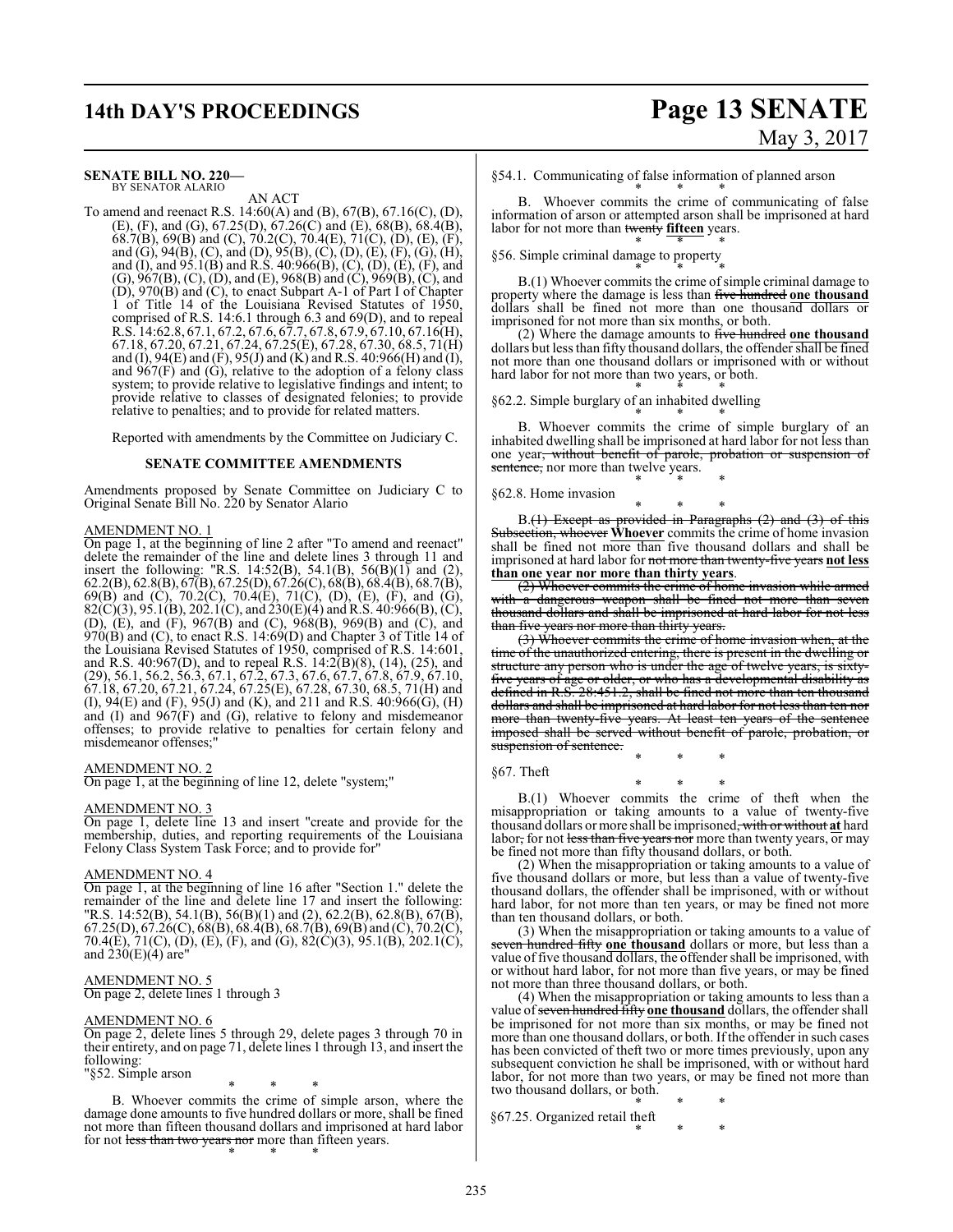## **Page 14 SENATE 14th DAY'S PROCEEDINGS**

May 3, 2017

D.**(1)** Whoever commits the crime of organized retail theft when the aggregate amount of the misappropriation, taking, purchasing, possessing, procuring, receiving, or concealing in any one-hundredeighty-day period amounts to a value less than five hundred **of twenty-five thousand** dollars **or more** shall be imprisoned with or without **at** hard labor for not more than two **twenty** years, or may be fined not more than two **fifty** thousand dollars, or both.

E.**(2)** Whoever commits the crime of organized retail theft when the aggregate amount of the misappropriation, taking, purchasing, possessing, procuring, receiving, or concealing in any one-hundredeighty-day period amounts to a value more than five hundred **of five thousand dollars or more, but less than a value of twenty-five thousand** dollars shall be imprisoned with or without hard labor for not more than ten years, or may be fined not more than ten thousand dollars, or both.

**(3) Whoever commits the crime of organized retail theft when the aggregate amount of the misappropriation, taking, purchasing, possessing, procuring, receiving, or concealing in any one-hundred-eighty-day period amounts to a value of one thousand dollars or more but less than a value of five thousand dollars shall be imprisoned, with or without hard labor, for not more than five years.**

**(4) When the misappropriation or taking amounts to less than a value of one thousand dollars, the offender shall be imprisoned for not more than six months, or may be fined not more than one thousand dollars, or both. If the offender in such cases has been convicted of theft two or more times previously, upon any subsequent conviction the offender shall be imprisoned, with or without hard labor, for not more than two years, or fined not more than two thousand dollars, or both.**

§67.26. Theft of a motor vehicle \* \* \*

C.(1) Whoever commits the crime of theft of a motor vehicle when the misappropriation or taking amounts to a sum of one thousand five hundred dollars or more shall be imprisoned, with or without hard labor, for not more than ten years **value of twenty-five thousand dollars or more shall be imprisoned at hard labor for not more than twenty years**, or may be fined not more than three thousand dollars, or both.

(2) Whoever commits the crime of theft of a motor vehicle when the misappropriation or taking amounts to a sum of five hundred dollars or more but less than one thousand five hundred dollars shall be imprisoned, with or without hard labor, for not more than five years **value of five thousand dollars or more, but less than a value of twenty-five thousand dollars, shall be imprisoned at hard labor for not more than ten years**, or may be fined not more than two **ten** thousand dollars, or both.

(3) Whoever commits the crime of theft of a motor vehicle when the misappropriation or taking amounts to a sum of less than five hundred dollars shall be imprisoned for not more than six months **value of one thousand dollars or more but less than a value of five thousand dollars shall be imprisoned, with or without hard labor, for not more than five years**, or may be fined not more than one **three** thousand dollars, or both.

**(4) When the misappropriation or taking amounts to less than a value of one thousand dollars, the offender shall be imprisoned for not more than six months, or fined not more than one thousand dollars, or both. If the offender in such cases has been convicted of theft two or more times previously, then upon any subsequent conviction the offender shall be imprisoned for not more than two years, or fined not more than two thousand dollars, or both.**

\* \* \* §68. Unauthorized use of a movable \* \* \*

B. Whoever commits the crime of unauthorized use of a movable having a value of five hundred **one thousand** dollars or less shall be fined not more than five hundred dollars, imprisoned for not more than six months, or both. Whoever commits the crime of unauthorized use of a movable having a value in excess of five hundred **one thousand** dollars shall be fined not more than five thousand dollars, imprisoned**,** with or without hard labor**,** for not more than five **two** years, or both. \* \* \*

§68.4. Unauthorized use of a motor vehicle

\* \* \* B. Whoever commits the crime of unauthorized use of a motor vehicle shall be fined not more than five thousand dollars or imprisoned with or without hard labor for not more than ten **two** years or both.

\* \* \* §68.7. Receipts and universal product code labels; unlawful acts

\* \* \* B.(1) Except as provided in Paragraphs (3) and (4) of this Subsection, whoever violates the provisions of this Section shall be subject to the following penalties:

(a) When the fair market value of the goods which are the subject of the falsified retail sales receipts or universal product code labels, as described in Subsection A of this Section, equals one thousand five hundred dollars or more, imprisonment, with or without hard labor, for not more than ten years **amounts to a value of twenty-five thousand dollars or more, the offender shall be imprisoned at hard labor for not more than twenty years**, or a fine not to exceed three **twenty-five** thousand dollars, or both.

(b) When the fair market value of the goods which are the subject of the falsified retail sales receipts or universal product code labels, as described in Subsection  $\overline{A}$  of this Section, equals five hundred dollars or more but less than one thousand five hundred dollars, imprisonment, with or without hard labor, for not more than five years **amounts to a value of five thousand dollars or more, but less than a value of twenty-five thousand dollars, shall be imprisoned, with or without hard labor, for not more than ten years,** or a fine of not more than two **ten** thousand dollars, or both.

(c) When the fair market value of the goods which are the subject of the falsified retail sales receipts or universal product code labels, as described in Subsection A of this Section, is less than five hundred dollars, imprisonment for not more than six months **amounts to a value of one thousand dollars or more but less than five thousand dollars, the offender shall be imprisoned, with or without hard labor, for not more than five years**, or a fine not to exceed five hundred three thousand dollars, or both. If a person is convicted of violating the provisions of this Section in a manner consistent with this Subparagraph two or more times previously, upon any subsequent conviction, he shall be imprisoned, with or without hard labor, for not more than two years, or may be fined not more than two thousand dollars, or both.

**(d) When the fair market value of the goods which are the subject of the falsified retail sales receipts or universal product code labels, as described in Subsection A of this Section, amounts to a value of less than one thousand dollars, the offender shall be imprisoned for not more than six months, or fined not more than five hundred dollars, or both. If a person is convicted of violating the provisions of this Section in a manner consistent with this Subparagraph two or more times previously, upon any subsequent conviction, he shall be imprisoned, with or without hard labor, for not more than two years, or fined not more than two thousand dollars, or both.**

(2) When there has been a violation of this Section by a number of distinct acts of the offender, the aggregate amount of the goods taken shall determine the grade of the offense.

(3) Possessing more than one fraudulent retail sales receipt or universal product code label in violation of the provisions of this Section shall be punishable by imprisonment, with or without hard labor, for a period not to exceed ten years, or a fine not to exceed three thousand dollars, or both.

(4) Possessing a device which has as its specific purpose the manufacture of fraudulent retail sales receipts or universal product code labels in violation of the provisions of this Section shall be punishable by imprisonment, with or without hard labor, for a period not to exceed five years, or a fine not to exceed three thousand dollars, or both.

§69. Illegal possession of stolen things \* \* \*

B.(1) Whoever commits the crime of illegal possession of stolen things, when the value of the things is one thousand five hundred dollars or more, shall be imprisoned, with or without hard labor, for not more than ten years **twenty-five thousand dollars or more, shall**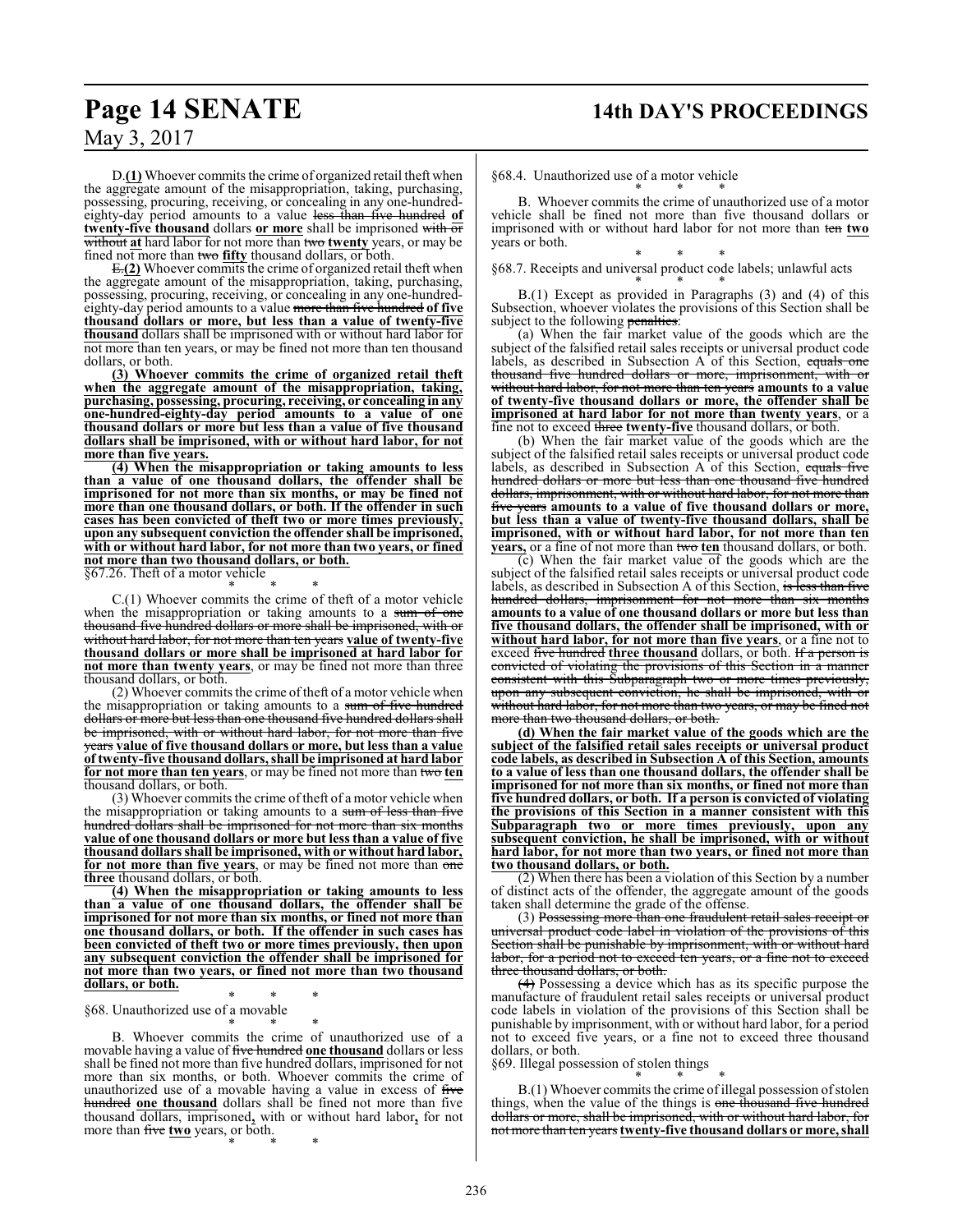# **14th DAY'S PROCEEDINGS Page 15 SENATE**

# May 3, 2017

**be imprisoned at hard labor for not more than twenty years**, or may be fined not more than three **fifty** thousand dollars, or both.

(2) When the value of the stolen things is five hundred dollars or more, but less than one thousand five hundred dollars, the offender shall be imprisoned, with or without hard labor, for not more than five years **five thousand dollars or more, but less than a value of twenty-five thousand dollars, the offender shall be imprisoned, with or without hard labor, for not more than ten years**, or may be fined not more than two **ten** thousand dollars, or both.

(3) **When the value of the stolen things is one thousand dollars or more, but less than a value of five thousand dollars, the offender shall be imprisoned, with or without hard labor, for not more than five years, or may be fined not more than three thousand dollars, or both.**

**(4)** When the value of the stolen things is less than five hundred **one thousand** dollars, the offender shall be imprisoned for not more than six months or may be fined not more than one thousand dollars, or both. If the offender in such cases has been convicted of receiving stolen things or illegal possession of stolen things **theft** two or more times previously, upon any subsequent conviction, he shall be imprisoned, with or without hard labor, for not more than two years**,** or may be fined not more than two thousand dollars, or both.

(4)**C.** When the offender has committed the crime of illegal possession of stolen things by a number of distinct acts, the aggregate of the amount of the things so received shall determine the grade of the offense.

C.**D.** It shall be an affirmative defense to a violation of this Section committed by means of possessing, that the accused, within seventy-two hours of his acquiring knowledge or good reason to believe that a thing was the subject of robbery or theft, reports that fact or belief in writing to the district attorney in the parish of his domicile.

\* \* \* §70.2. Refund or access device application fraud

\* \* \* C.(1) Whoever commits the crime of refund fraud shall be fined not more than five hundred dollars or imprisoned for not more than six months, or both.

(2) Whoever commits the crime of access device application fraud when the misappropriation or taking amounts to a value of one thousand five hundred dollars or more shall be imprisoned, with or without hard labor, for not more than ten years **twenty-five thousand dollars or more shall be imprisoned at hard labor for not more than twenty years**, or may be fined not more than three **fifty** thousand dollars, or both.

(3) When **Whoever commits the crime of access device application fraud when** the misappropriation or taking amounts to a value of five hundred **thousand** dollars or more, but less than a value of one **twenty-five** thousand five hundred dollars, the offender shall be imprisoned, with or without hard labor, for not more than five **ten** years**,** or may be fined not more than two **ten** thousand dollars, or both.

(4) **Whoever commits the crime of access device application fraud when the misappropriation or taking amounts to a value of one thousand dollars or more but less than a value of five thousand dollars shall be imprisoned, with or without hard labor, for not more than five years, or may be fined not more than three thousand dollars, or both.**

**(5)** When the misappropriation or taking amounts to less than a value of five hundred one thousand dollars, the offender shall be imprisoned for not more than six months**,** or may be fined not more than five hundred dollars, or both. If the offender in such cases has been convicted of theft two or more times previously, upon any subsequent conviction he shall be imprisoned, with or without hard labor, for not more than two years**,** or may be fined not more than one **two** thousand dollars, or both.

\* \* \* §70.4. Access device fraud

\* \* \*

E.(1) A person who commits the crime of access device fraud when the misappropriation or taking amounts to a value of one **twenty-five** thousand five hundred dollars or more shall be imprisoned, with or without **at** hard labor, for not more than ten **twenty** years, or fined not more than five **twenty-five** thousand dollars, or both.

(2) When the misappropriation or taking amounts to a value of at least five hundred **five thousand** dollars **or more**, but less than a value of one thousand five hundred **twenty-five thousand** dollars, the offender shall be imprisoned, with or without hard labor, for not more than five **ten** years**,** or fined not more than three **ten** thousand dollars, or both.

(3) **When the misappropriation or taking amounts to a value of one thousand dollars or more, but less than a value of five thousand dollars, the offender shall be imprisoned, with or without hard labor, for not more than five years, or may be fined not more than three thousand dollars, or both.**

**(4)** When the misappropriation or taking amounts to a value of less than five hundred **one thousand** dollars, the offender shall be imprisoned for not more than six months or fined not more than five hundred dollars, or both.

(4)**(5)** Upon a third or subsequent conviction of a violation ofthe provisions of this Section **theft**, the offender shall be imprisoned, with or without hard labor, for not more than ten two years, or may be fined not more than ten **two** thousand dollars, or both. \* \* \*

### §71. Issuing worthless checks

\* \* \* C.**(1)** Whoever commits the crime of issuing worthless checks, when the amount of the check or checks is one thousand five hundred **twenty-five thousand** dollars or more, shall be imprisoned, with or without **at** hard labor, for not more than ten **twenty** years, or may be fined not more than three **fifty** thousand dollars, or both.

D.**(2)** When the amount of the check or checks is five hundred **thousand** dollars or more, but less than one **twenty-five** thousand five hundred dollars, the offender shall be imprisoned, with or without hard labor, for not more than five **ten** years**,** or may be fined not more than two **ten** thousand dollars, or both.

**(3) When the amount of the check or checks is more than one thousand dollars, but less than five thousand dollars, the offender shall be imprisoned, with or without hard labor, for not more than five years, or may be fined not more than three thousand dollars, or both.**

E.**(4)** When the amount of the check or checks is less than five hundred **one thousand** dollars, the offender shall be imprisoned for not more than six months**,** or may be fined not more than five hundred dollars, or both. If the offender in such cases has been convicted of issuing worthless checks **theft** two or more times previously, upon any subsequent conviction he shall be imprisoned, with or without hard labor, for not more than two years**,** or **may** be fined not more than one **two** thousand dollars, or both.

F.**D.** When the offender has issued more than one worthless check within a one hundred eighty-day period, the amount of several or all worthless checks issued during that one hundred eighty-day period may be aggregated to determine the grade of the offense.

G.**E.** In addition to any other fine or penalty imposed under this Section, the court shall order as part of the sentence restitution in the amount of the check or checks, plus a fifteen dollar per check service charge payable to the person or entity that initially honored the worthless check or checks, an authorized collection agency, or justice of the peace. In the event the fifteen dollar per check service charge is paid to a person or entity other than one who initially honored the worthless check or checks, the court shall also order as part of the sentence restitution equal to the amount that the bank or other depository charged the person or entity who initially honored the worthless check, plus the actual cost of notifying the offender of nonpayment as required in Paragraph A(2)**(A)(2)**.

H.**F.** In any prosecution for a violation of this Section, the prosecution may enter as evidence of a violation of this Section any check, draft, or order for the payment of money upon any bank or other depository which the bank or other depository has refused to honor because the person who issued the check, draft, or order did not have sufficient credit with the bank or other depository for the payment of that check, draft, or order in full upon its presentation.

I.**G.** In addition to the provisions of Subsection H **F**, in any prosecution for a violation of this Section, the prosecution may enter as evidence of a violation of this Section any tangible copy, facsimile, or other reproduction of the check, draft, or order, or any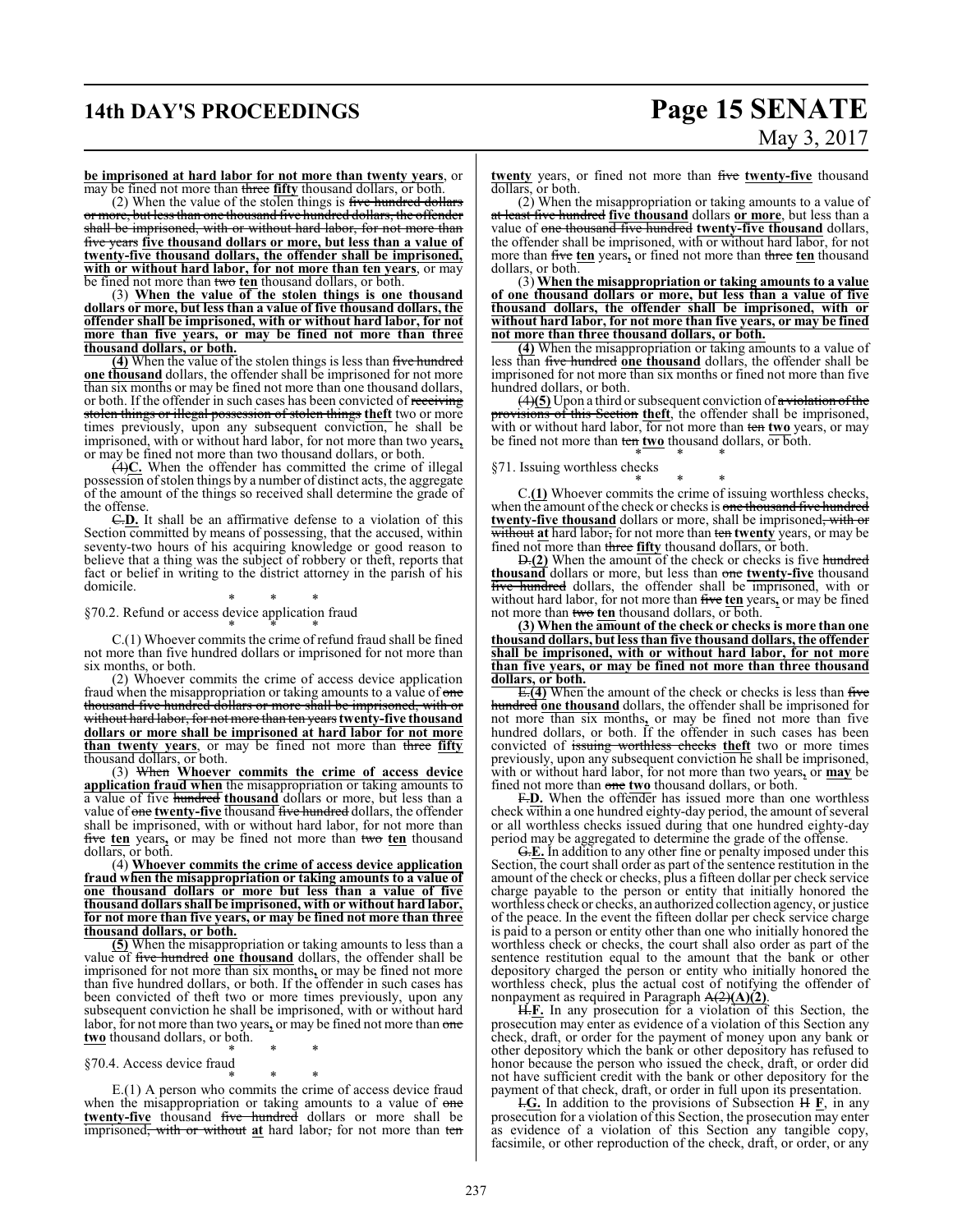electronic reproduction of the check, draft, or order, or any other form of the record of the check, draft, or order, provided that the tangible copy, facsimile, or other reproduction, or the electronic reproduction, or the other form of the record of the check, draft, or order has been made, recorded, stored, and reproduced in accordance with the requirements of the Louisiana Office of Financial Institutions, or in accordance with the requirements of the federal agency which regulates the bank or other depository, and provided that the appropriate officer of the bank or other depository has certified that the tangible copy, facsimile, or other reproduction, or the electronic copy, or the other form of the record of the check, draft, or order for the payment of money has been made, stored, and reproduced in accordance with the requirements of the Louisiana Office of Financial Institutions, or in accordance with the requirements of the federal agency which regulates the bank or other depository, and is a true and correct record of the transaction involving the check, draft, or order upon which the prosecution is based.

\* \* \* §82. Prostitution; definition; penalties; enhancement

$$
C.(1) \qquad \qquad \begin{array}{cccc}\n & * & * & * & * \\
 & * & * & * & * \\
 & * & * & * & * \\
 & * & * & * & * \\
 & * & * & * & * \\
 & * & * & * & * \\
 & * & * & * & * \\
 & * & * & * & * \\
 & * & * & * & * \\
 & * & * & * & * \\
 & * & * & * & * \\
 & * & * & * & * \\
 & * & * & * & * \\
 & * & * & * & * \\
 & * & * & * & * \\
 & * & * & * & * \\
 & * & * & * & * \\
 & * & * & * & * \\
 & * & * & * & * \\
 & * & * & * & * \\
 & * & * & * & * \\
 & * & * & * & * \\
 & * & * & * & * \\
 & * & * & * & * \\
 & * & * & * & * \\
 & * & * & * & * \\
 & * & * & * & * \\
 & * & * & * & * \\
 & * & * & * & * \\
 & * & * & * & * \\
 & * & * & * & * \\
 & * & * & * & * \\
 & * & * & * & * \\
 & * & * & * & * \\
 & * & * & * & * \\
 & * & * & * & * \\
 & * & * & * & * \\
 & * & * & * & * & * \\
 & * & * & * & * & * \\
 & * & * & * & * & * \\
 & * & * & * & * & * \\
 & * & * & * & * & * \\
 & * & * & * & * & * \\
 & * & * & * & * & * \\
 & * & * & * & * & * \\
 & * & * & * & * & * \\
 & * & * & * & * & * \\
 & * & * & * & * & * \\
 & * & * & * & * & * \\
 & * & * & * & * & * & * \\
 & * & * & * & * & * & * \\
 & * & * & * & * & * & * \\
 & * & * & * & * & * & * \\
 & * & * & * & * & * & * \\
 & * & * & * & * & * & * \\
 & * & * & * & * & * & * \\
 & * & * & * & * & * & * \\
 & * & * & * & * & * & * \\
 & * & * & * & * & * & * \\
 & * & * & * & * & * & * \\
 & * & * & * & * & * & * \\
 & * & * & * & * & * & * \\
 & * & * & * & * & * & * \\
 & * & * & * & * & * & * \\
 & * & * & * & * & * & * \\
 & * & * & * & * & * & * \\
 & * & * & * & * & * & * \\
 & * & * & * & * & * & * \\
 & * & * & * & * & * & * \\
 & * & * & * & * & * & * \\
 & * &
$$

(3) On a third and subsequent conviction, the offender shall be imprisoned, with or without hard labor, for not less than two nor more than four years and shall be fined not less than five hundred dollars nor more than four thousand dollars.

\* \* \* §95.1. Possession of firearm or carrying concealed weapon by a person convicted of certain felonies

\* \* \* B. Whoever is found guilty of violating the provisions of this Section shall be imprisoned at hard labor for not less than ten **five** nor more than twenty years without the benefit of probation, parole, or suspension of sentence and be fined not less than one thousand dollars nor more than five thousand dollars. Notwithstanding the provisions of R.S. 14:27, whoever is found guilty of attempting to violate the provisions ofthis Section shall be imprisoned at hard labor for not more than seven and one-half years and fined not less than five hundred dollars nor more than two thousand five hundred dollars.

\* \* \* §202.1. Residential contractor fraud; penalties

\* \* \* C.(1) When the misappropriation or intentional taking amounts to a value of less than five hundred **one thousand** dollars, the offender shall be imprisoned for not more than six months, fined not more than one thousand dollars, or both. **If the offender in such cases has been convicted of theft two or more times previously, then upon conviction the offender shall be imprisoned, with or without hard labor, for not more than two years, or fined not more than two thousand dollars.**

(2) When the misappropriation or intentional taking amounts to a value of five hundred **one thousand** dollars or more, but less than one **five** thousand five hundred dollars, the offender shall be imprisoned, with or without hard labor, for not more than five years, or may be fined not more than two **three** thousand dollars, or both.

 $(3)$  When the misappropriation or intentional taking amounts to a value of one **five** thousand five hundred dollars or more **but less** than twenty-five thousand dollars, the offender shall be imprisoned, with or without hard labor, for not more than ten years, or may be fined not more than three **ten** thousand dollars, or both.

(4) **When the misappropriation or intentional taking amounts to a value of twenty-five thousand dollars or more, the offender shall be imprisoned at hard labor for not more than twenty years, or may be fined not more than fifty thousand dollars, or both.**

**(5)** In determining the amount of the misappropriation or intentional taking, the court shall include the cost of repairing work fraudulently performed by the contractor and the cost of completing work for which the contractor was paid but did not complete. \* \* \*

§230. Money laundering; transactions involving proceeds of criminal activity

\* \* \* E.(1) \* \* \*

(4) Whoever violates the provisions of this Section, if the value of the funds is one hundred thousand dollars or more, shall be imprisoned at hard labor for not less than five **two** years nor more than ninety-nine fifty years and may be fined not more than fifty thousand dollars.

### \* \* \* **CHAPTER 3. LOUISIANA FELONY CLASS SYSTEM TASK FORCE**

**§601. Louisiana Felony Class System Task Force**

**A. The legislature hereby finds that it is in the best interest of the public to have, to the greatest extent possible, a clear, regular, and simple sentencing system, whereby nearly every felony offense falls into a class, with sentencing to be imposed by designated class, to ensure consistency across crimes of similar severity and greater transparency for victims, defendants, and criminal justice practitioners. Such a system will henceforth be referred to as a felony class system.**

**B. Accordingly, the Legislature of Louisiana hereby authorizes and directs the creation of the Louisiana Felony Class System Task Force to study, evaluate, and develop a recommendation for a felony class system to the legislature before the 2018 Regular Session of the Louisiana Legislature.**

**C.(1) The membership of the task force shall be as follows: (a) Three persons designated by the president of Louisiana District Attorneys Association.**

**(b) Three persons designated by the state public defender.**

**(c) Three persons designated by the chief justice of the Louisiana Supreme Court.**

**(2)(a) The names of the persons who are to serve on the task force shall be submitted to the chief justice of the Louisiana Supreme Court on or before July 1, 2017.**

**(b) The chief justice shall call the first meeting of the task force, which meeting shall be held on or before July 15, 2017.**

**(c) At the first meeting of the task force, its members shall elect from their membership a chairman and vice chairman and such other officers as the task force may deem advisable. The chief justice, or the chief justice's designee, shall preside over the task force until a chairman is elected.**

**(d) The task force shall meet a minimum of six times between July 15, 2017, and February 1, 2018, and may hold public hearings as part of its evaluation process. Meetings of the task force shall be held in the state capital.**

**D. The task force shall prepare and submit a final report of its findings and recommendations, including but not limited to any specific and complete draft legislation, to the governor, the speaker of the House of Representatives, the president of the Senate, the chairman of the House Committee on Administration of Criminal Justice, the chairman of the Senate Committee on Judiciary C, and the chief justice of the Louisiana Supreme Court, no later than February 1, 2018. The report shall be made available to the public and the task force shall be abolished upon submission of the report.**

**E.(1) The task force may apply for, contract for, receive, and expend for purposes of this Chapter any appropriation or grant from the state, its political subdivisions, the federal government, or any other public or private source.**

**(2) The books and records of the task force shall be subject to audit by the legislative auditor pursuant to R.S. 24:513.**

**F. This Chapter shall become null and of no effect on February 2, 2018.**

Section 2. R.S. 40:966(B), (C), (D), (E), and (F), 967(B) and  $(C)$ , 968 $(B)$ , 969 $(B)$  and  $(C)$ , and 970 $(B)$  and  $(C)$  are hereby amended and reenacted and R.S. 40:967(D) is enacted to read as follows: §966. Penalty for distribution or possession with intent to distribute narcotic drugs listed in Schedule I; possession of marijuana, possession of synthetic cannabinoids, possession of heroin

\* \* \* B. Penalties for violation **Violations** of Subsection A of this Section. Any person who violates Subsection A of this Section with respect to:

(1) Except as otherwise provided in Paragraph (4) **Paragraphs (2) and (3)** of this Subsection, **for** a substance classified in Schedule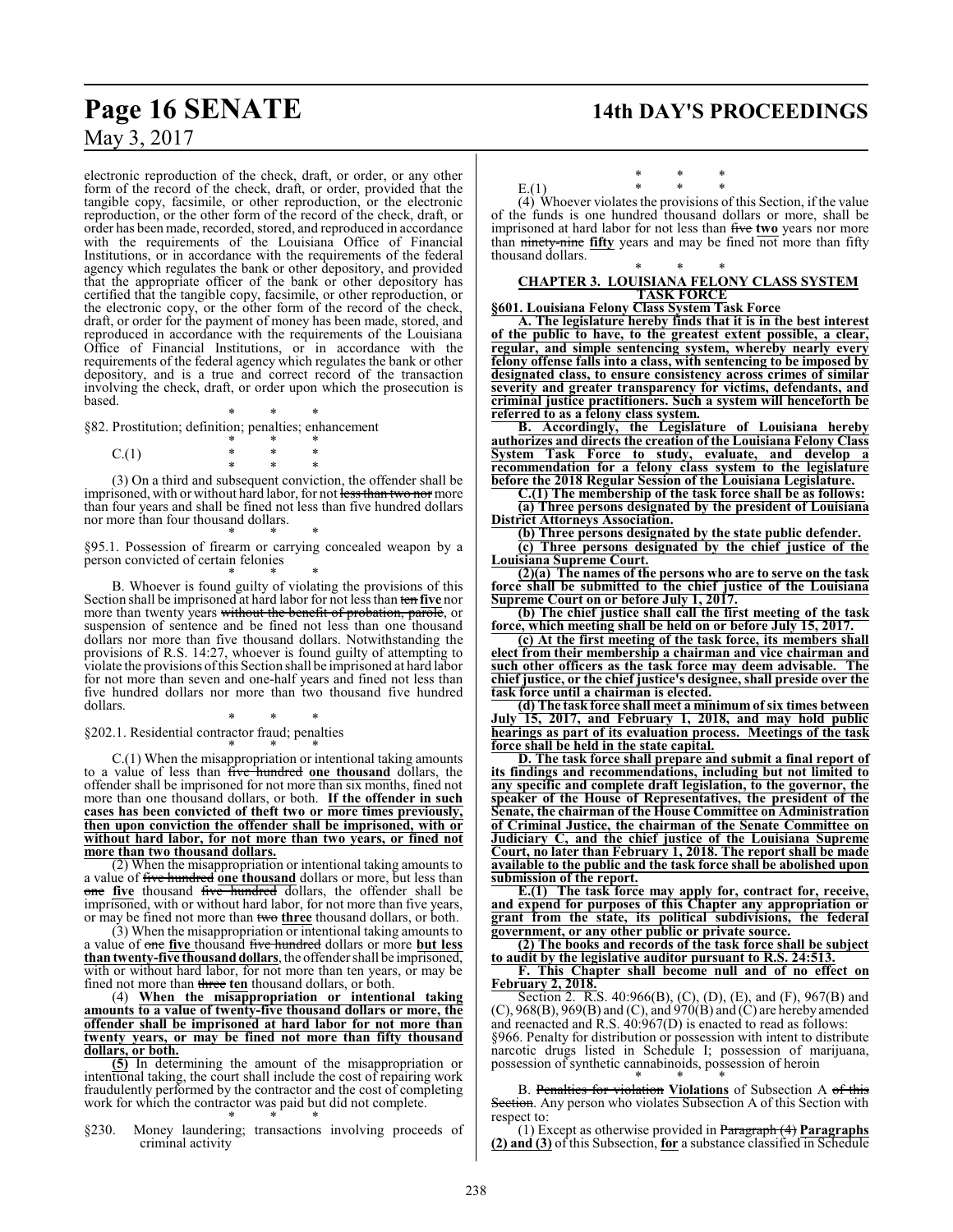# **14th DAY'S PROCEEDINGS Page 17 SENATE** May 3, 2017

I that is a narcotic drug (all substances in Schedule I preceded by an asterisk "\*"), upon conviction shall be sentenced to imprisonment at hard labor for not less than ten nor more than fifty years, at least ten years of which shall be served without benefit of probation or suspension of sentence, and may, in addition, be required to pay a fine of not more than fifty thousand dollars. **for an amount of:**

**(a) An aggregate weight of less than twenty-eight grams, shall be imprisoned, with or without hard labor, for not less than one year nor more than ten years.**

**(b) An aggregate weight of twenty-eight grams or more, shall be imprisoned at hard labor for not less than one year nor more than twenty years.**

(2) Except as otherwise provided in Paragraph  $(3)$  of this Subsection, any other controlled dangerous substance classified in Schedule I, shall upon conviction be sentenced to a term of imprisonment at hard labor for not less than five years nor more than thirty years, at least five years of which shall be served without benefit of parole, probation, or suspension of sentence, and pay a fine of not more than fifty thousand dollars.

(3) A substance classified in Schedule I which is marijuana, tetrahydrocannabinols, or chemical derivatives of tetrahydrocannabinols, or synthetic cannabinoids <del>shall upon</del> conviction be sentenced to a term of imprisonment at hard labor for not less than five nor more than thirty years, and pay a fine of not more than fifty thousand dollars. **for an amount of:**

**(a) An aggregate weight of less than two and one half pounds, shall be imprisoned, with or without hard labor, for not less than one year nor more than ten years, and pay a fine of not more than fifty thousand dollars.**

**(b) An aggregate weight of two and one half pounds or more, shall be imprisoned at hard labor for not less than one year nor more than twenty years and pay a fine of not more than fifty thousand dollars.**

 $\overline{(\mathbf{a})(3)}$  A substance classified in Schedule I that is the narcotic drug heroin or a mixture or substance containing a detectable amount of heroin or of its analogues upon conviction of a first offense shall be sentenced to a term of imprisonment at hard labor for not less than ten nor more than fifty years, at least ten years of which shall be served without benefit of probation or suspension of sentence, and may, in addition, be required to pay a fine of not more than fifty thousand dollars. **for an amount of:**

**(a) An aggregate weight of less than twenty-eight grams, shall be imprisoned at hard labor for not less than one year nor more than twenty years and may, in addition, be required to pay a fine of not more than fifty thousand dollars.**

**(b) An aggregate weight of twenty-eight grams or more, shall be imprisoned at hard labor for not less than two years nor more than forty years and may, in addition, be required to pay a fine of not more than fifty thousand dollars.**

(b) A substance classified in Schedule I that is the narcotic drug heroin or a mixture or substance containing a detectable amount of heroin or of its analogues upon conviction of a second or subsequent offense shall be sentenced to a term ofimprisonment at hard labor for not less than ten nor more than ninety-nine years, at least ten years of which shall be served without benefit of probation or suspension of sentence, and may, in addition, be required to pay a fine of not more than fifty thousand dollars.

C. Possession. It is unlawful for any person knowingly or intentionally to possess a controlled dangerous substance classified in Schedule I unless such substance was obtained directly, or pursuant to a valid prescription or order, from a practitioner or as provided inR.S. 40:978, while acting in the course of his professional practice, or except as otherwise authorized by this Part. Any person who violates this Subsection with respect to:

(1) A substance classified in Schedule I which is a narcotic drug (all substances in Schedule I preceded by an asterisk), shall be imprisoned at hard labor for not less than four years nor more than ten years and may, in addition, be required to pay a fine of not more than five thousand dollars. **Except as otherwise provided in Paragraphs (2), (3), (4), and (5) of this Subsection, a substance classified in Schedule I for an amount of:**

**(a) An aggregate weight of less than two grams, shall be imprisoned, with or without hard labor, for not more than two** **years and may, in addition, be required to pay a fine of not more than five thousand dollars.**

**(b) An aggregate weight of two grams or more but less than twenty-eight grams, shall be imprisoned, with or without hard labor, for not less than one year nor more than ten years and may, in addition, be required to pay a fine of not more than five thousand dollars.**

(2) Phencyclidine, shall be sentenced to imprisonment with or without hard labor for not less than five nor more than twenty and may be sentenced **for an amount of an aggregate weight of less than twenty-eight grams, shall be imprisoned at hard labor for not less than one year nor more than twenty years, or required** to pay a fine of not more than five thousand dollars, or both.

(3) Any other controlled dangerous substance classified in Schedule I, shall be imprisoned at hard labor for not more than ten years, and may in addition, be required to pay a fine of not more than five thousand dollars.

D. Other penalties for possession. (1) Except as otherwise authorized in this Part:

(a) Any person who knowingly or intentionally possesses twenty-eight grams or more, but less than two hundred grams, of a narcotic drug (all substances in Schedule I preceded by an asterisk "\*"), shall be sentenced to serve a term of imprisonment at hard labor of not less than five years, nor more than thirty years, and to pay a fine of not less than fifty thousand dollars, nor more than one hundred fifty thousand dollars.

(b) Any person who knowingly or intentionally possesses two hundred grams or more, but less than four hundred grams, of a narcotic drug (all substances in Schedule I preceded by an asterisk "\*"), shall be sentenced to serve a term of imprisonment at hard labor of not less than ten years, nor more than thirty years, and to pay a fine of not less than one hundred thousand dollars, nor more than three hundred fifty thousand dollars.

(c) Any person who knowingly or intentionally possesses four hundred grams or more of a narcotic drug (all substances in Schedule I preceded by an asterisk "\*"), shall be sentenced to serve a term of imprisonment at hard labor of not less than fifteen years, nor more than thirty years, and to pay a fine of not less than two hundred fifty thousand dollars, nor more than six hundred thousand dollars.

E.(1) Possession of marijuana.

(a) Except as provided in Subsection F of this Section, on a conviction for violation of Subsection C of this Section with regard to marijuana, tetrahydrocannabinol, or chemical derivatives thereof, the offender shall be punished as follows:

**(3) A substance classified in Schedule I that is marijuana, tetrahydrocannabinol, or chemical derivatives thereof, the offender shall be punished as follows:**

(i)**(a)** On a first conviction, wherein the offender possesses fourteen grams or less, the offender shall be fined not more than three hundred dollars, imprisoned in the parish jail for not more than fifteen days, or both.

(ii)**(b)** On a first conviction, wherein the offender possesses more than fourteen grams, the offender shall be fined not more than five hundred dollars, imprisoned in the parish jail for not more than six months, or both.

(iii)**(c)** Any person who has been convicted of a violation of the provisions of Item (i) or (ii) of this Subparagraph **(a) or (b) of this Paragraph** and who has not been convicted of any other violation of a statute or ordinance prohibiting the possession of marijuana for a period of two years from the date of completion of sentence, probation, parole, or suspension of sentence shall not be eligible to have the conviction used as a predicate conviction for enhancement purposes. The provisions of this Subparagraph **Paragraph** shall occur only once with respect to any person.

(b) Except as provided in Subsection F of this Section, on a second conviction for violation of Subsection C of this Section with regard to marijuana, tetrahydrocannabinol or chemical derivatives thereof, the offender shall be fined not more than one thousand dollars, imprisoned in the parish jail for not more than six months, or both.

**(d) On a second conviction the offender shall be fined not more than one thousand dollars, imprisoned in the parish jail for not more than six months, or both.**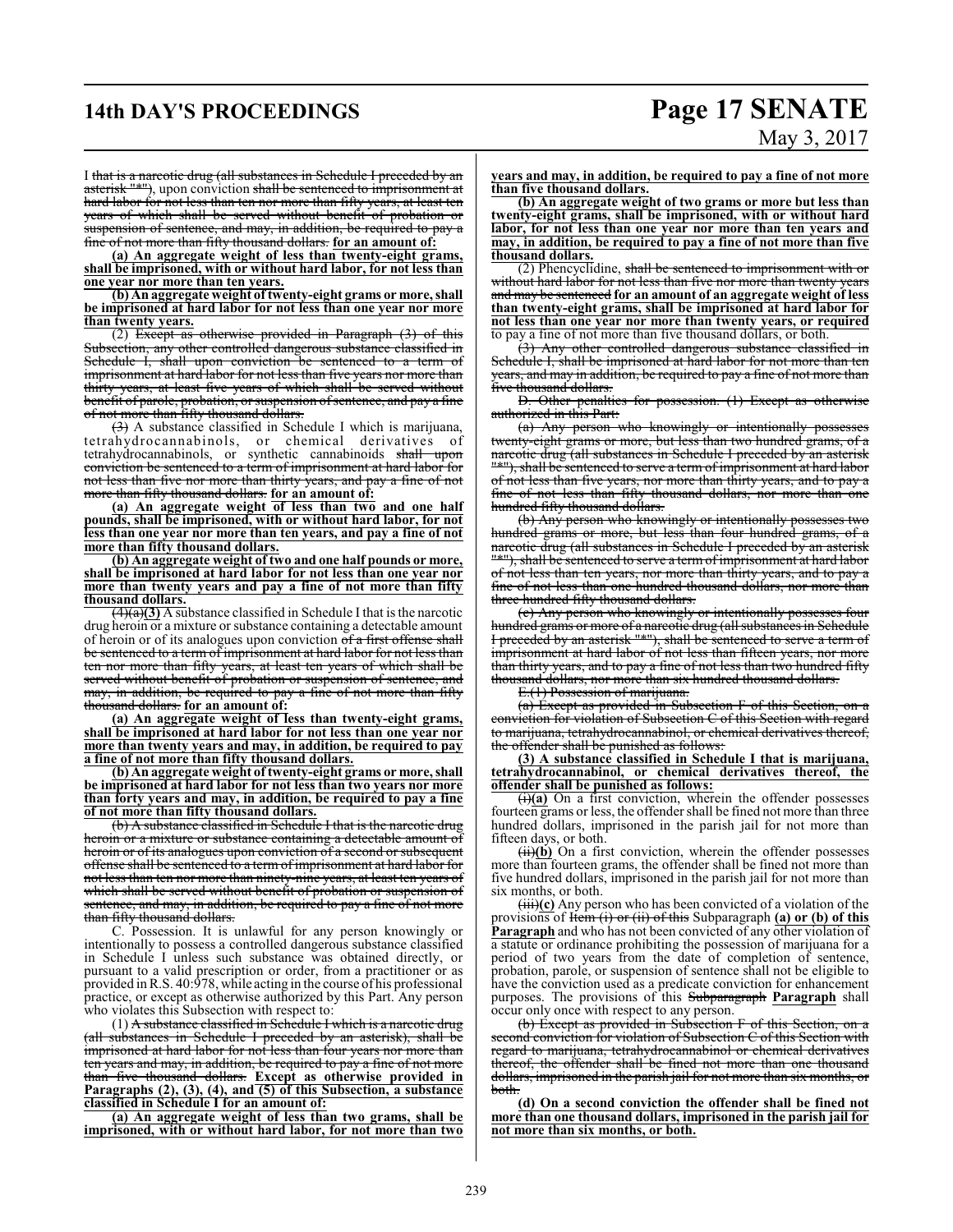(c)(i) Except as provided in Subsection F of this Section, on a third conviction for violation of Subsection C of this Section with regard to marijuana, tetrahydrocannabinol or chemical derivatives thereof, the offender shall be sentenced to imprisonment with or without hard labor for not more than two years, shall be fined not more than two thousand five hundred dollars, or both.

**(e)(i) On a third conviction the offender shall be sentenced to imprisonment, with or without hard labor, for not more than two years, shall be fined not more than two thousand five hundred dollars.**

(ii) If the court places the offender on probation, the probation shall provide for a minimum condition that he participate in a courtapproved substance abuse programand perform four eight-hour days of court-approved community service activities. Any costs associated with probation shall be paid by the offender.

(d)(i) Except as provided in Subsection F of this Section, on a fourth or subsequent conviction for violation of Subsection C of this Section with regard to marijuana, tetrahydrocannabinol or chemical derivatives thereof, the offender shall be sentenced to imprisonment with or without hard labor for not more than eight years, shall be fined not more than five thousand dollars, or both.

**(f)(i) On a fourth or subsequent conviction the offender shall be sentenced to imprisonment with or without hard labor for not more than eight years, shall be fined not more than five thousand dollars, or both.**

(ii) If the court places the offender on probation, the probation shall provide for a minimum condition that he participate in a courtapproved substance abuse program and perform four eight-hour days of court-approved community service activities. Any costs associated with probation shall be paid by the offender.

(e)**(g)** Except as provided in Item (a)(iii) **Subparagraph (c)** of this Paragraph, a conviction for the violation of any other statute or ordinance with the same elements as Subsection C of this Section prohibiting the possession of marijuana, tetrahydrocannabinol or chemical derivatives thereof, shall be considered as a prior conviction for the purposes of this Subsection relating to penalties for second, third, or subsequent offenders.

(f)**(h)** Except as provided in Item (a)(iii) **Subparagraph (c)** of this Paragraph, a conviction for the violation of any other statute or ordinance with the same elements as Paragraph (B)(3) of this Section prohibiting the distributing or dispensing or possession with intent to distribute or dispense marijuana, tetrahydrocannabinol or chemical derivatives thereof, or synthetic cannabinoids shall be considered as a prior conviction for the purposes of this Subsection relating to penalties for second, third, or subsequent offenders.

 $(2)$  Possession of synthetic cannabinoids.  $(a)$  Except as provided Subsections F and G of this Section, on a first conviction for violation of Subsection C of this Section with regard to synthetic cannabinoids, the offender shall be fined not more than five hundred dollars, imprisoned for not more than six months, or both.

(b) Except as provided in Subsections F and G of this Section, on a second conviction for violation of Subsection C of this Section with regard to synthetic cannabinoids, the offender shall be fined not less than two hundred fifty dollars nor more than two thousand dollars, imprisoned with or without hard labor for not more than five years, or both.

(c) Except as provided in Subsections F and G of this Section, on a third or subsequent conviction for violation of Subsection C of this Section with regard to synthetic cannabinoids, the offender shall be sentenced to imprisonment with or without hard labor for not more than twenty years, and may, in addition, be fined not more than five thousand dollars.

(d) A conviction for the violation of any other provision of law or ordinance with the same elements as Subsection C of this Section prohibiting the possession of synthetic cannabinoids shall be considered a prior conviction for the purposes of this Paragraph relating to penalties for second, third, or subsequent offenses.

**(4) A substance classified in Schedule I which is a synthetic cannabinoid, the offender shall be punished as follows:**

**(a) On a first conviction, the offender shall be fined not more than five hundred dollars, imprisoned for not more than six months, or both.**

**(b) On a second conviction, the offender shall be fined not less than two hundred fifty dollars nor more than two thousand**

**dollars, imprisoned with or without hard labor for not more than five years, or both.**

**(c) On a third or subsequent conviction, the offender shall be sentenced to imprisonment at hard labor for not more than twenty years, and may, in addition, be fined not more than five thousand dollars.**

**(d) A conviction for the violation of any other provision of law or ordinance with the same elements as this Subsection prohibiting the possession of synthetic cannabinoids shall be considered a prior conviction for the purposes of this Paragraph relating to penalties for second, third, or subsequent offenses.**

(e) A conviction for the violation of any other provision of law or ordinance with the same elements as Paragraph (B)(3) of this Section prohibiting the distributing or dispensing or possession with intent to distribute or dispense synthetic cannabinoids shall be considered a prior conviction for the purposes of this Paragraph relating to penalties for second, third, or subsequent offenses.

(f) If the court places the offender on probation, the probation shall provide for a minimum condition that he participate in a courtapproved substance abuse program and perform four eight-hour days of court-approved community service activities. Any costs associated with probation shall be paid by the offender.

**(5) A substance classified in Schedule I that is the narcotic drug heroin or a mixture or substance containing a detectable amount of heroin or of its analogues, or fentanyl or a mixture or substance containing a detectable amount of fentanyl or its analogues, upon conviction for an amount:**

**(a) An aggregate weight of less than two grams, shall be sentenced to a term of imprisonment, with or without hard labor, for not less than two years nor more than four years and may, in addition, be required to pay a fine of not more than five thousand dollars. If the sentence is suspended pursuant to Code of Criminal Procedure Article 893.1, then the court shall order treatment as a condition of probation.**

**(b) An aggregate weight of two grams or more but less than twenty-eight grams, shall be sentenced to a term of imprisonment, with or without hard labor, for not less than one year nor more than ten years and may, in addition be required to pay a fine of not more than five thousand dollars.**

F. Except as otherwise authorized in this Part:

(1) Any person who knowingly or intentionally possesses two and one-half pounds or more, but less than sixty pounds of marijuana, tetrahydrocannabinol or chemical derivatives thereof, or synthetic cannabinoids shall be sentenced to serve a termofimprisonment with or without hard labor of not less than two years, nor more than ten years, and to pay a fine of not less than ten thousand dollars nor more than thirty thousand dollars.

(2) Any person who knowingly or intentionally possesses sixty pounds or more, but less than two thousand pounds of marijuana, tetrahydrocannabinol or chemical derivatives thereof, or synthetic cannabinoids shall be sentenced to serve a term of imprisonment at hard labor of not less than five years, nor more than thirty years, and to pay a fine of not less than fifty thousand dollars nor more than one hundred thousand dollars.

(3) Any person who knowingly or intentionally possesses two thousand pounds or more, but less than ten thousand pounds of marijuana, tetrahydrocannabinol or chemical derivatives thereof, or synthetic cannabinoids shall be sentenced to serve a term of imprisonment at hard labor of not less than ten years nor more than forty years, and to pay a fine of not less than one hundred thousand dollars nor more than four hundred thousand dollars.

 $(4)$  Any person who knowingly or intentionally possesses thousand pounds or more of marijuana, tetrahydrocannabinol or chemical derivatives thereof, or synthetic cannabinoids shall be sentenced to serve a term of imprisonment at hard labor of not less than twenty-five years, nor more than forty years and to pay a fine of not less than four hundred thousand dollars nor more than one million dollars.

G. With respect to any person to whom the provisions of Subsections D and F of this Section are applicable, the adjudication of guilt or imposition ofsentence shall not be suspended, deferred, or withheld, nor shall such person be eligible for probation or parole prior to serving the minimum sentences provided by Subsection D or F of this Section.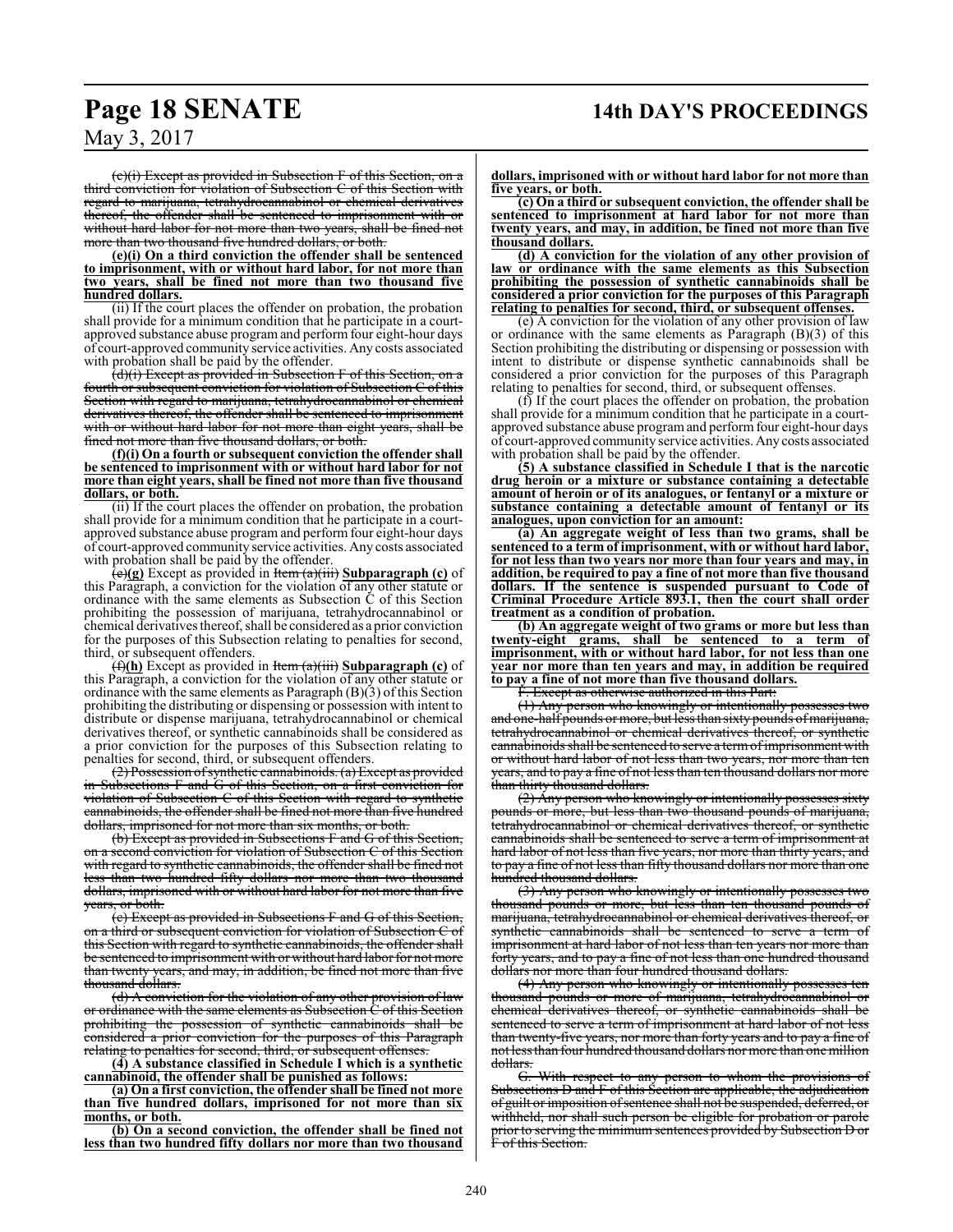### **14th DAY'S PROCEEDINGS Page 19 SENATE**

# May 3, 2017

**D. If a person knowingly or intentionally possesses a controlled substance as classified in Schedule II, unless such substance was obtained directly or pursuant to a valid prescription or order from a practitioner, as provided in R.S. 40:978, while acting in the course of his professional practice, where the amount of the controlled substance is an aggregate weight of twenty-eight grams or more, it shall be considered a violation of Subsection A of this Section:**

**(1) For marijuana, tetrahydrocannabinol, synthetic cannabinoids, or chemical derivatives thereof, more than two and one half pounds.**

**(2) For any Schedule I controlled substance, more than twenty-eight grams.**

H.E. Notwithstanding any other provision of law to the contrary, unless eligible for parole at an earlier date, a person committed to the Department of Public Safety and Corrections serving a life sentence for the production, manufacturing, distribution, or dispensing or possessing with intent to produce, manufacture, or distribute heroin shall be eligible for parole consideration upon serving at least fifteen years of imprisonment in actual custody.

I.**F.** Immunity from prosecution. Any person who is a patient of the state-sponsored medical marijuana program in Louisiana, and who possesses medical marijuana in a form permissible under R.S. 40:1046 for a condition enumerated therein, a caregiver as defined in R.S. 15:1503, or any person who is a domiciliary parent of a minor child who possesses medical marijuana on behalf of his minor child in a form permissible under R.S. 40:1046 for a condition enumerated therein pursuant to a legitimate medical marijuana prescription or recommendation, shall not be subject to prosecution for possession or distribution of marijuana under this Section for possessing medical marijuana or dispensing medical marijuana to his minor child who is a patient of the state-sponsored medical marijuana program. This defense must be raised in accordance with R.S. 40:991, and the defendant bears the burden of proof of establishing that the possession or distribution of the marijuana was in accordance with the state-sponsored medical marijuana program. §967. Prohibited acts-Schedule II, penalties

\* \* \*

B. Penalties for violation **Violations** of Subsection A. Except as provided in Subsection F, any **Any** person who violates Subsection A of this Section with respect to:

(1) A **Except as otherwise provided in Paragraphs (2) and (3) of this Subsection, a** substance classified in Schedule II which is an amphetamine or methamphetamine or which is a narcotic drug, except cocaine or cocaine base or a mixture or substance containing cocaine or its analogues as provided in Schedule  $H(A)(4)$  of R.S. 40:964 and except oxycodone as provided in Schedule II(A)(1)(o) of R.S. 40:964 and except methadone as provided in Schedule  $\hat{H}(\hat{B})(11)$ of R.S. 40:964 shall be sentenced to a term of imprisonment at hard labor for not less than two years nor more than thirty years; and may, in addition, be sentenced to pay a fine of not more than fifty thousand dollars. **for an amount of a controlled substance of:**

**(a) An aggregate weight of less than twenty-eight grams, shall be imprisoned, with or without hard labor, for not less than one year nor more than ten years and may, in addition, be fined not more than fifty thousand dollars.**

**(b) An aggregate weight of twenty-eight grams or more, shall be imprisoned at hard labor for not less than one year nor more than twenty years and may, in addition, be fined not more than fifty thousand dollars.**

(2) Pentazocine, shall be sentenced to imprisonment at hard labor for not less than two years nor more than ten years, at least two years of which shall be served without benefit of parole, probation, or suspension of sentence, and, in addition, may be sentenced to pay a fine of not more than fifteen thousand dollars.

 $\left(\frac{3}{2}\right)$  Production or manufacturing of amphetamine or methamphetamine shall be sentenced to imprisonment at hard labor for not less than ten years nor more than thirty years, at least ten years of which shall be served without benefit of parole, probation, or suspension of sentence, and in addition may be sentenced to pay a fine of not more than five hundred thousand dollars.

(b) This Subparagraph shall be cited as the "Child Endangerment Law." When the state proves in addition to the elements of the crime as set forth in Subsection A of this Section that a minor child twelve

years of age or younger is present in the home, mobile home or other inhabited dwelling at the time of the commission of the offense, the minimum mandatory sentence shall be fifteen years without benefit of parole, probation, or suspension of sentence.

(4)**(3)**(a) Production or manufacturing of cocaine or cocaine base or a mixture or substance containing cocaine or its analogues as provided in Schedule II(A)(4) of R.S. 40:964 or oxycodone as provided in Schedule  $II(A)(1)(o)$  of R.S. 40:964 or methadone as provided in Schedule  $II(B)(11)$  of R.S. 40:964 shall be sentenced to imprisonment at hard labor for not less than ten nor more than thirty years, at least ten years of which shall be served without benefit of parole, probation, or suspension of sentence, and may be fined not more than five hundred thousand dollars. \* \* \*

(5) Any other controlled dangerous substance classified in Schedule II except pentazocine, amphetamine, methamphetamine, cocaine, or oxycodone, or methadone shall be sentenced to a term of imprisonment at hard labor for not more than ten years, and in addition may be sentenced to pay a fine of not more than fifteen thousand dollars.

C. Possession. It is unlawful for any person knowingly or intentionally to possess a controlled dangeroussubstance as classified in Schedule II unless such substance was obtained directly or pursuant to a valid prescription or order from a practitioner, as provided in R.S. 40:978 while acting in the course of his professional practice, or except as otherwise authorized by this Part. **Whoever violates this Subsection with respect to:**

(1) Any person who violates this Subsection with respect to pentazocine shall be imprisoned with or without hard labor for not less than two years and for not more than five years and, in addition, may be sentenced to pay a fine of not more than five thousand dollars.

**An aggregate weight of less than two grams, shall be imprisoned, with or without hard labor, for not more than two years and, in addition, may be sentenced to pay a fine of not more than five thousand dollars.**

(2) Any person who violates this Subsection as to any other controlled dangerous substance shall be imprisoned with or without hard labor for not more than five years and, in addition, may be sentenced to pay a fine of not more than five thousand dollars.

**An aggregate weight of two grams or more but less than twenty-eight grams shall be imprisoned, with or without hard labor, for not less than one year nor more than five years and, in addition, may be sentenced to pay a fine of not more than five thousand dollars.**

**D. If a person knowingly or intentionally possesses a controlled substance as classified in Schedule II, unless such substance was obtained directly or pursuant to a valid prescription or order from a practitioner, as provided in R.S. 40:978 while acting in the course of his professional practice, where the amount of the controlled substance is an aggregate weight of twenty-eight grams or more, it shall be considered a violation of Subsection A of this Section.**

\* \* \* §968. Prohibited acts-Schedule III; penalties

\* \* \* B. Penalties for violation **Violations** of Subsection A. Any person who violates Subsection A **of this Section** with respect to any controlled dangerous substance classified in Schedule III shall be sentenced to a term of imprisonment**,** at **with or without** hard labor**,** for not more than ten years; and, in addition, may be sentenced to pay a fine of not more than fifteen thousand dollars.

\* \* \* §969. Prohibited acts-Schedule IV; penalties

\* \* \* B. Penalties for violation **Violations** of Subsection A. Any person who violates Subsection A **of this Section** with respect to:

(1) Flunitrazepam shall be sentenced to a term of imprisonment at hard labor for not less than five years **one year** nor more than thirty **twenty** years and pay a fine of not more than fifty thousand dollars.

(2) Any other controlled dangerous substance classified in Schedule IV, except flunitrazepam, shall be sentenced to a term of imprisonment**,** at **with or without** hard labor**,** for not **less than one**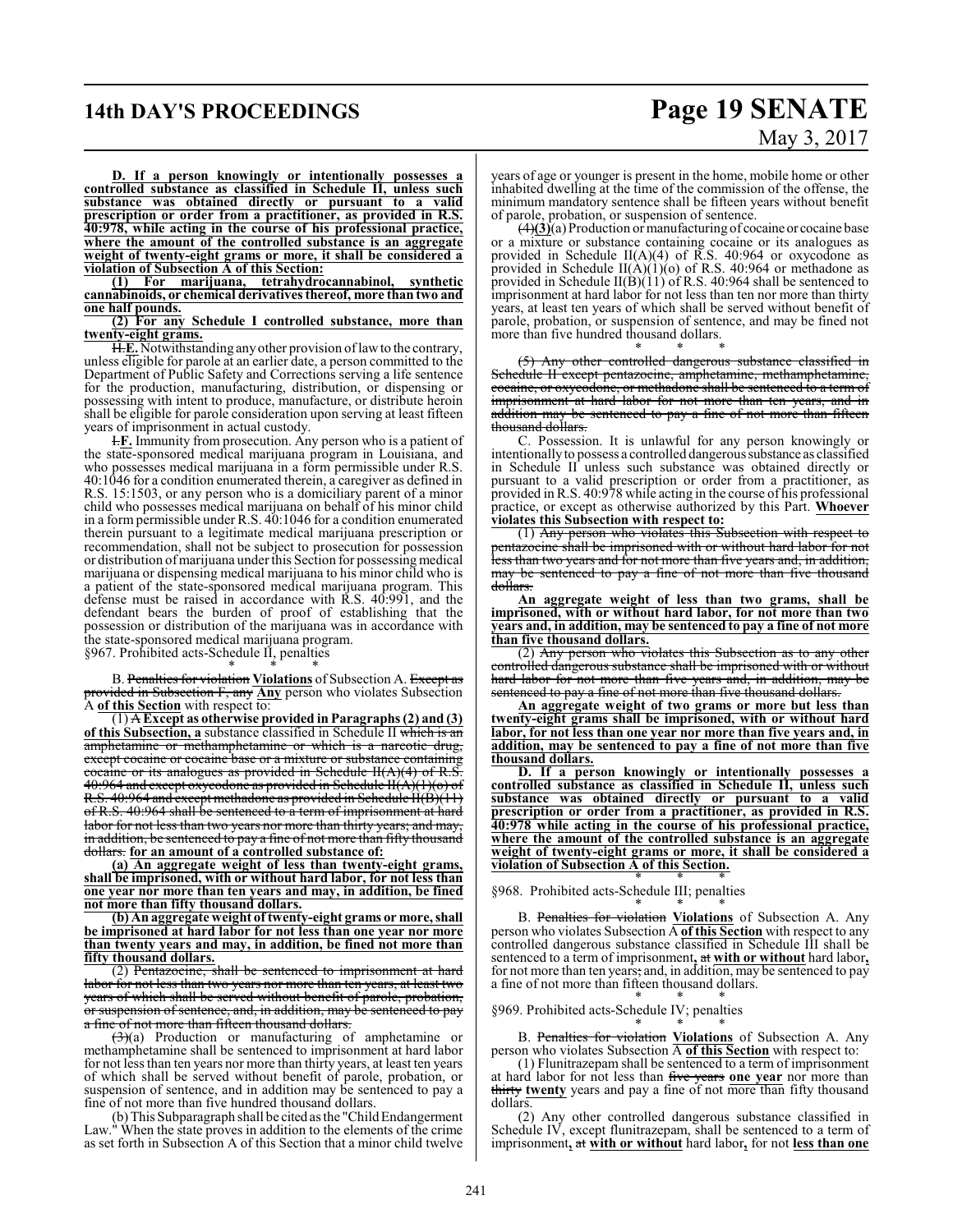# **Page 20 SENATE 14th DAY'S PROCEEDINGS**

### May 3, 2017

**year nor** more than ten years; and**,** in addition, may be sentenced to pay a fine of not more than fifteen thousand dollars.

C. Possession. It is unlawful for any person knowingly or intentionally to possess a controlled dangerous substance classified in Schedule IV unless such substance was obtained directly or pursuant to a valid prescription or order from a practitioner, or as provided inR.S. 40:978, while acting in the course of his professional practice or except as otherwise authorized by this Part. Any person who violates this Subsection with respect to:

(1) Flunitrazepam shall be imprisoned**,** at **with or without** hard labor**,** for not **less than one year nor** more than ten years, and may**,** in addition, be required to pay a fine of not more than five thousand dollars.

(2) Any other controlled dangerous substance shall be imprisoned with or without hard labor for not **less than one year nor** more than five years and, in addition, may be required to pay a fine of not more than five thousand dollars.

\* \* \* §970. Prohibited acts-Schedule V; penalties

\* \* \* B. Penalties for violation **Violations** of Subsection A. Any person who violates Subsection A **of this Section** with respect to any controlled dangerous substance classified in Schedule V shall be sentenced to a term of imprisonment**,** at **with or without** hard labor**,** for not **less than one year nor** more than five years; and, in addition, may be sentenced to pay a fine of not more than five thousand dollars.

C. Possession. It is unlawful for any person unknowingly or intentionally to possess a controlled dangerous substance classified in Schedule V unless such substance was obtained directly or pursuant to a valid prescription or order from a practitioner, or as provided inR.S. 40:978, while acting in the course of his professional practice or except as otherwise authorized by this Part. Any person who violates this section **Subsection** shall be imprisoned with or without hard labor for not **less than one year nor** more than five years; and**,** in addition, may be required to pay a fine of not more than five thousand dollars."

### AMENDMENT NO. 7

On page 71, at the beginning of line 14 after "Section 3." delete the remainder of the line and delete lines 15 through 17, and insert the following: "R.S. 14:2(B)(8), (14), (25), and (29), 56.1, 56.2, 56.3, 67.1, 67.2, 67.6, 67.7, 67.8, 67.9, 67.10, 67.18, 67.20, 67.21, 67.24, 67.25(E), 67.28, 67.30, 68.5, 71(H) and (I), 94(E) and (F), 95(J) and (K) and  $211$  and R.S.  $40:966(G)$ , (H) and (I) and  $967(F)$  and (G) are hereby repealed in their entirety."

On motion of Senator Claitor, the committee amendment was adopted. The amended bill was read by title, ordered engrossed and passed to a third reading.

### **SENATE BILL NO. 221—** BY SENATOR ALARIO

### AN ACT

To amend and reenact the introductory paragraph of R.S. 15:529.1(A) and 529.1(C), relative to the Habitual Offender Law; to provide relative to the period of time for which certain prior offenses are used for habitual offender penalty enhancements in the context of a felony class system; to provide for definitions; and to provide for related matters.

Reported with amendments by the Committee on Judiciary C.

### **SENATE COMMITTEE AMENDMENTS**

Amendments proposed by Senate Committee on Judiciary C to Original Senate Bill No. 221 by Senator Alario

### AMENDMENT NO. 1

On page 1, line 2, after "To amend and reenact" delete the remainder ofthe line and insert "R.S. 15:529.1(A)(1), (3)(a), and (4) and (C) and to enact R.S. 15:529.1(I) and (J), relative"

### AMENDMENT NO. 2

On page 1, line 3, after "Habitual Offender Law;" delete the remainder of the line and delete lines 4 and 5 and insert "to decrease the cleansing period for offenses that are not crimes of violence or sex offenses; to provide for the reduction by the court of a sentence under the Habitual Offender Law under certain circumstances; and to provide for related"

### AMENDMENT NO. 3

On page 1, line 8, after "Section 1." delete the remainder of the line and insert "R.S. 15:529.1(A)(1), (3)(a), and (4) and (C) are hereby"

### AMENDMENT NO. 4

On page 1, line 9, after "reenacted" insert "and R.S. 15:529.1(I) and (J) are hereby enacted"

### AMENDMENT NO. 5

On page 1, delete lines 12 through 17 and insert the following:

"A. Any person who, after having been convicted within this state of a felony, or who, after having been convicted under the laws of any other state or of the United States, or any foreign government of a crime which, if committed in this state would be a felony, thereafter commits any subsequent felony within this state, upon conviction of said felony, shall be punished as follows:

(1) If the second felony is such that upon a first conviction the offender would be punishable by imprisonment for any termless than his natural life, then the sentence to imprisonment shall be for a determinate term not less than one-half **one-third** the longest term and not more than twice the longest term prescribed for a first conviction.

\* \* \* (3) If the third felony is such that upon a first conviction, the offender would be punishable by imprisonment for any termless than his natural life then:

(a) The person shall be sentenced to imprisonment for a determinate term not less than two-thirds **one half** of the longest possible sentence for the conviction and not more than twice the longest possible sentence prescribed for a first conviction; or

\* \* \* (4) If the fourth or subsequent felony is such that, upon a first conviction the offender would be punishable by imprisonment for any term less than his natural life then:

(a) The person shall be sentenced to imprisonment for the fourth or subsequent felony for a determinate term not less than the longest prescribed for a first conviction but in no event less than twenty years and not more than his natural life; or

(b) **If the fourth felony and no prior felony is defined as a crime of violence under R.S. 14:2(B) or as a sex offense under R.S. 15:541, the person shall be imprisoned for not less than twenty years nor more than twice the longest possible sentence prescribed for a first conviction. If twice the possible sentence prescribed for a first conviction is less than twenty years, the person shall be imprisoned for twenty years; or**

**(c)** If the fourth felony and two of the prior felonies are felonies defined as a crime of violence under R.S. 14:2(B), a sex offense as defined in R.S. 15:540 et seq. when the victim is under the age of eighteen at the time of commission of the offense, or as a violation of the Uniform Controlled Dangerous Substances Law punishable by imprisonment for ten years or more, or of any other crime punishable by imprisonment for twelve years or more, or any combination of such crimes, the person shall be imprisoned for the remainder of his natural life, without benefit of parole, probation, or suspension of sentence."

### AMENDMENT NO. 6

On page 2, delete lines 2 through 22 and insert the following:

"C.**(1) Except as provided in Paragraph (2) of this** Subsection, the The current offense shall not be counted as, respectively, a second, third, fourth, or higher offense if more than ten **five** years have elapsed between the date of the commission ofthe current offense or offenses and the expiration of the maximum sentence or sentences of **correctional supervision, or term of incarceration if no supervision, for** the previous conviction or convictions, or between the expiration of the maximum sentence or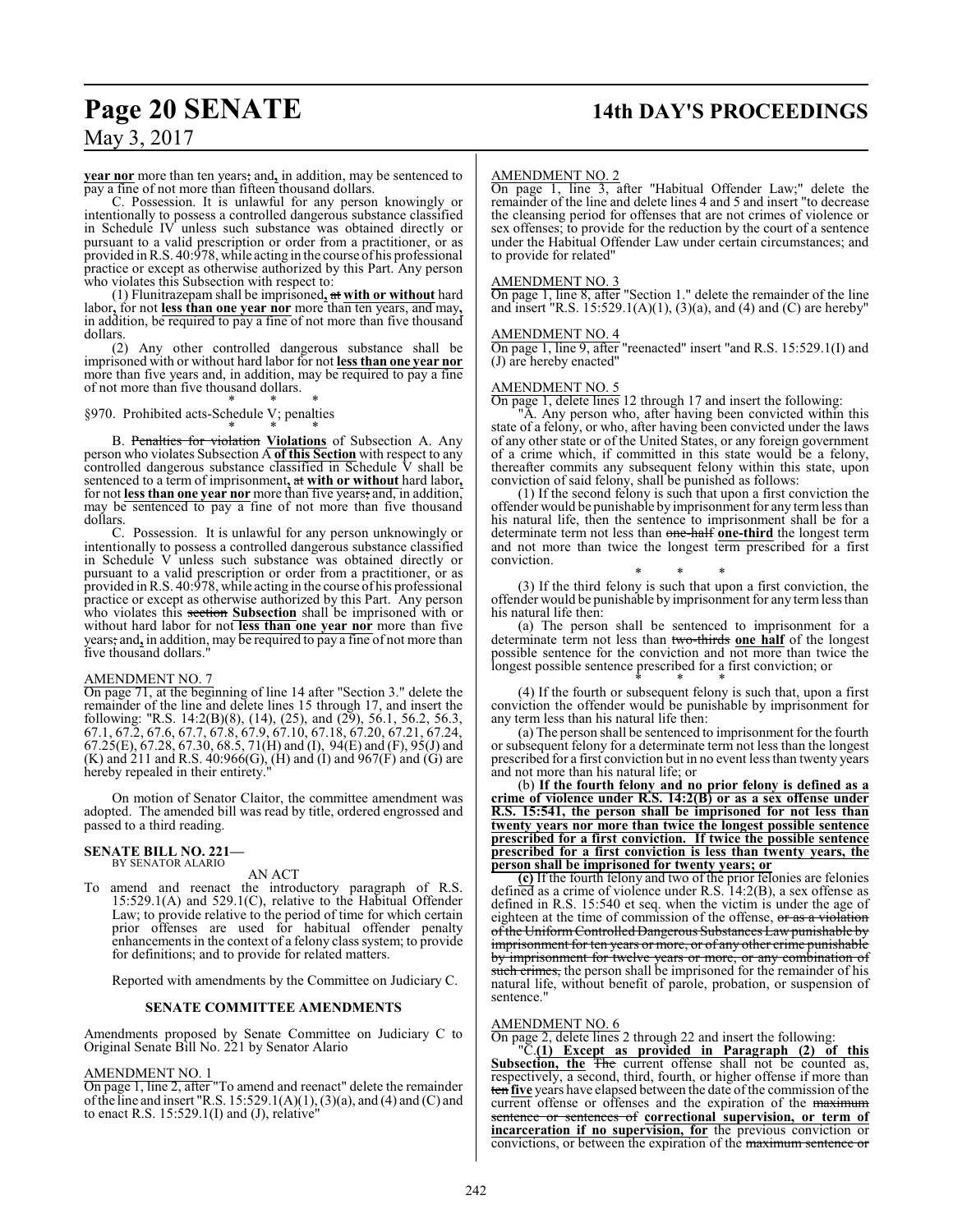# **14th DAY'S PROCEEDINGS Page 21 SENATE**

# May 3, 2017

### sentences of **correctional supervision, or term of incarceration if**

**no supervision, for** each preceding conviction or convictions alleged in the multiple offender bill and the date of the commission of the following offense or offenses. In computing the intervals of time as provided herein, any period of parole, probation, or incarceration by a person in a penal institution, within or without the state, shall not be included in the computation of any ofsaid ten-year **five-year** periods between the expiration of the maximum sentence or sentences **correctional supervision, or term of incarceration if no supervision,** and the next succeeding offense or offenses.

**(2) The current offense shall not be counted as, respectively, a second, third, fourth, or higher offense if more than ten years have elapsed between the date of the commission of the current offense or offenses and the expiration of correctional supervision, or term of incarceration if no supervision, for a crime of violence as defined in R.S. 14:2(B) or a sex offense as defined in R.S. 15:541, or between the expiration of correctional supervision, or term of incarceration if no supervision, for each preceding conviction or convictions alleged in the multiple offender bill for a crime of violence as defined in R.S. 14:2(B) or a sex offense as defined in R.S. 15:541 and the date of the commission of the following offense or offenses. In computing the intervals of time as provided herein, any period of parole, probation, or incarceration by a person in a penal institution, within or without the state, shall not be included in the computation of any of said ten-year periods between the expiration of correctional supervision, or term of incarceration if no supervision, for a crime of violence as defined in R.S. 14:2(B) or a sex offense as defined in R.S. 15:541 and the nextsucceeding offense or offenses.** \* \* \*

**I. If the court finds that a sentence imposed under the provisions of this Section would be constitutionally excessive pursuant to the criteria set forth in** *State v. Dorthey***, 623 So.2d 1276 (La. 1993), then the court shall state for the record the reasons for such finding and shall impose the most severe sentence that is not constitutionally excessive.**

**J. For purposes of this Section, "correctional supervision" means any period of parole, probation, or incarceration of a person in a penal institution, either within the state of Louisiana or outside of the state.**

Section 2. This Act shall become effective November 1, 2017, and shall have prospective application only to offenders whose convictions became final on or after November 1, 2017."

On motion of Senator Claitor, the committee amendment was adopted. The amended bill was read by title, ordered engrossed and passed to a third reading.

### **SENATE BILL NO. 236—** BY SENATOR LAFLEUR

AN ACT To amend and reenact R.S. 9:5217, R.S. 13:844, R.S. 44:40(A), (B), (C), and (E),  $116(A)$  and (B), and 161, Civil Code Art.  $3352(C)$ , and Code of Civil Procedure Art. 258(A), and to enact Code of Civil Procedure Art. 258(D), relative to clerks of court; to provide for fees for services rendered; to provide standards for documents to be recorded; to provide alternate means to maintain copies of recorded documents; to provide indexing standards; to require plans for recording electronic documents; and to provide for related matters.

Reported with amendments by the Committee on Judiciary A.

### **SENATE COMMITTEE AMENDMENTS**

Amendments proposed by Senate Committee on Judiciary A to Original Senate Bill No. 236 by Senator LaFleur

### AMENDMENT NO. 1

On page 1, line 4, after "Civil Procedure" delete the remainder of the line and insert "Arts. 258(D) and 259, relative to clerks of court; to"

### AMENDMENT NO. 2

On page 1, line 7, after "documents;" delete the remainder of the line and insert "to provide relative to redaction and contents of certain personal information in filings and recordings; and"

### AMENDMENT NO. 3

On page 2, line 15, change "may" to "may **shall**"

### AMENDMENT NO. 4

On page 2, line 22, change "**twenty**" to "**twenty-five**"

### AMENDMENT NO. 5

On page 2, line 23, change "**twenty-one**" to "**twenty-six**"

### AMENDMENT NO. 6

On page 8, delete line 7 and insert "and Code of Civil Procedure Articles 258(D) and 259 are hereby enacted to read as follows:"

#### AMENDMENT NO. 7

On page 9, after line 3 insert

"**Art. 259. Redaction of certain personal information in filings and recordings**

**A. Except as otherwise required by law or court order, a pleading, motion, or other document filed or recorded with the clerk of court that includes a social security number, taxpayer-identification number, financial account number, birth date, or the name of a person known to be a minor, shall specify only:**

**(1) The last four digits of the social security number, taxpayer identification number, or financial account number.**

**(2) The year of the person's birth.**

**(3) The initials of the minor.**

**B. The failure to comply with the provisions of this Article shall not affect the validity of what is filed or recorded, or provide a basis for the clerk of court to refuse to accept it.**

**C. The clerk of court shall not be liable for loss or damages resulting from the filing or recording of a pleading, motion or other document that fails to comply with the provisions of this Article.**"

On motion of Senator Ward, the committee amendment was adopted. The amended bill was read by title, ordered engrossed and passed to a third reading.

### **Senate Concurrent Resolutions Returned from the House of Representatives with Amendments**

### **SENATE CONCURRENT RESOLUTION NO. 62—**

BY SENATOR MARTINY A CONCURRENT RESOLUTION To recognize May 2017 as Building Safety Month.

The concurrent resolution was read by title. Returned from the House of Representatives with amendments:

### **HOUSE FLOOR AMENDMENTS**

Amendments proposed by Representative Thomas to Original Senate Concurrent Resolution No. 62 by Senator Martiny

### AMENDMENT NO. 1

On page 2, line 22, at the beginning of the line delete "Katherine Mosely Smith" and insert in lieu thereof "Rick Foster"

Senator Martiny moved to concur in the amendments proposed by the House.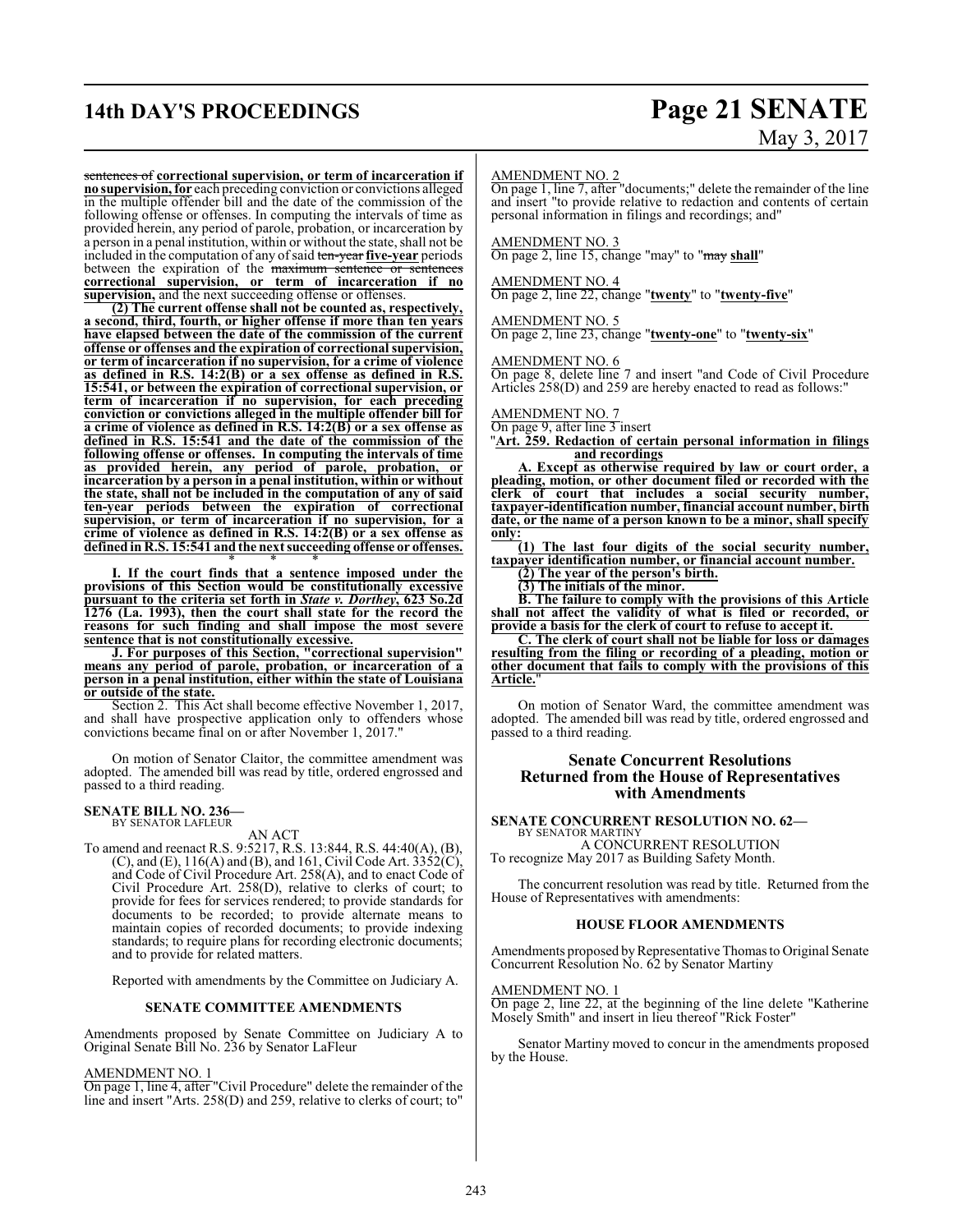### **ROLL CALL**

The roll was called with the following result:

### YEAS

| Mr. President<br>Allain<br>Appel<br>Barrow<br>Bishop<br>Boudreaux<br>Carter<br>Chabert<br>Claitor<br>Cortez<br>Donahue<br>Erdey<br>Total - 34 | Fannin<br>Gatti<br>Hewitt<br>Johns<br>LaFleur<br>Lambert<br>Luneau<br>Martiny<br>Milkovich<br>Mills<br>Mizell<br>Morrish<br><b>NAYS</b> | Peacock<br>Perry<br>Peterson<br>Riser<br>Smith, G.<br>Smith, J.<br>Thompson<br>Walsworth<br>Ward<br>White |
|-----------------------------------------------------------------------------------------------------------------------------------------------|-----------------------------------------------------------------------------------------------------------------------------------------|-----------------------------------------------------------------------------------------------------------|
| Total $-0$                                                                                                                                    | <b>ABSENT</b>                                                                                                                           |                                                                                                           |

| Colomb      | Morrell |
|-------------|---------|
| Long        | Tarver  |
| Total - $4$ |         |

The Chair declared the Senate concurred in the amendments proposed by the House.

### **Senate Concurrent Resolutions on Second Reading Reported by Committees**

### **SENATE CONCURRENT RESOLUTION NO. 31—** BY SENATOR WHITE

A CONCURRENT RESOLUTION

To continue and provide for the Louisiana Law Enforcement Body Camera Implementation Task Force to study and make recommendations regarding the requirements for implementation and development of best procedures for the use of body cameras and policies for access to and use of body camera recordings by law enforcement agencies in this state, and to provide for a written report of its recommendations and findings not later than sixty days prior to the 2018 Regular Session of the Louisiana Legislature.

Reported favorably by the Committee on Judiciary C.

The resolution was read by title. Senator White moved to adopt the Senate Concurrent Resolution.

### **ROLL CALL**

The roll was called with the following result:

### YEAS

| Mr. President | Fannin    | Morrish   |
|---------------|-----------|-----------|
| Allain        | Gatti     | Peacock   |
| Appel         | Hewitt    | Perry     |
| Barrow        | Johns     | Riser     |
| Bishop        | LaFleur   | Smith, G. |
| Boudreaux     | Lambert   | Smith, J. |
| Carter        | Luneau    | Thompson  |
| Chabert       | Martiny   | Walsworth |
| Claitor       | Milkovich | Ward      |
| Cortez        | Mills     | White     |
| Donahue       | Mizell    |           |
| Erdey         | Morrell   |           |
| Total - 34    |           |           |

# **Page 22 SENATE 14th DAY'S PROCEEDINGS**

### NAYS

ABSENT

Colomb Peterson<br>Long Tarver Long Total - 4

Total - 0

The Chair declared the Senate had adopted the Senate Concurrent Resolution and ordered it sent to the House.

### **Rules Suspended**

Senator Hewitt asked for and obtained a suspension of the rules to revert to the Morning Hour.

### **Introduction of Senate Resolutions**

**SENATE RESOLUTION NO. 75—** BY SENATOR MARTINY A RESOLUTION

To express the sincere condolences of the Senate of the Legislature of Louisiana upon the death of G. Frank Purvis.

The resolution was read by title and placed on the Calendar for a second reading.

### **Reports of Committees**

The following reports of committees were received and read:

### **REPORT OF COMMITTEE ON**

### **EDUCATION**

Senator Dan W. "Blade" Morrish, Chairman on behalf of the Committee on Education, submitted the following report:

### May 3, 2017

To the President and Members of the Senate:

I am directed by your Committee on Education to submit the following report:

### **SENATE BILL NO. 133—**

BY SENATOR MORRELL

AN ACT To amend and reenact R.S. 17:170(E), relative to immunization of persons entering school for the first time; to provide for parental notification if there are students enrolled in a prekindergarten program or licensed day care center who opted not to provide evidence of required immunizations; to provide for confidentiality; and to provide for related matters.

Reported by substitute.

**SENATE BILL NO. 215—** BY SENATORS TARVER AND LAFLEUR

AN ACT

To enact R.S.  $17:3991(C)(1)(c)(v)$ , relative to the admission of children of teachers recruited from other nations to teach at a language immersion charter school; and to provide for related matters.

Reported favorably.

### **SENATE BILL NO. 233** BY SENATOR LAFLEUR

AN ACT

To enact R.S. 17:10.1(G), relative to the school and district accountability system; to require the State Board of Elementary and Secondary Education to adopt a policy to award additional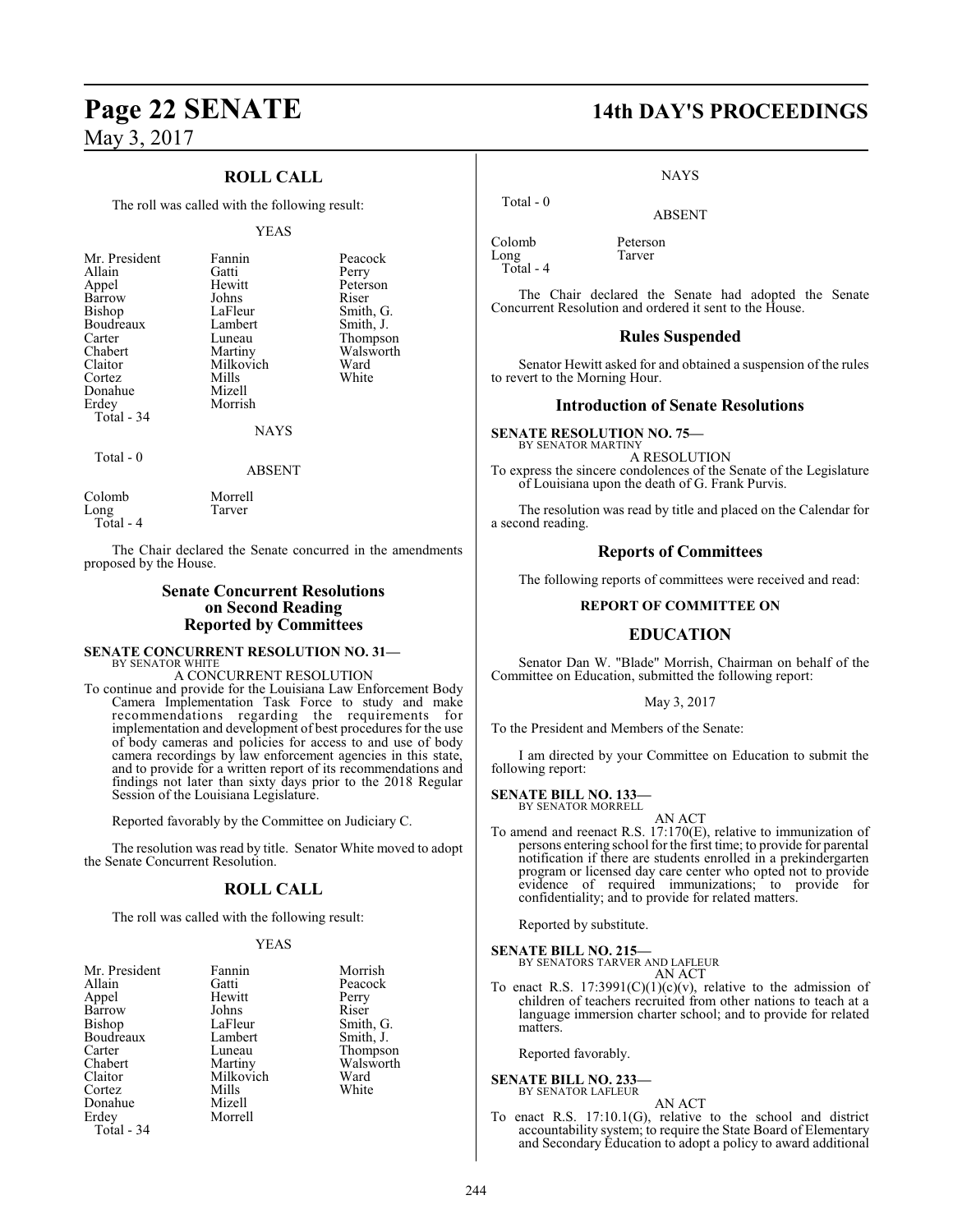## **14th DAY'S PROCEEDINGS Page 23 SENATE**

# May 3, 2017

points to the school performance score of a school that offers a certified foreign language immersion program; and to provide for related matters.

Reported favorably.

Respectfully submitted, DAN W. "BLADE" MORRISH Chairman

### **REPORT OF COMMITTEE ON**

### **LABOR AND INDUSTRIAL RELATIONS**

Senator Neil Riser, Chairman on behalf of the Committee on Labor and Industrial Relations, submitted the following report:

### May 3, 2017

To the President and Members of the Senate:

I am directed by your Committee on Labor and Industrial Relations to submit the following report:

### **SENATE BILL NO. 2—**

BY SENATORS MORRELL AND PETERSON AN ACT

To amend and reenact Chapter 6-A of Title 23 of the Louisiana Revised Statutes of 1950, to be comprised of R.S. 23:661 through 669, relative to equal pay; to provide with respect to public policy; to provide for definitions; to further prohibit pay discrimination; to provide for a complaint procedure, penalties, attorney fees, and damages; and to provide for related matters.

Reported favorably.

#### **SENATE BILL NO. 63—** BY SENATOR GATTI

AN ACT

To amend and reenact R.S. 33:2011(B), relative to occupational diseases; to provide with respect to the firefighters; to provide for the classification of certain types of cancer as occupational diseases or infirmities connected with the duties of a firefighter; and to provide for related matters.

Reported with amendments.

Respectfully submitted, NEIL RISER Chairman

### **Privileged Report of the Committee on Senate and Governmental Affairs**

### **ENROLLMENTS**

Senator Peterson, Chairman on behalf of the Committee on Senate and Governmental Affairs, submitted the following report:

### May 3, 2017

To the President and Members of the Senate:

I am directed by your Committee on Senate and Governmental Affairs to submit the following report:

The following Senate Concurrent Resolutions have been properly enrolled:

### **SENATE CONCURRENT RESOLUTION NO. 54—** BY SENATOR CHABERT A CONCURRENT RESOLUTION

To recognize Monday, May 22, 2017, as "LUMCON Day" at the Louisiana State Capitol and to commend the members of the Louisiana Universities Marine Consortium for Research and Education.

### **SENATE CONCURRENT RESOLUTION NO. 55—**

BY SENATORS COLOMB, BARROW, HEWITT, MIZELL AND PETERSON<br>AND REPRESENTATIVES AMEDEE, CARPENTER, DAVIS, EMERSON,<br>HILFERTY, HILL, HODGES, HORTON, NANCY LANDRY, MARCELLE,<br>MORENO, NORTON, SMITH, STOKES, THOMAS AND WHITE<br>A CONCU

To commend Mackenzie Kay Andrews upon her receipt of a 2017 Women of Excellence Award from the Louisiana Legislative Women's Caucus Foundation in the category of High School Women of Excellence and upon being a recipient of a Louisiana Legislative Women's Caucus Foundation Scholarship.

### **SENATE CONCURRENT RESOLUTION NO. 56—**

BY SENATORS COLOMB, BARROW, HEWITT, MIZELL AND PETERSON<br>AND REPRESENTATIVES AMEDEE, CARPENTER, DAVIS, EMERSON,<br>HILFERTY, HILL, HODGES, HORTON, JACKSON, NANCY LANDRY,<br>MARCELLE, MORENO, NORTON, SMITH, THOMAS AND WHITE<br>A CONC

To commend Bria Janai Williams upon her receipt of a 2017 Women of Excellence Award from the Louisiana Legislative Women's Caucus Foundation in the category of College Women of Excellence and upon being a recipient of a Louisiana Legislative Women's Caucus Foundation Scholarship.

### **SENATE CONCURRENT RESOLUTION NO. 57—**

BY SENATORS COLOMB, BARROW, HEWITT, MIZELL AND PETERSON<br>AND REPRESENTATIVES AMEDEE, CARPENTER, DAVIS, EMERSON,<br>HILFERTY, HILL, HOOGES, HORTON, JACKSON, NANCY LANDRY,<br>MARCELLE, MORENO, NORTON, SMITH, STOKES, THOMAS AND **WHITE** 

### A CONCURRENT RESOLUTION

To commend Malori Dawn Dupree upon her receipt of a 2017 Women of Excellence Award from the Louisiana Legislative Women's Caucus Foundation in the category of High School Women of Excellence and upon being a recipient of a Louisiana Legislative Women's Caucus Foundation Scholarship.

#### **SENATE CONCURRENT RESOLUTION NO. 58—** BY SENATOR MILLS

A CONCURRENT RESOLUTION

To commend the Southern Mutual Help Association for its support in disaster recovery.

**SENATE CONCURRENT RESOLUTION NO. 59—**<br>BY SENATOR PERRY AND REPRESENTATIVE HENSGENS<br>A CONCURRENT RESOLUTION

To commend Randall Bertrand, coach of the girls' basketball team at Gueydan High School, upon the occasion of being named Louisiana Class 1A Coach of the Year in girls' basketball for the 2016-2017 season.

### **SENATE CONCURRENT RESOLUTION NO. 61—** BY SENATOR PERRY AND REPRESENTATIVE MIGUEZ A CONCURRENT RESOLUTION

To commend and congratulate Elijah Mitchell on his outstanding football career at Erath High School and to wish him much success with his upcoming college career at the University of Louisiana at Lafayette as a Ragin' Cajun.

### **SENATE CONCURRENT RESOLUTION NO. 63—**

BY SENATOR WHITE AND REPRESENTATIVES BACALA, BERTHELOT,<br>CHAD BROWN, CARPENTER, STEVE CARTER, DAVIS, EDMONDS,<br>FOIL, HAVARD, HODGES, IVEY, JAMES, JORDAN, MACK, MARCELLE,<br>POPE, PRICE, SCHEXNAYDER, SMITH AND THIBAUT A CONCURRENT RESOLUTION

To commend and congratulate the city of Baton Rouge, Louisiana, and its citizenry and public officials on the Bicentennial celebration of municipal incorporation and to encourage civic participation in the year-long calendar of events known as BR200.